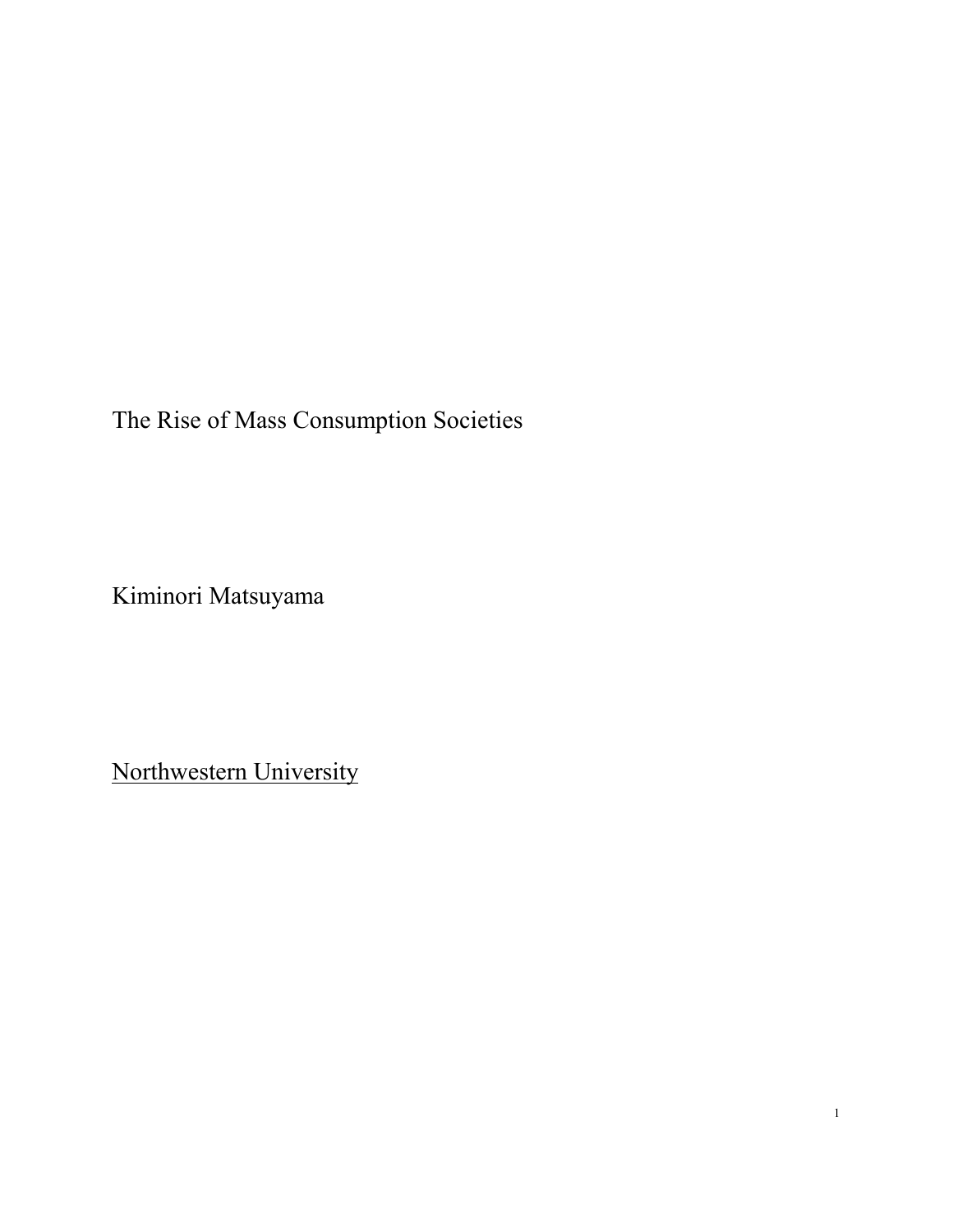#### Abstract

This paper studies mechanisms behind the rise of mass consumption societies. The development process depicted follows the Flying Geese pattern, in which a series of industries takes off one after another. As productivity improves in these industries, each consumer good becomes affordable to an increasingly large number of households, which constantly expand the range of goods they consume. This in turn generates larger markets for consumer goods, which leads to further productivity improvement. For such virtuous cycles of productivity gains and expanding markets to occur, income distribution should be neither too equal nor too unequal. With too much equality, the economy stagnates in a poverty trap. With too much inequality, the development stops prematurely.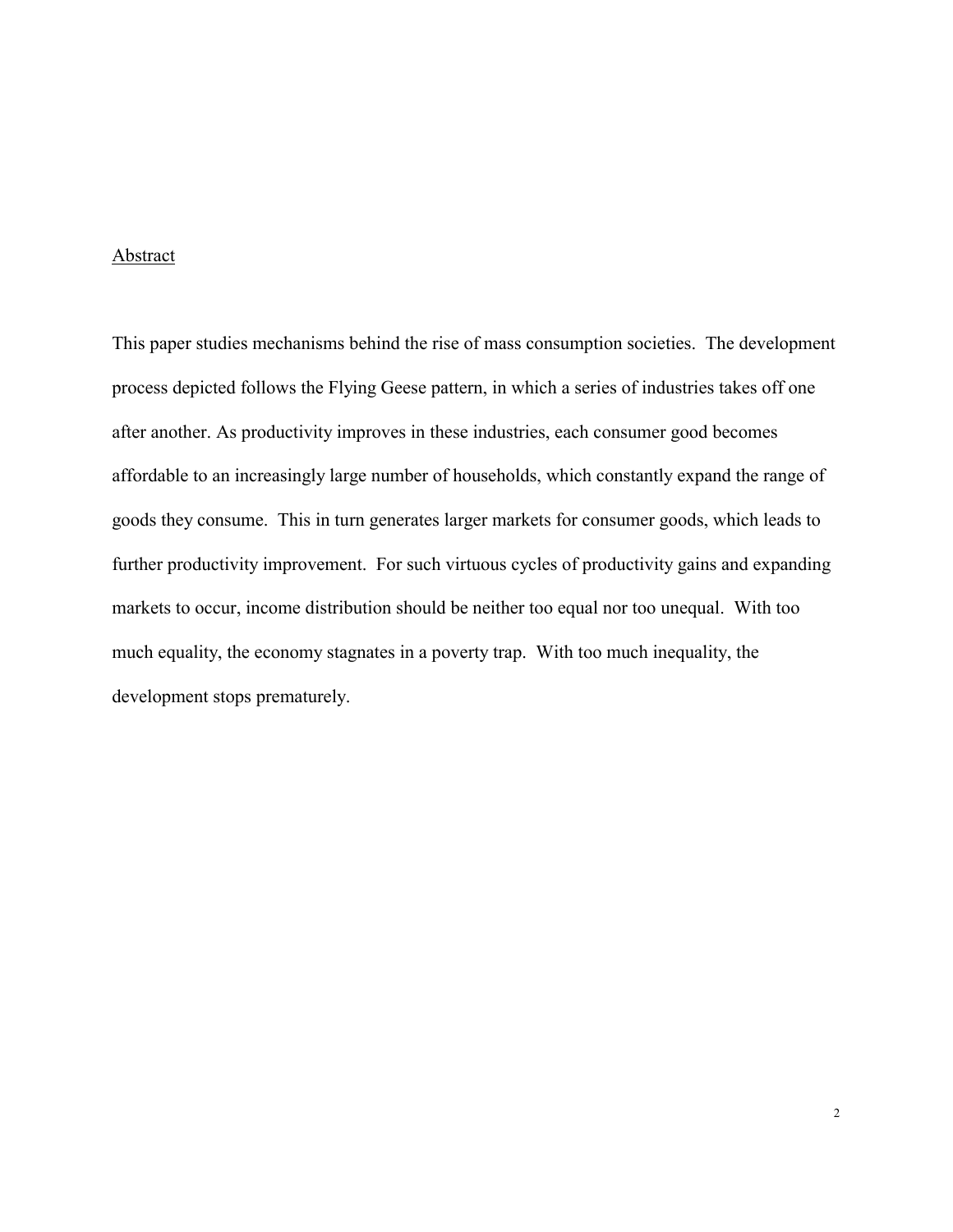"The past few decades have seen the rise, here in America, of a new and unique phenomenon in human history, the mass consumption society."

George Katona, *The Mass Consumption Society* (1964)

# 1. Introduction.

Roughly speaking, the mass consumption society can be defined as a society, where not a few individuals, nor a thin upper class, but the majority of families enjoys the benefits of increased productivity and constantly expands their range of consumer goods. Many authors have described the mass consumption society as a relatively new phenomenon in human history. Katona (1964) wrote, for example,

"Throughout the course of human history, poverty has been the rule, riches the exception. Societies in the past were called affluent when their ruling classes lived in abundance and luxury. Even in the rich countries of the past, the great majority of people struggled for mere subsistence. Today in this country minimum standards of nutrition, housing, and clothing are assured, not for all, but for the majority. Beyond these minimum needs, such former luxuries as homeownership, durable goods, travel, recreation, and entertainment are no longer restricted to a few*. The broad masses participate in enjoying all these things and generate most of the demand for them."* (italics added)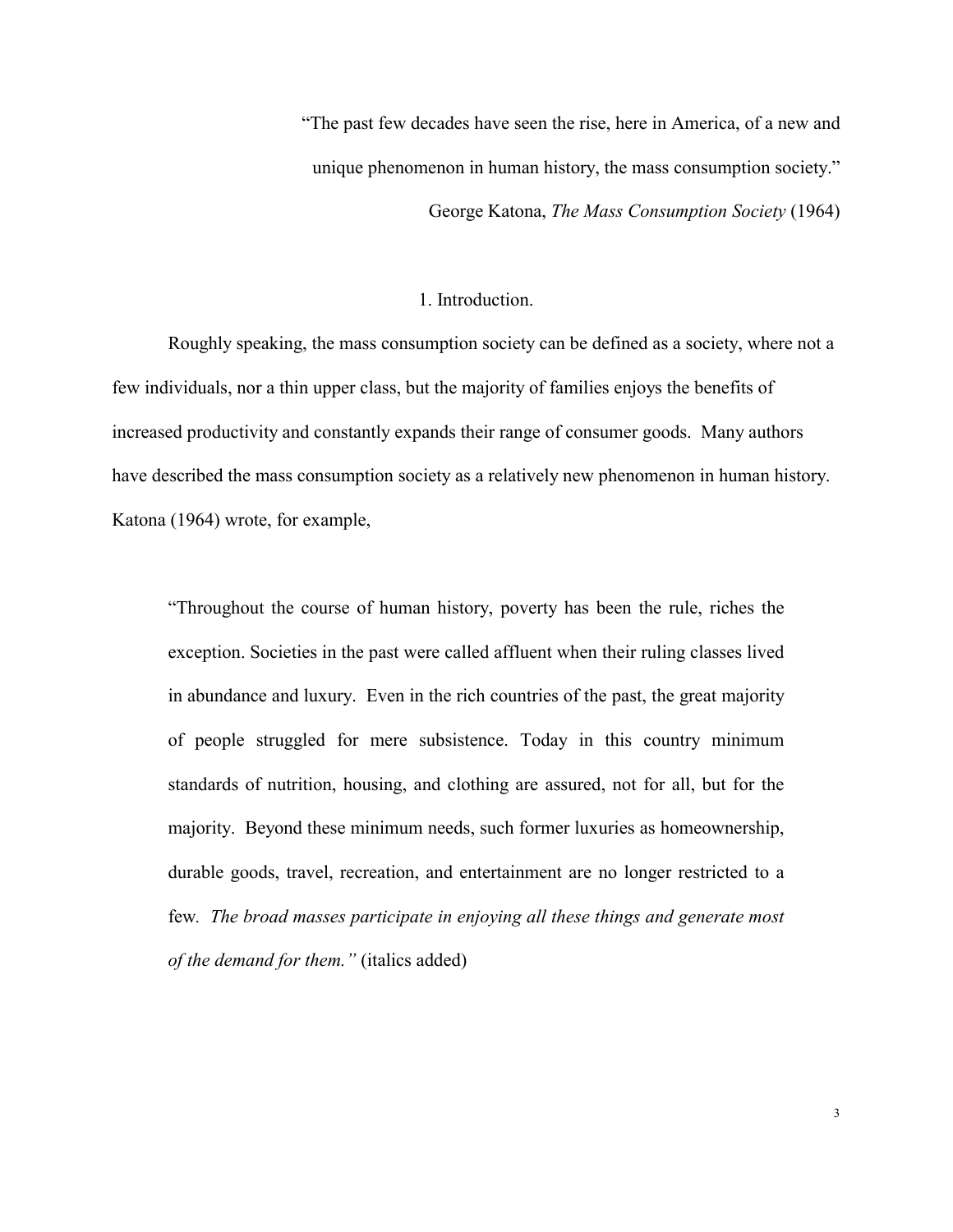Although Katona stressed that this is a phenomenon unique to the American society, virtually all the industrialized countries have gone through similar transformation after  $WWII$ .<sup>1</sup> Rostow (1960), in developing his thesis of stages of economic growth, named the last of the five stages, "the age of high mass consumption." He argued that not only the United States, but also Canada, Australia, Western European countries, and Japan had reached this stage. Fourastié (1979) discussed similar development in postwar France, from 1946 to 1975, the period that many French writers call *Les Trente Glorieuses* after the title of his book. Many Japanese also commented on a new feature of postwar booms in the fifties and sixties; Contrary to the prewar booms, which were mostly driven by military demand, they were driven, or at least supported, by consumer demands, particularly for home electronic appliances.<sup>2</sup>

One piece of the evidence that these authors routinely present is the penetration rates of consumer goods. Figure 1 illustrates the typical pattern in a stylized way. Each curve shows the fraction of households using a particular consumer good. For example, the use of vacuum cleaners, washing machines, telephones, was restricted to a small section of the population before WWII, but spread to the low-income households during the fifties and sixties. Many other consumer goods, such as television sets, cars, and air-conditioners follow similar paths, with some lags.<sup>3</sup> This pattern is so similar across many industrialized countries that the penetration rates of representative goods have become the popular yardstick for comparing the standards of living across societies. One key feature of this pattern is that not only the market for each consumer good takes off, but also each takeoff is followed by one after another. The pattern shown in Figure 1 will be called "Flying Geese" in this paper.<sup>4</sup>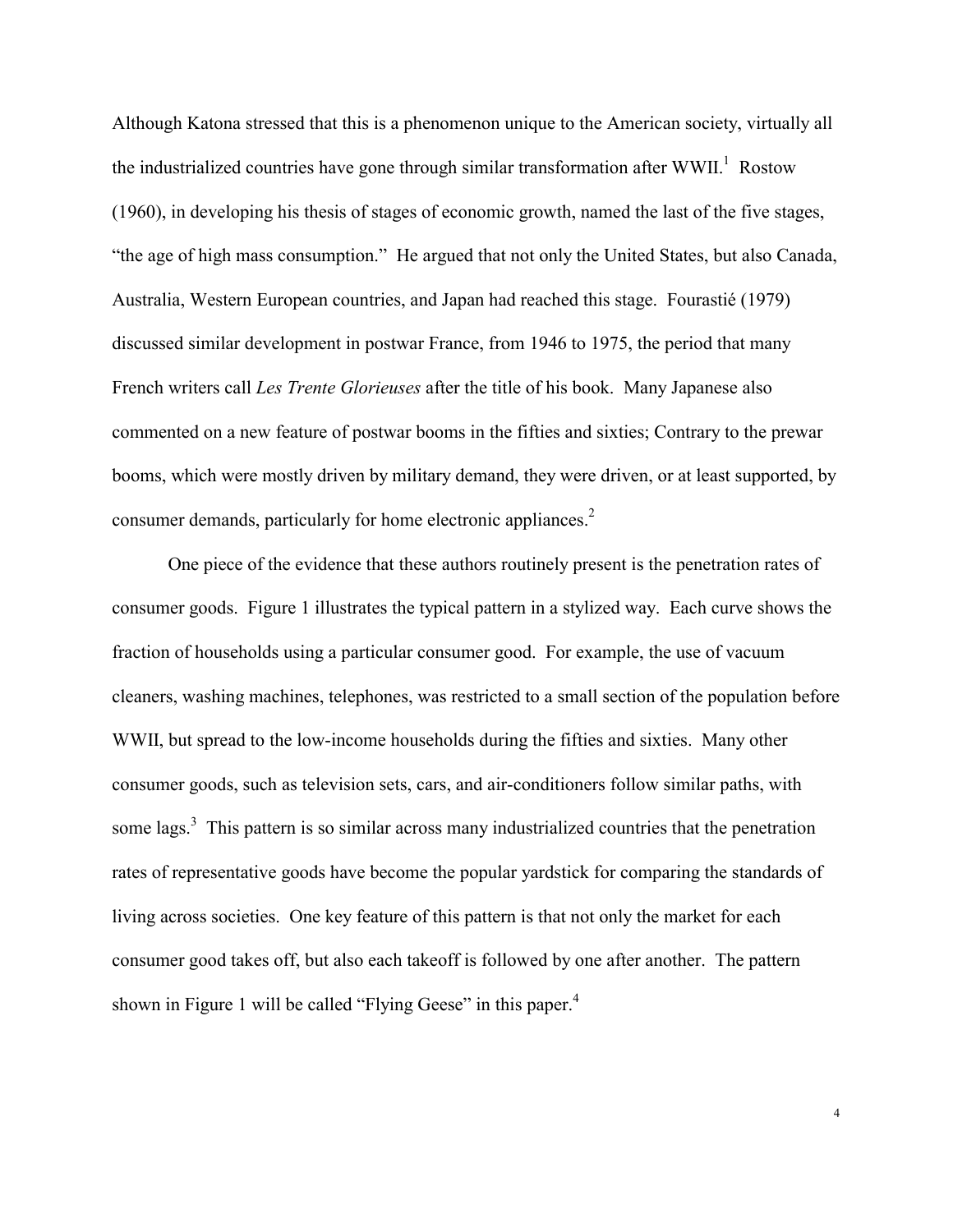As many countries have experienced this transformation, the very notion of necessities and luxuries has changed. Many consumer goods that have penetrated into the majority of households, such as vacuum cleaners, washing machines, telephones, televisions, refrigerators, automobiles, air-conditioners, are now generally regarded as necessities in rich societies, and yet, they were all considered as luxuries only a half century ago. To quote Katona again,

"We are rich compared with our grandparents and compared with most other peoples of the world. In fact, however, we are still a middle-class society, enjoying middle-class comforts. …. The drudgery of seeking subsistence has been supplanted for millions of people, not by abundance and indulgence, but rather by *a new concept of what are necessities and needs*." (italics added)

The notion of necessities and luxuries not only has changed over time. It also varies from countries to countries. Many goods that are taken for granted in rich countries remain luxuries in many parts of the world. The question of why some countries have failed to become mass consumption societies is at least as important as the question of why some succeeded.

This paper develops a model, which is consistent with the key features of mass consumption societies described above, and then uses it to understand the mechanisms behind the rise of mass consumption societies, and to identify the conditions under which a country succeeds in making such transformation. What is central to the analysis is a two-way causality between productivity improvement and the rise of a mass consumption society. As productivity improves, the prices of consumer goods go down, and they become affordable to an increasingly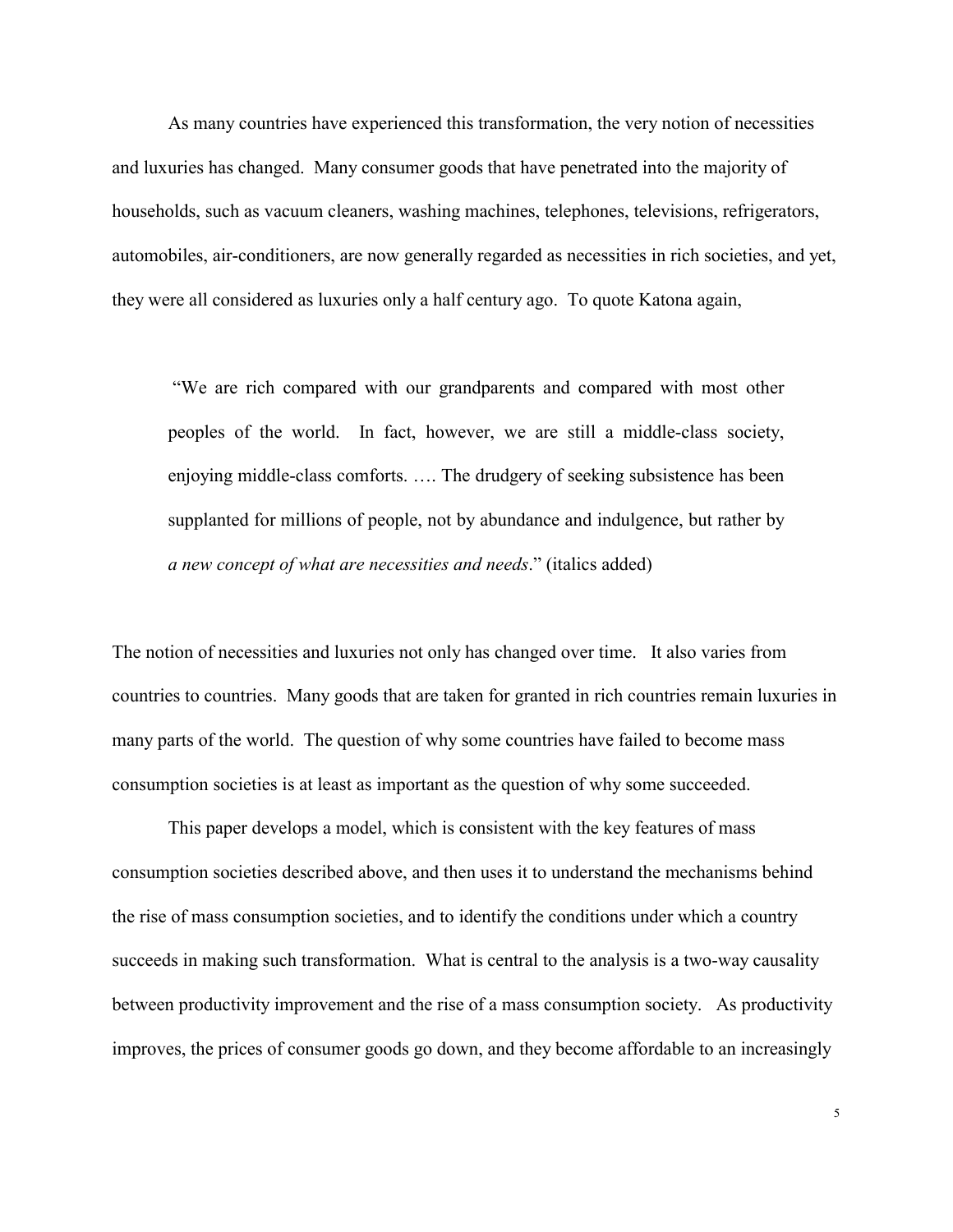large number of households. This in turn generates larger markets for these goods, which induce further improvement in productivity, creating a virtuous circle of productivity gains and expanding markets. Or the two-way causality may mean that the economy stagnates because the lack of productivity gains and the lack of markets reinforce each other.

In the model developed below, the households differ only in their income. They have the identical, nonhomothetic preferences, which have the property that they have well-defined priority over the space of consumer goods. As their income levels go up, they expand the range of consumer goods they purchase, instead of purchasing more of the same goods that they already consume. This has several important implications. First, the market size for each good depends not on the aggregate income, but on the number of households that can afford it. Second, when the prices of high priority goods go down, demand for less priority goods go up. That is to say that there exist demand complementarities from high priority goods to low priority goods. As the expense for essential items decline, less essential items become affordable, which allows the households to move down further on their shopping list. Third, the very notion of necessities and luxuries is a relative one. Each consumer good is a luxury good for poor households, but a necessity for rich households. As a household's income goes up, a consumer good changes from a luxury to an amenity, and finally, a necessity. On the technology side, there is industryspecific learning-by-doing, which represents dynamic increasing returns in each consumer goods industry. No interindustry spillover of learning-by-doing is assumed.

The dynamic evolution of this model economy is described by a cooperative dynamical system, and displays the following features. First, the penetration rates of consumer goods show the "Flying Geese" pattern. A series of consumer goods industries takes off one after another,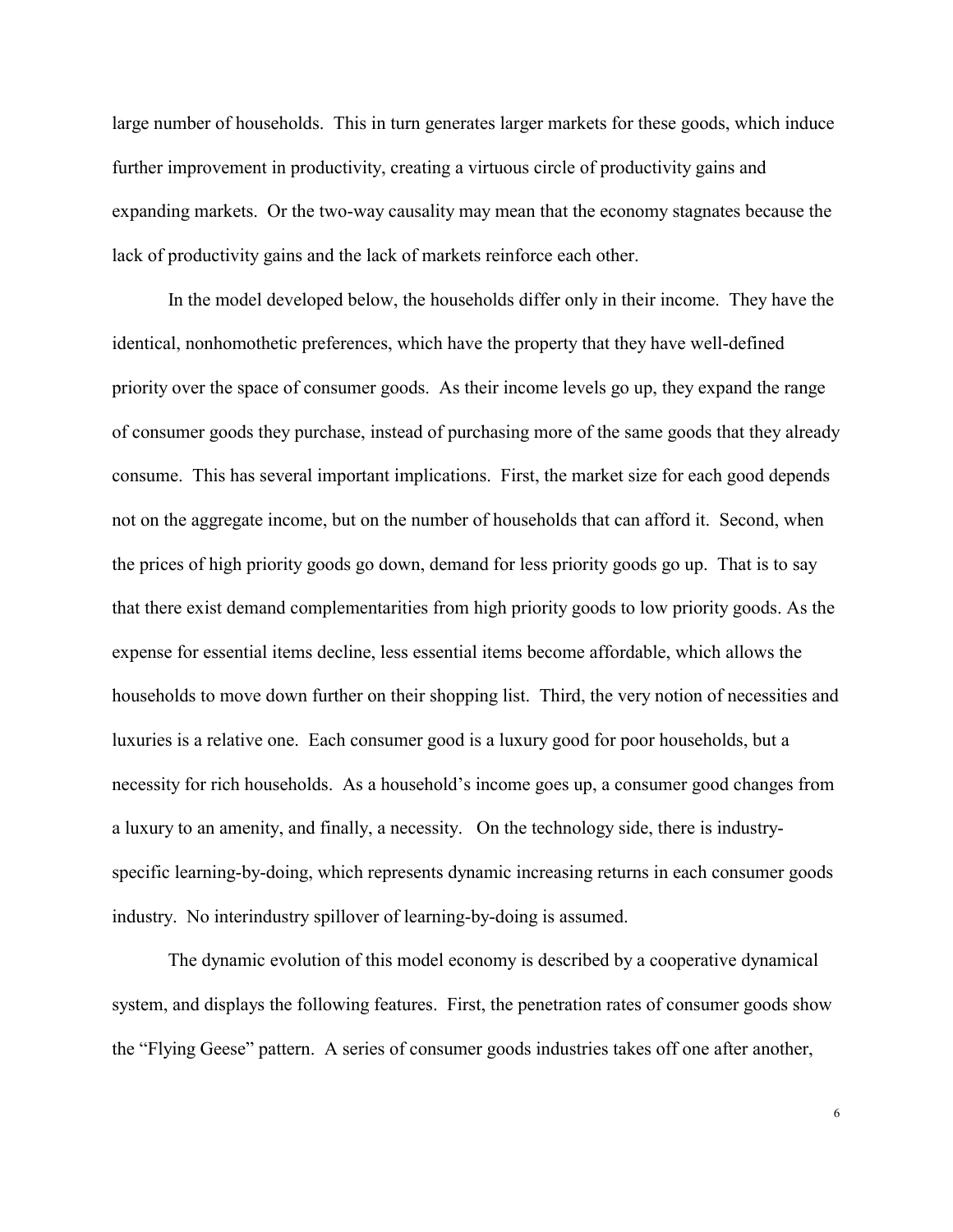even though there is no interindustry spillover of learning-by-doing. The intuition behind this pattern is easy to grasp. The purchase of a good by the high-income households reduces its price, which makes this good affordable to the low-income households, which were previously unable to purchase it. This *trickle-down* process helps an industry to take off. However, this is not the end of the story. The purchase of a good by the low-income households, by pushing down its price even further, helps to reduce the expense of the high-income households. This allows them to purchase the next item on their shopping list. Through this *trickle-up* process, productivity gains in one industry lead to productivity gains in the next.

Second, the set of steady states is a lattice, and the economy grows monotonically until it converges to the least element of the lattice. That is, if there are multiple steady states, the economy is trapped into the lowest steady state, where a relatively small fraction of the households consumes a relatively small set of the goods. Thus, there is the possibility that the trickle-down and trickle-up processes are interrupted.

Third, the dynamic evolution of the economy depends critically on income distribution. Some income inequality is needed for the economy to take off; with too much equality, the economy stagnates in a poverty trap. This is because, in order to trigger the process, the economy needs a critical mass of the rich households, which can afford to buy some goods, even when they are still expensive. With too much inequality, on the other hand, the process stops prematurely. This is because neither trickle-down nor trickle-up mechanisms would work if there are too much income gaps. To put it another way, the rise of a mass consumption society requires income to be distributed in certain ways. Because of this, the effects of income transfer also turn out to be subtle. Perhaps the analogy of the dominos may be useful. In order for the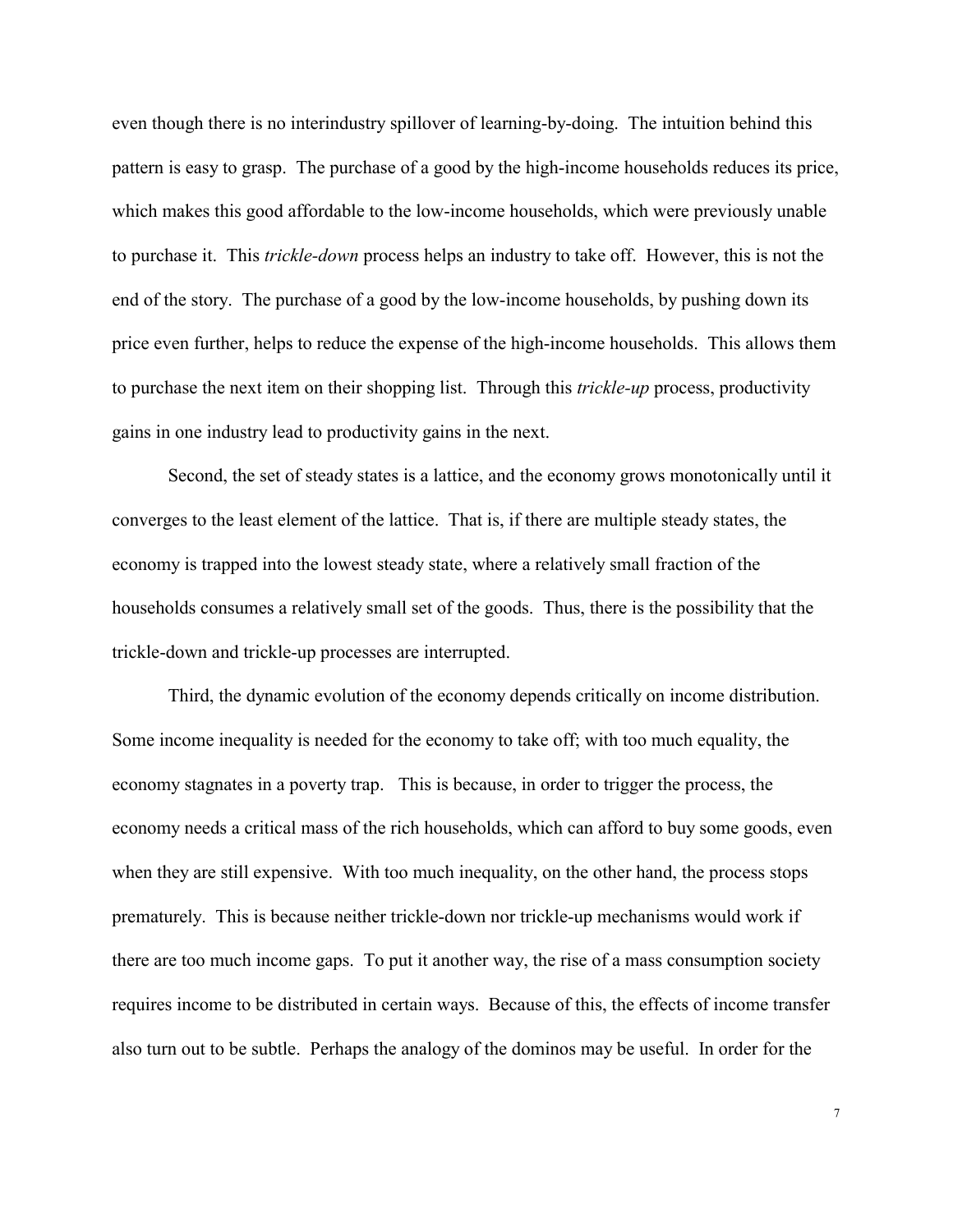dominos to continue falling like a cascade, they need to be spaced appropriately. If they are put tightly together, the dominos cannot fall. If there is a big gap between dominos, a falling domino cannot knock down the next one, hence the chain reactions will be interrupted.

It is worth emphasizing that the model developed in this paper explains the Flying Geese pattern based on *endogenous* technological changes. One might be tempted to argue that we observe the Flying Geese pattern simply because different consumer goods were invented at different times. Such an explanation based on exogenous technological progress has a couple of problems. First, while the penetration rates of consumer goods display similar patterns across many developed countries, their timings are different across countries. Indeed, these goods hardly have penetrated in many underdeveloped countries. Second, many consumer goods, such as vacuum cleaners, washing machines, telephones, radios, televisions, automobiles, were invented by the early twentieth century in their most primitive forms. Only through further improvement, these goods have become affordable to the majority of the households in developed countries. And the market size is one of the critical factors determining the speed of such improvement. This is not to deny the possibility that some major technological advances that were applicable to many industries, such as electric motors or Taylorism, were responsible for making the rise of mass consumption societies possible for the first time in human history. Any theory based on exogenous technological events, however, cannot explain why the United States led the way in becoming the mass consumption society nor why certain goods spread faster than others.

There are a few related studies in the literature. Baland and Ray (1991) and Murphy, Shleifer, and Vishny (1989) both studied models of increasing returns and nonhomothetic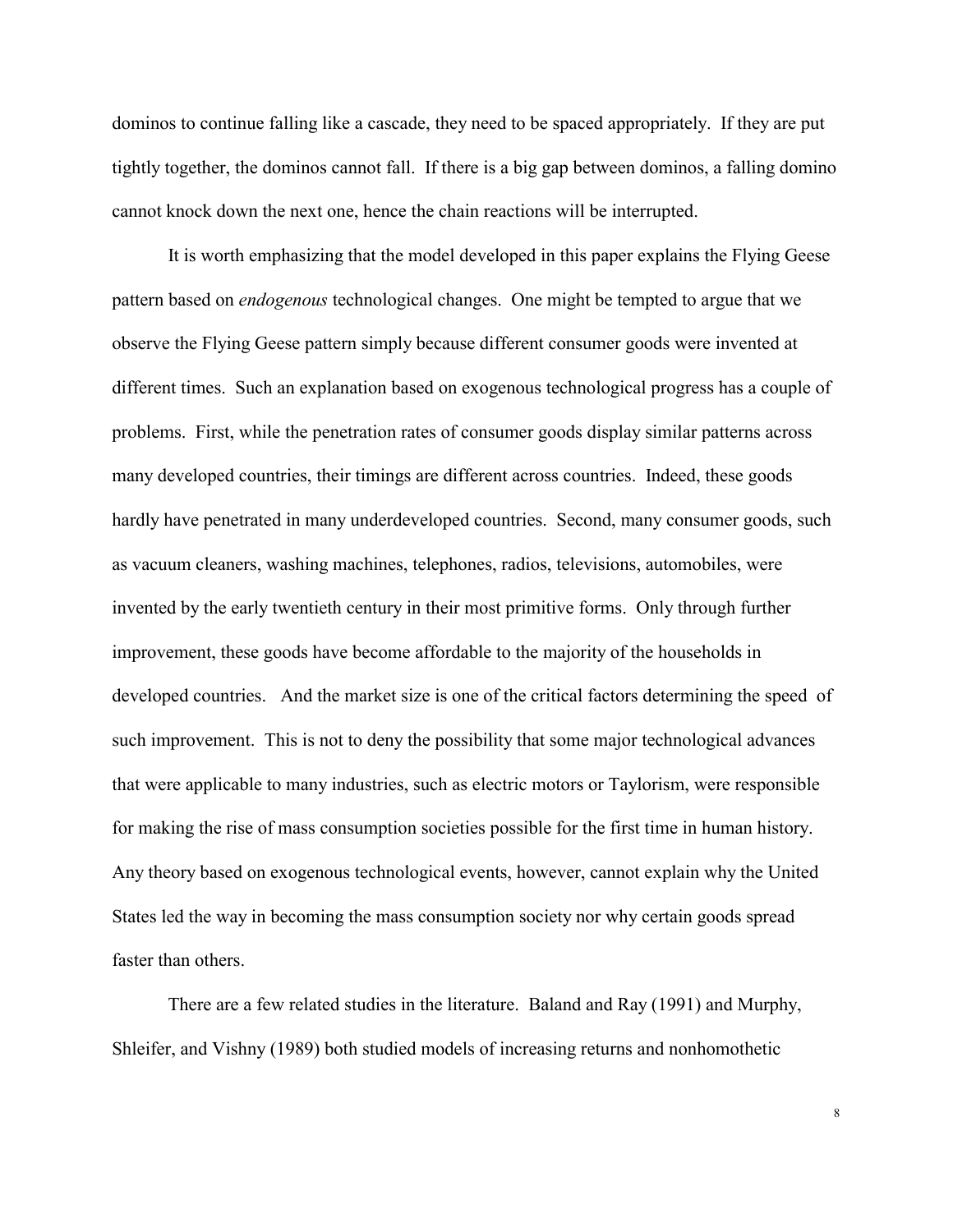preferences and explored how income distribution affects development through demand composition effects. In Baland and Ray, the notion of a necessity and a luxury is an absolute one, and they demonstrated that redistributing from the rich who consumes a luxury, to the poor who cannot consume enough necessities, may reduce unemployment. Murphy, Shleifer and Vishny used preferences similar to this paper, and showed how income distribution affects the two-way causality between productivity gains and expanding markets through the profit multiplier in a monopolistic competition model of technology adoption. Both models are static, and hence do not generate the Flying Geese pattern. Matsuyama (1992) showed how a productivity improvement in agriculture spills over to manufacturing through demand complementarity. With a lower price of food, the households can afford to buy the manufacturing good, which stimulates learning-by-doing in manufacturing. There is only one manufacturing good, so that the model does not generate the Flying Geese pattern. Furthermore, income distribution plays no role in that model.

Before we proceed, it is worth pointing out what this paper is *not* about. Most work that followed Katona's contribution came from the behavioral science literature, which put emphasis on sociological and psychological aspects of mass consumption societies. They discuss the importance of mass-psychology, "conspicuous consumption," the desire of consumers to "keep up with Joneses," their inability to "make ends meet," and the attempts by big businesses to manipulate the formation of the mass consumer culture, etc. In the model presented below, all the households have the identical, non-interdependent preferences, are perfectly informed of all the goods available, and faced with well-defined budget constraints. Therefore, the present paper has nothing to say about these aspects of mass consumption societies.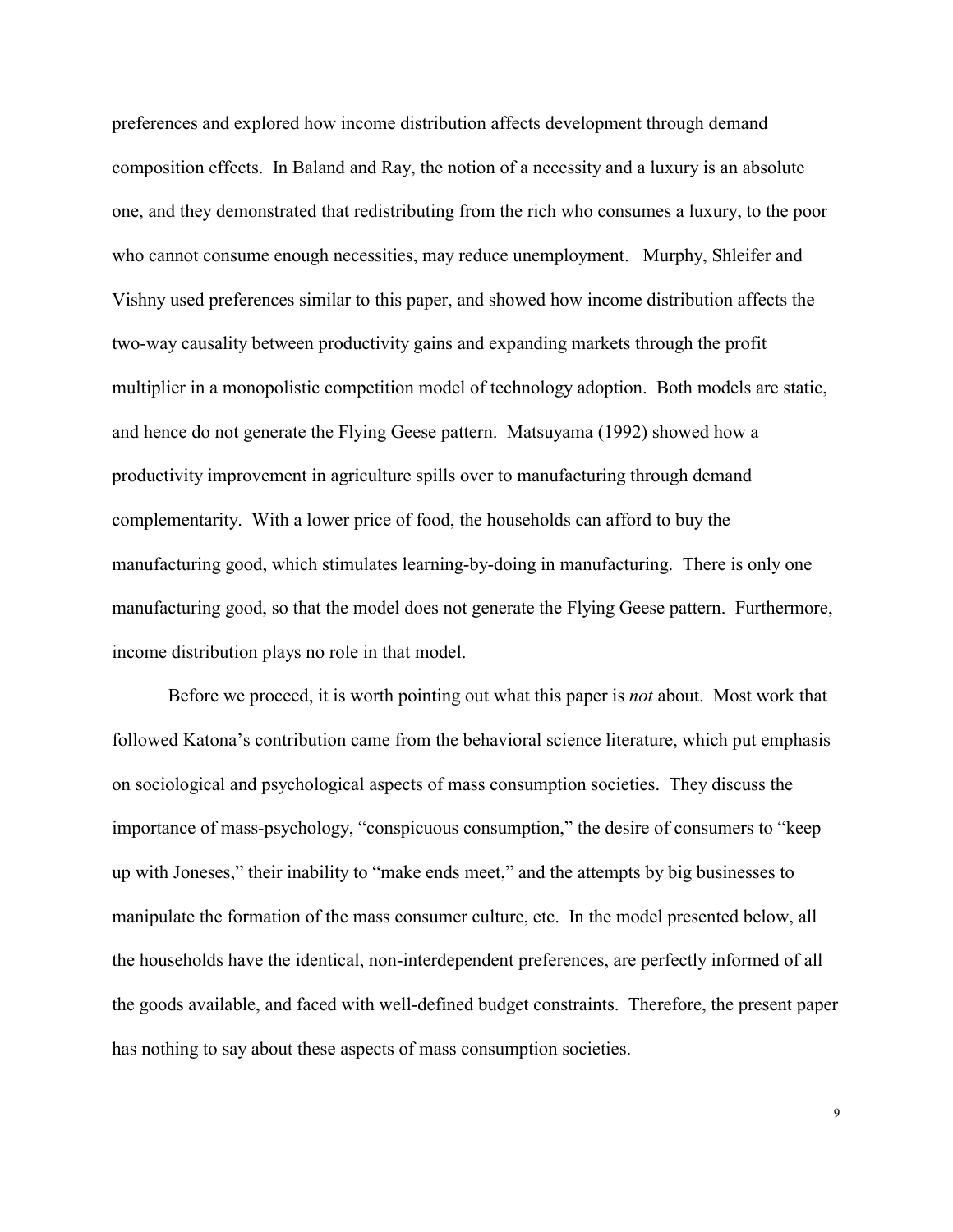The rest of the paper is organized as follows. Section 2 sets up the model, and derives the dynamical system governing the evolution of the economy. Section 3 discusses some general properties of the system. Sections 4 and 5 look at special cases to examine in detail the roles of income distribution. Section 6 discusses alternative specifications of the model. Possible extensions are discussed in the concluding section.

# 2. The Model.

This section describes the structure of the economy and derives the system that governs the dynamic trajectory of the economy. Many assumptions discussed below are adopted to simplify the exposition, and can be relaxed or replaced by alternative assumptions, as will be explained in Section 6.

The economy is populated by a continuum of households with the unit measure*.* They supply labor, and consume some goods and leisure. Goods are produced by labor only. The detailed descriptions of the model are now given, first the preferences, then income distribution, and finally technologies.

### *2A. Goods and Preferences:*

There are  $J+1$  goods, labeled  $j = 0,1,...,J$ . Good zero is food; it is a homogenous, divisible good. In addition, there are *J* manufacturing goods, indexed as  $j = 1,...,J$ . They are indivisible and come in discrete units. All the households have the same preferences, given by the following utility function: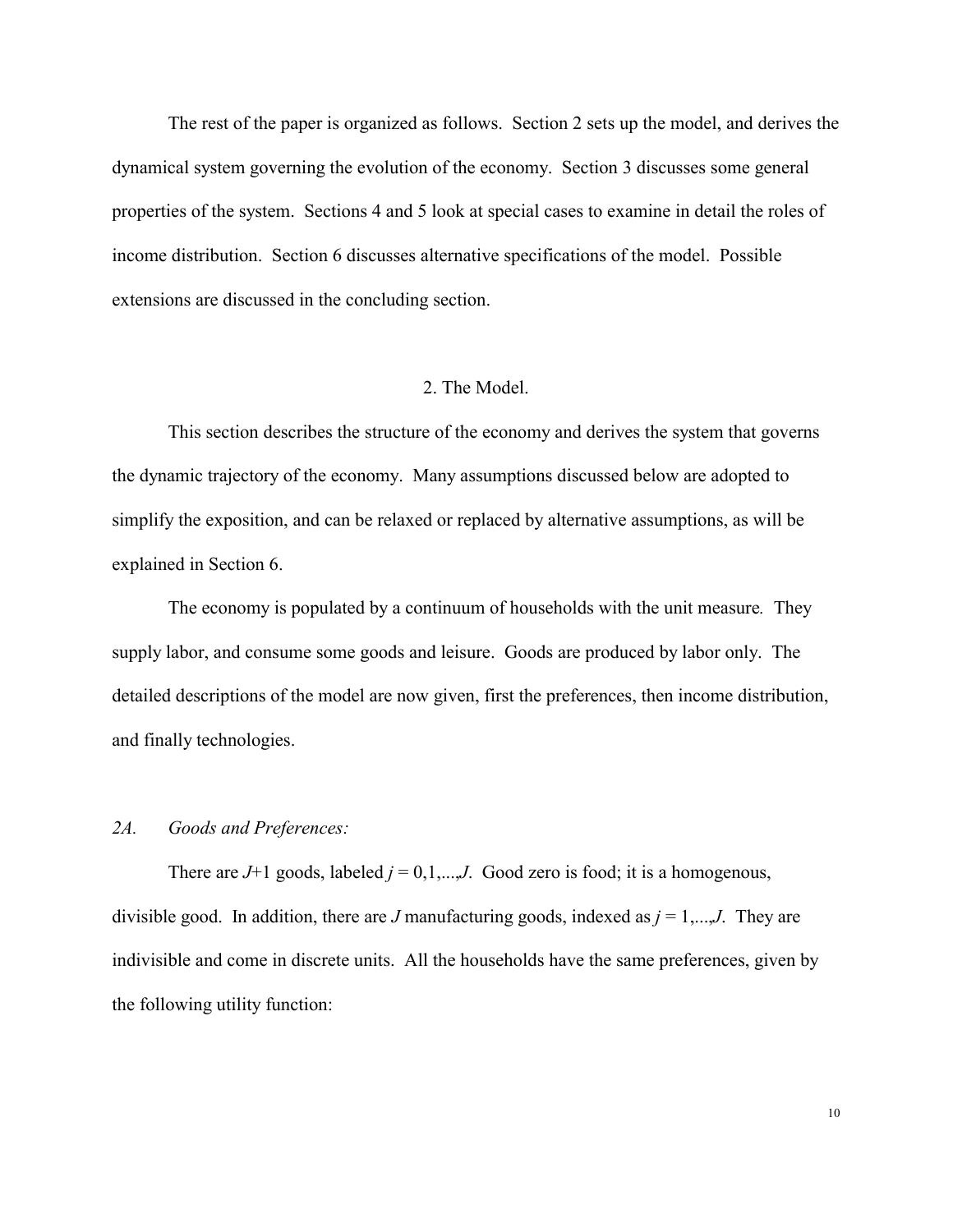$$
U = \frac{c}{\sqrt{\frac{k}{k}}}
$$
if  $c \le 1$ 

$$
1 + \sum_{k=1}^{J} \left( \prod_{j=1}^{k} x_j \right) + \eta l \qquad \text{if } c > 1
$$

where *c* is food consumption, *l* is the leisure, and  $x_i$  is an indicator function, with  $x_i = 1$  if manufacturing good *j* is consumed and  $x_i = 0$  if it is not. Food is a necessity, and the household needs to consume a minimum amount of food, the subsistence level, before consuming any manufacturing good. The subsistence level is normalized to be one to ease the notational burden. It is also assumed, for the sake of simplicity, that the propensity to spend on food is equal to zero above the subsistence level. The preferences over manufacturing goods have the property that the households benefit nothing from consuming good *k*, if  $x_i = 0$  for some  $j \le k$ . This implies that the households consume good *k*, only if they also consume all the manufacturing goods, whose indices are less than *k*. In other words, the households have a well-defined priority over the set of manufacturing goods, with a lower indexed good is higher on their shopping list. What is also implicit in the preferences is that the household's demand for each manufacturing good satiates after one unit.

It is worth emphasizing that neither the strong form of Pareto-Edgeworth complementarities nor the assumption that all the households have the same ordering are essential in the following analysis: see sections 6B and 6C for more detailed discussion. What is essential is that the households do not change their orderings, when the relative prices change. As long as the range of relative price movements is appropriately restricted, much of the results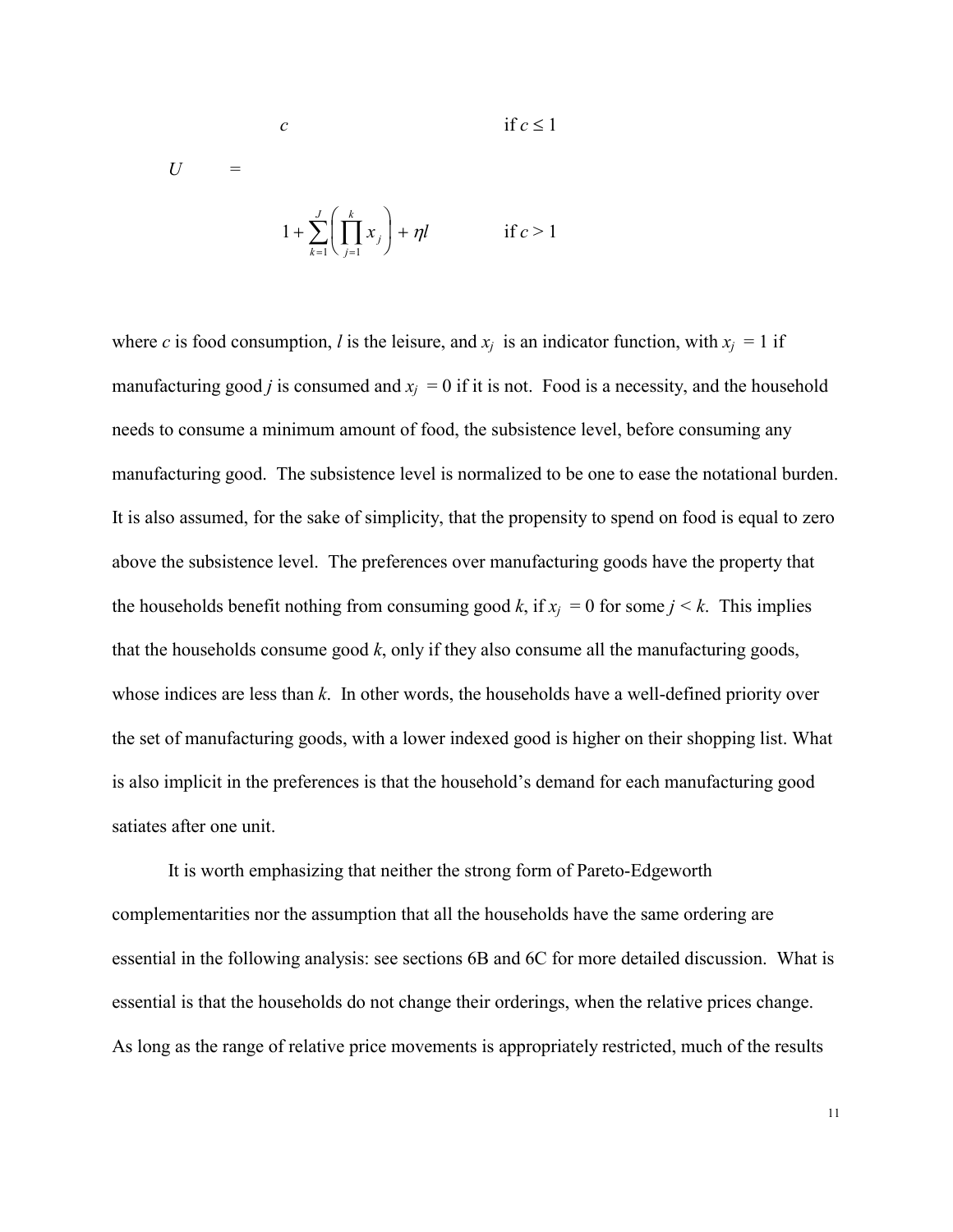would carry over for a broad class of preferences. The above specification is convenient only because it eliminates the need for restricting the range of relative price movements.<sup>5</sup>

#### *2B. The Budget Constraint and Individual Demand:*

The budget constraint for the household with income *I* is  $p_0 c + \sum_{j=1}^{J} p_j x_j + l \leq I$  ${}_{0}c + \sum_{j=1}^{J} p_{j}x_{j} + l \leq I$ , where  $p_0$  is the price of food,  $p_i$  is the price of manufacturing good *j*, with leisure being taken as the numeraire.<sup>6</sup> Because of the well-defined priority over the manufacturing goods, the household's consumption problem can thus be simplified as: to choose *c, k,* and *l* to maximize:

$$
U = \begin{cases} c & \text{if } c \le 1, \\ 1 + k + \eta l & \text{if } c > 1 \end{cases}
$$

subject to the budget constraint,  $p_0 c + \sum_{j=1}^{k} p_j + l \leq l$  $_{0}c + \sum_{j=1}^{k} p_{j} + l \leq I$ .

Throughout the paper, it is assumed that the marginal utility of leisure is sufficiently small that  $\eta p_j < 1$  for all  $j = 1, 2, \dots, J$ . This means that the households purchase as many goods as possible from the top of their shopping list. Thus, the consumption demand of each household takes the following form:

$$
I < P_0
$$
  
\n
$$
\Rightarrow c = I/P_0, l = 0, x_j = 0 \ (j = 1,...,J),
$$
  
\n
$$
P_k \le I < P_{k+1} (k = 0, ..., J-1) \Rightarrow c = 1, l = I - P_k, x_j = 1 (j = 1,...,k), x_j = 0 (j = k+1,...,J),
$$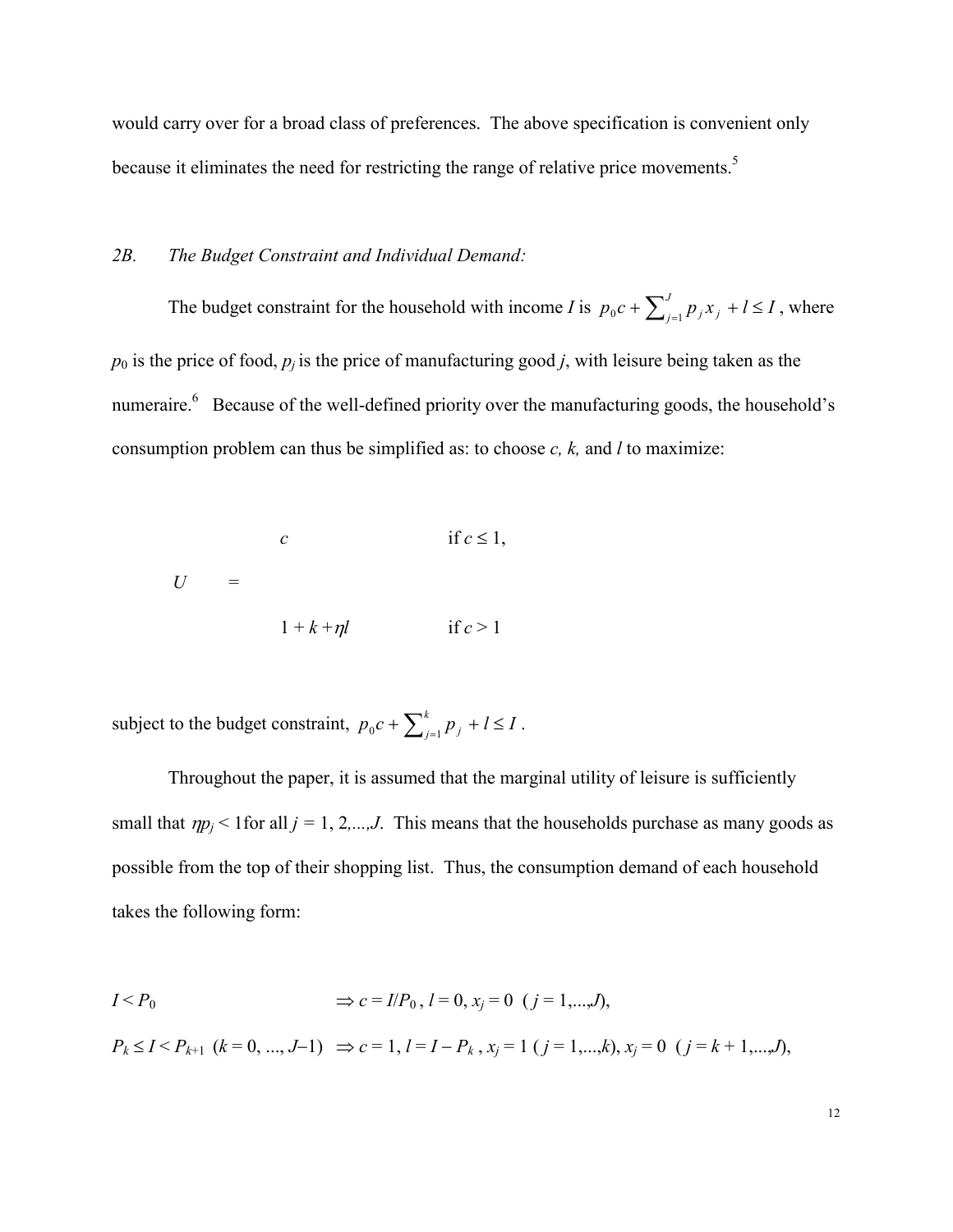$$
I \ge P_J \qquad \Rightarrow c = 1, \, l = I - P_J, \, x_j = 1 \, (j = 1, \dots, J),
$$

where  $P_k = \sum_{j=0}^{k} p_j$  can be interpreted as the minimum level of income that induces the household to consume manufacturing good *k*.

The most important feature of the individual demand curve derived above is that an additional income translates into an additional demand for a manufacturing good, only when it pushes the household's income above the critical level of income. If the household's income level is well below  $P_i$ , an additional income would be spent on food, leisure, or manufacturing goods with lower indices. For the poor, good *j* remains a luxury, which is beyond their means. If the household's income level exceeds  $P_j$ , on the other hand, an additional income would be spent on leisure, or manufacturing goods with higher indices. For the rich, good *j* is a necessity, with which they are already satiated. What is essential for the following analysis is that the marginal propensity to spend on a manufacturing good is small when income is either very low or very high. This property of demand captures the following idea. A manufacturing good is a luxury for many at a lower level of economic development. As the economy develops and an overall level of income grows, it changes from a luxury to an amenity, and then to a necessity. In other words, the very notion of what is a luxury and what is a necessity changes with income.<sup>7</sup>

## *2C. Income Distribution and Aggregate Demand*

Having derived individual demand curves, the next step is an aggregation. Let *F* be the distribution of income across households, i.e.,  $F(I)$  is the fraction of the households, whose income is less than or equal to *I.* Income differs across the households due to skill differences,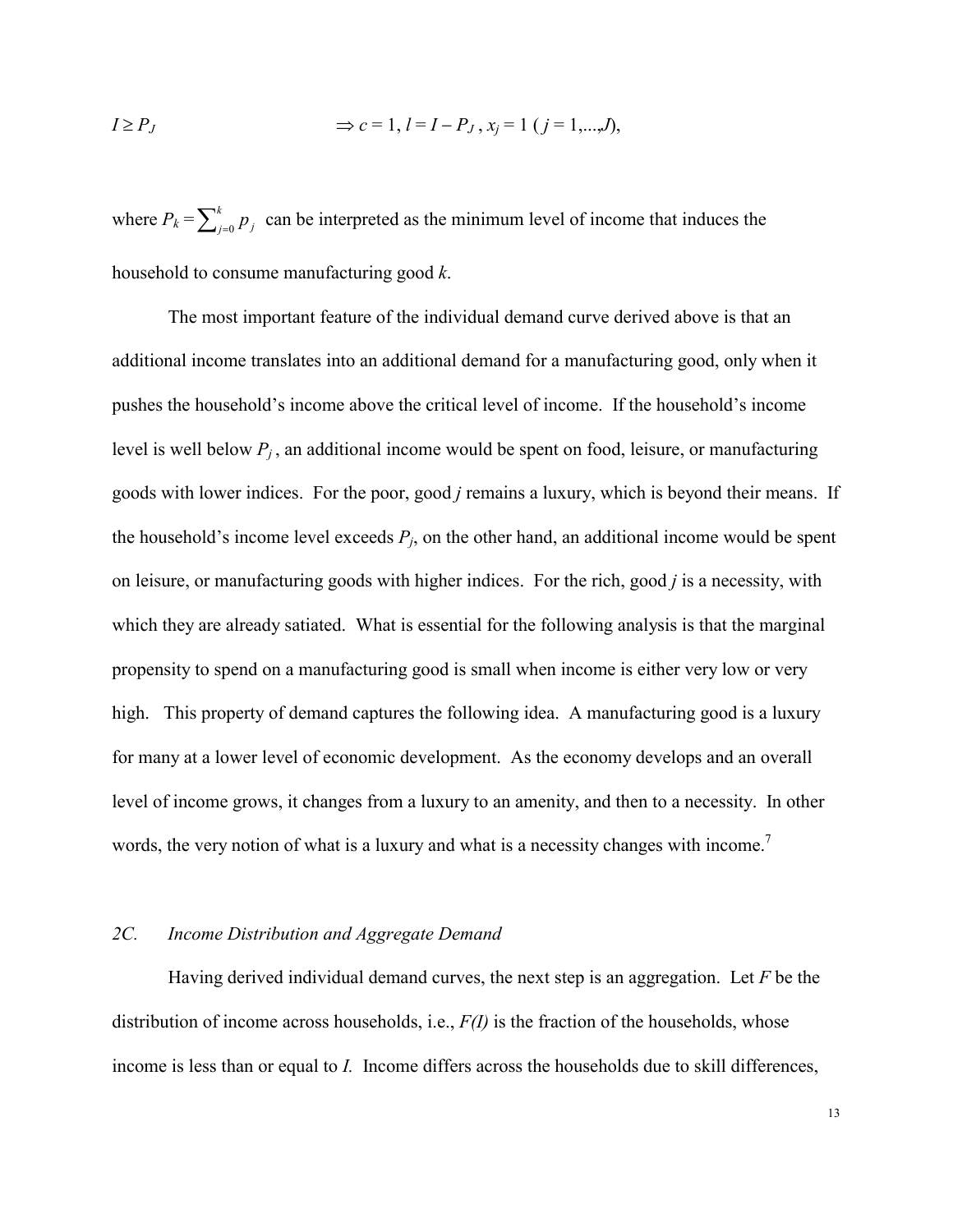reflected in differences in the effective labor supply. The total labor supply is thus equal to  $L =$  $\int_{0}^{\infty}$  $\int_0^\infty I dF(I) \cdot \frac{8}{\pi}$ 

The income is the only source of heterogeneity across the households. Since only the households, whose income is higher than  $P_j = \sum_{i=0}^{j} p_i$  purchase a manufacturing good *j*, and no household purchases more than one unit of any manufacturing good, the aggregate demand for good *j* is equal to the mass of the households, whose income is higher than *Pj* :

(1) 
$$
C_j = 1 - F(P_j) = 1 - F\left(\sum_{i=0}^{j} p_i\right)
$$
.  $(j = 1,...,J)$ 

Many features of the aggregate demand functions, eq. (1), deserve emphasis. First, it depends on income distribution, because the marginal propensity to spend on a manufacturing good varies with the household income. Second, it is bounded from above by one. This is because the size of the market for a manufacturing good is limited by the number of households that can afford to consume it, not by the aggregate income of the economy. Third, a decline in the price of good *i* does not affect the demand for good  $j < i$  ( $C_{ji} = \partial C_j/\partial p_i = 0$ ), while it generally increases the demand for good  $j \ge i$  ( $C_{ii} \ge 0$ ). In other words, demand complementarity (in the sense of Hicks-Allen) exist from a lower indexed good to a higher indexed good, but not the other way around. This is because of the asymmetric way in which the income effect of price changes operates. A decline in the price of good *i* only affects the households, whose income is higher than  $P_i$ , and these households may respond by spending the increased real income on higher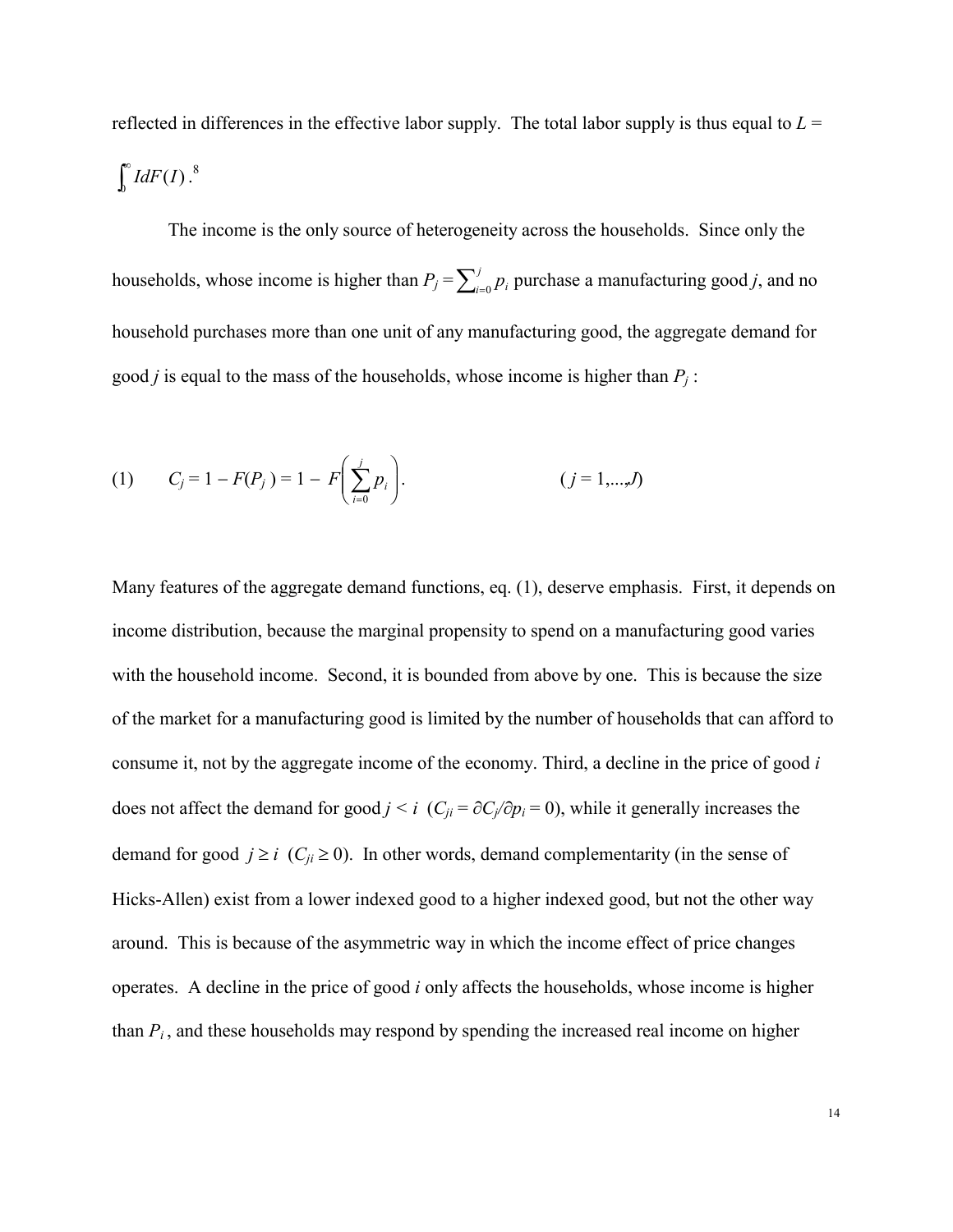indexed goods, but never on lower indexed ones. Fourth, the aggregate demand for manufacturing goods is decreasing in indices,  $C_1 \geq C_2 \geq \ldots \geq C_J$ , because all the households have the same priority across these goods.

## *2D. Technologies*.

.

All the goods are produced in competitive industries with constant returns to scale technologies. Producing one unit of food requires  $a_0$  units of labor, which is constant over time. Labor productivity in manufacturing industries can improve, because of an industry-specific learning-by-doing. More specifically, producing one unit of manufacturing good *j* as of time *t* requires  $a_j(t) = A_j(Q_j(t))$ , where  $A_j(\bullet)$  is a decreasing function, and  $Q_j(t)$  is the discounted cumulative output of industry *j*, given by

(2) 
$$
Q_j(t) = \delta_j \int_{-\infty}^{t} C_j(s) \exp[\delta_j(s-t)]ds \le 1,
$$
   
  $(j = 1,...,J)$ 

where  $\delta_j > 0$ . The idea is that each industry learns to produce more efficiently, as it accumulates more manufacturing experiences. Furthermore, producers do not take into account these learning effects when choosing their output, as they are external to them. The parameter  $\delta_j$  may be interpreted both as the speed of learning in industry *j* and as the depreciation rate of learning experiences. To see this, differentiating the above expression with respect to *t* yields

(3) 
$$
Q_j(t) = \delta_j \{C_j(t) - Q_j(t)\}.
$$
  $(j = 1,...,J)$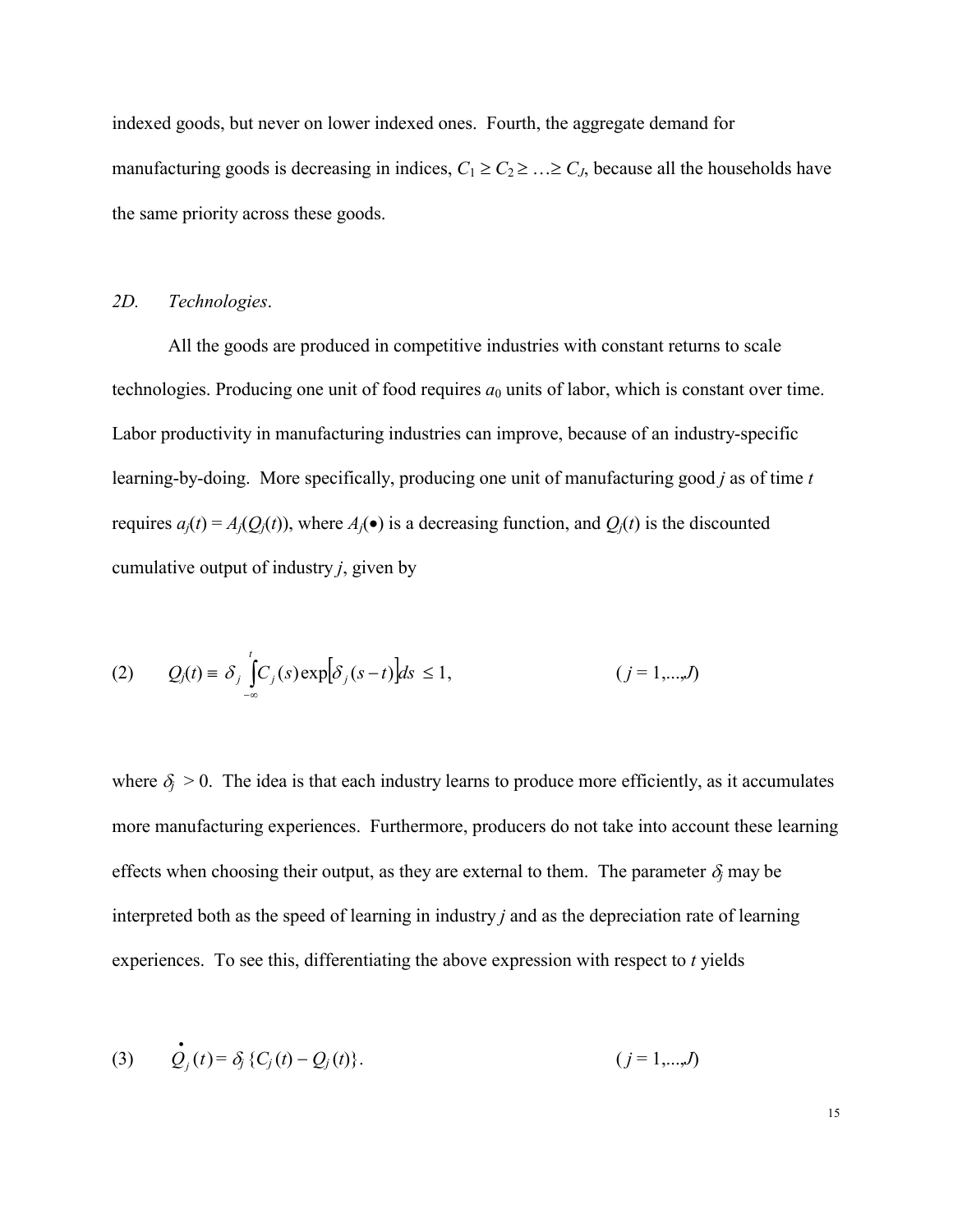where the dot indicates the time derivative. Note also that the depreciation keeps  $O_i(t)$  from growing unbounded. Indeed, as seen in (2), it is bounded from above by one, because  $C_i(t)$  is bounded from above by one.

What is important here is the assumption that there exist some forms of dynamic increasing returns in each consumer goods industry. Learning-by-doing in production is adopted here because it is the simplest (and perhaps most standard) way of modeling dynamic increasing returns. It is also worth pointing out that there is an alternative interpretation of eqs. (2) and (3): learning-by-doing in consumption. The "price" of a consumer good that the household must pay includes not only the price charged by the producers, but also the effort required by the household to use the good. As more households accumulate experiences, the required amount of effort will decline, thereby reducing the effective price of the good, measured in leisure. Such dynamic consumption externalities would be isomorphic to learning-by-doing in production in the present model. The distinction between these two forms would be critical in an open economy (see Section 7).

# *2E. The Dynamical System.*

We are now ready to derive the dynamical system that describes the law of motion governing the trajectory of the economy. First, note that perfect competition in each industry ensures that the price of each good is equal to the marginal (and average) cost, which is nothing but the unit labor requirement. (Recall that labor is the numeraire). Therefore, we have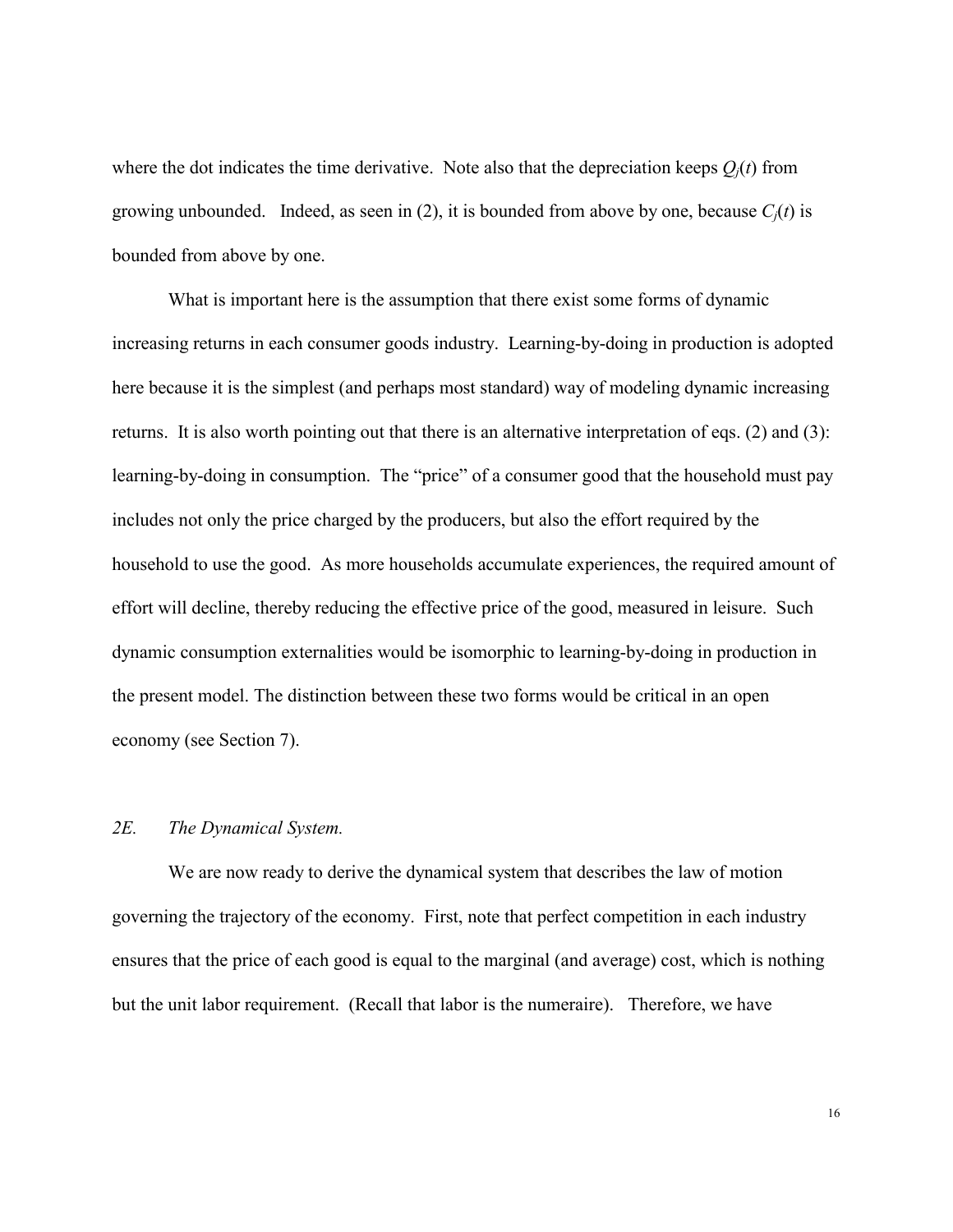(4) 
$$
p_0 = a_0
$$
 and  $p_j(t) = A_j(Q_j(t))$   $(j = 1,...,J)$ .

Inserting (4) into (1) yields

(5) 
$$
C_j(t) = 1 - F\left(a_0 + \sum_{i=1}^j A_i(Q_i(t))\right) \equiv D_j(Q(t)), \qquad (j = 1,...,J)
$$

where  $Q = (Q_1, Q_2, ..., Q_J) \in [0,1]^J$ . Let  $D(Q) \equiv (D_1(Q), D_2(Q), ..., D_J(Q))$ . Note that  $D_{ij} =$  $\partial D_i/\partial Q_j = 0$  for all  $i < j$  and  $D_{ij} \ge 0$  for all  $i \ge j$  due to the (asymmetric) demand complementarity. Therefore, the mapping, *D*:  $[0,1]^J \rightarrow [0,1]^J$ , is *increasing* in that  $Q' - Q \in \mathbb{R}^J$ . implies  $D(Q')$ – $D(Q) \in \mathbb{R}^J_+$ , where  $\mathbb{R}^J_+$  is the set of *J*-dimensional nonnegative vectors. Inserting  $(5)$  into  $(3)$  yields

(6) 
$$
Q_j(t) = \delta_j \{D_j(Q(t)) - Q_j(t)\} \equiv \Psi_j(Q(t)),
$$
   
  $(j = 1,...,J)$ 

which can be expressed in a more compact manner, as follows:

$$
(7) \qquad \dot{Q} = \Psi(Q)
$$

 $\bullet$ 

where  $\Psi = (\Psi_1, \Psi_2, \dots, \Psi_J)$ :  $[0,1]^J \rightarrow \mathbb{R}^J$  is a vector field on  $[0,1]^J$ .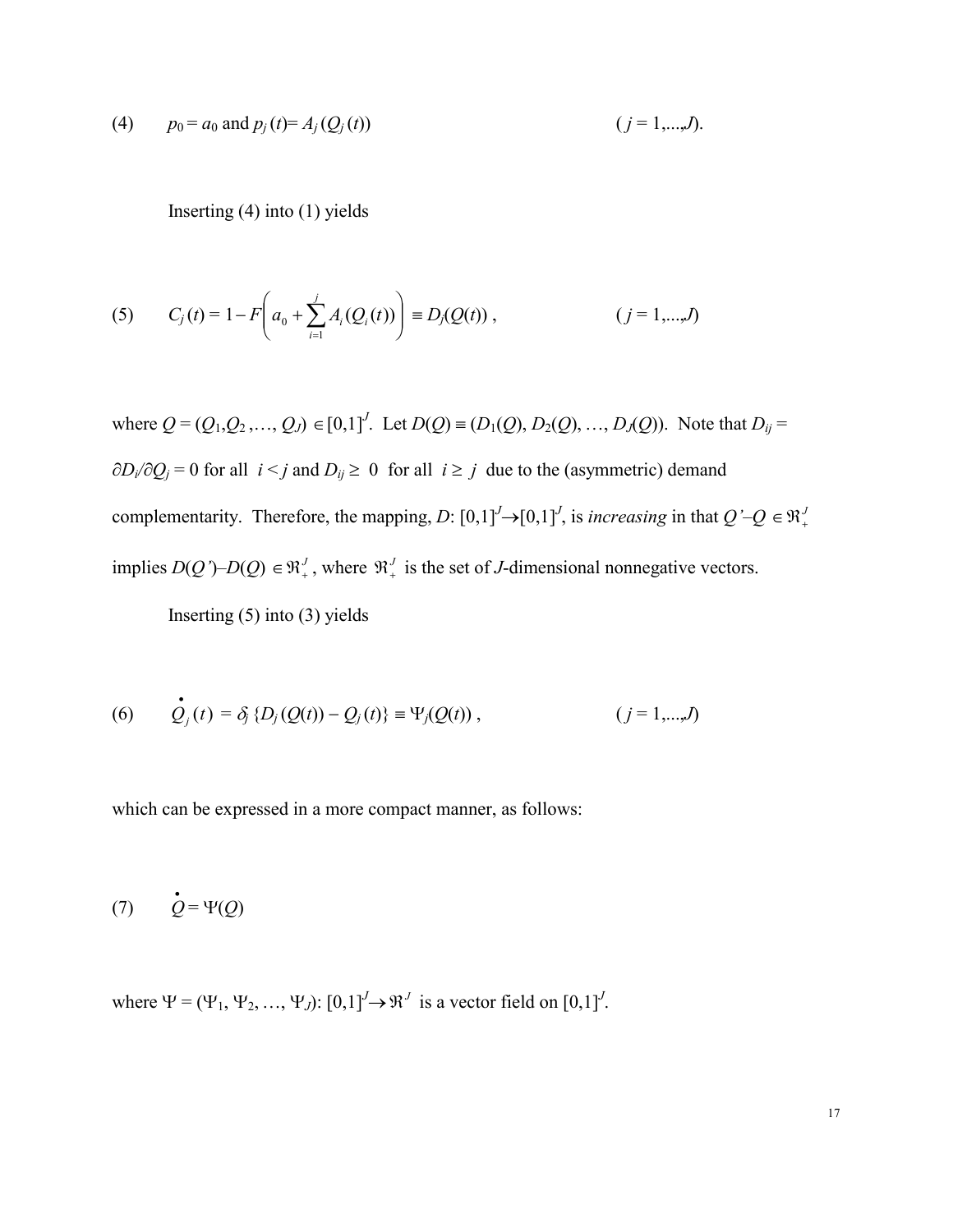One feature of this dynamical system is worth emphasizing. In a steady state, the value of  $Q_i$  is equal to the fraction of the households that consume good *j*. This feature of the system makes the following results easy to interpret.

#### 3. Some General Properties.

One major advantage of the present model is that it has many general properties that hold true for an arbitrary number of industries, which are discussed in this section. A few words of caution should be made here. First, different properties discussed below require different degrees of regularity conditions, which will not be stated for the sake of the simplicity and clarity of presentation. Second, some basic terminologies of the dynamical system theory will not be formally defined. Only the intuitive meanings are stated. The reader interested in formality should consult a standard textbook of the dynamical system theory. Third, the reader not interested in generality may want, at least at first reading, to skim through the rest of this section and to move onto the subsequent sections, where the low dimensional cases,  $J \le 2$ , are discussed in detail.

(P1):  $\left[0,1\right]^J$  is positively invariant.

This property merely states that, if the economy starts in  $[0,1]$ <sup> $J$ </sup>, the economy remains in  $[0,1]$ <sup>*J*</sup> forever, and hence the system can describe the trajectory for the entire future. To see why (P1) is true, note from eq. (6) that  $Q_j = 0$  implies  $\Psi_j(Q) \ge 0$ , and that  $Q_j = 1$  implies  $\Psi_j(Q) \le 0$ . In other words, the vector field always points inward at the boundary of  $[0,1]^J$ , so that the trajectory cannot escape [0,1]*<sup>J</sup>* .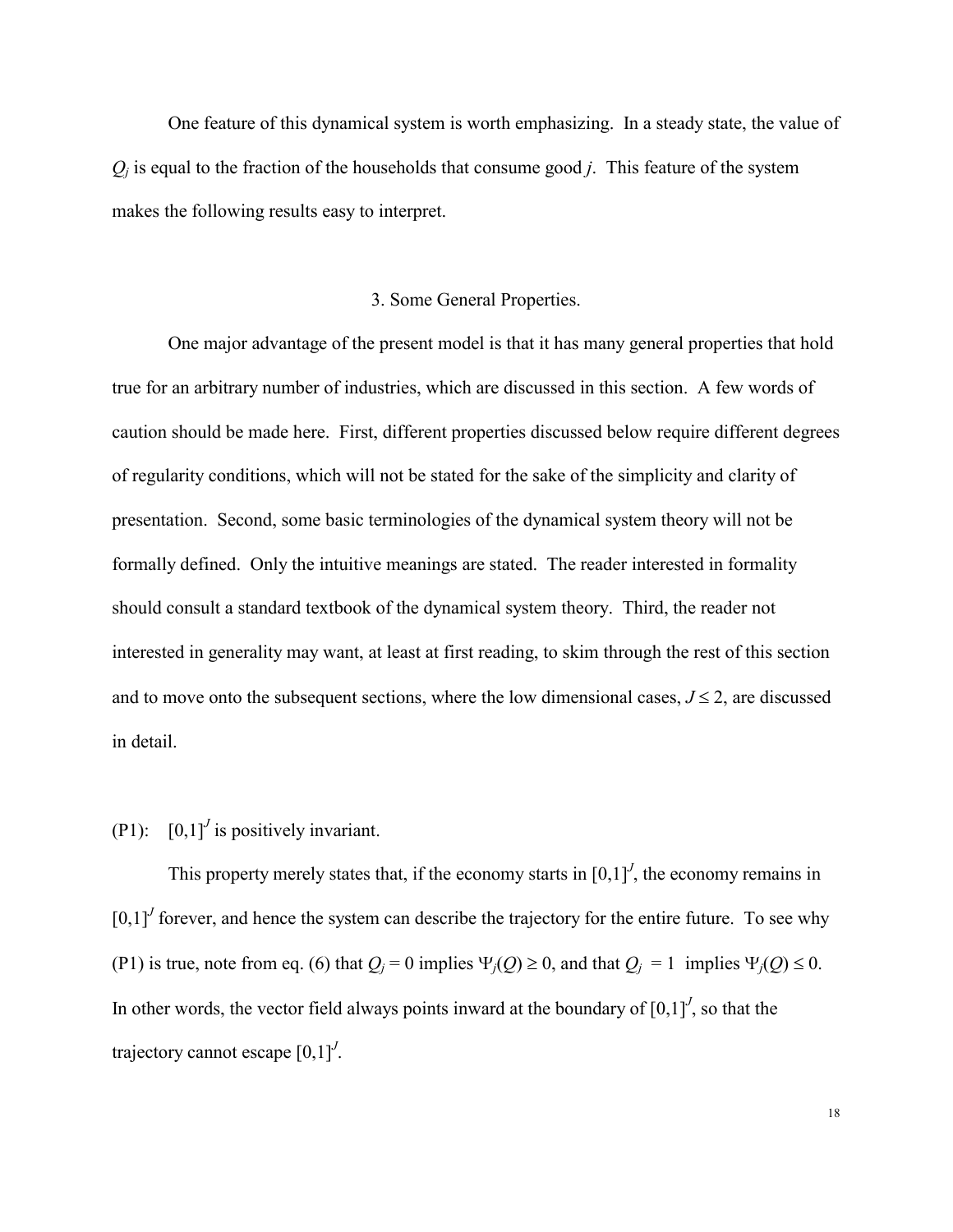(P2): 
$$
\Psi_{ij} \equiv \partial \Psi_i / \partial Q_j = 0
$$
 if  $i < j$ ;  $\Psi_{ii} = \delta_i (D_{ii} - 1)$ ;  $\Psi_{ij} = \delta_i D_{ij} \ge 0$  if  $i > j$ .

The dynamical system is thus recursive and cooperative. It is *recursive* in that the dynamics of  $(Q_1, \ldots, Q_j)$  is independent of that of  $(Q_{j+1}, \ldots, Q_j)$  for all *j*. The reason for this is asymmetry in which demand complementarity operates in this economy. As one industry improves its productivity and its cost and output price declines, only the industries with higher indices see demand for their goods increase. The resulting increase in output leads to a faster learning only in these industries. The system is also *cooperative* in the sense of Hirsch (1982), that is  $\Psi_{ij} \ge 0$  for all  $i \ne j$ . The system is cooperative because productivity improvement and the resulting price reduction in one industry may increase but never reduces demand in other industries.

It should be noted that the mechanism through which productivity improvement spillovers from an industry with a lower index to an industry with a high index is demand complementarity. In the present model, all the learning-by-doing effects are *industry-specific*. An industry learns nothing from manufacturing experiences of other industries.

Let  $\mathfrak{R}_{++}^J$  denote the set of *J*-dimensional vectors with positive components.

$$
(P3): \quad M_{+} = \{Q \in [0,1]^{V} | \Psi(Q) \in \mathfrak{R}_{+}^{J}\} = \{Q \in [0,1]^{V} | D(Q) - Q \in \mathfrak{R}_{+}^{J}\}, M_{++} = \{Q \in [0,1]^{V} | \Psi(Q) \in \mathfrak{R}_{++}^{J}\}
$$
\n
$$
= \{Q \in [0,1]^{V} | D(Q) - Q \in \mathfrak{R}_{++}^{J}\}, M_{-} = \{Q \in [0,1]^{V} | - \Psi(Q) \in \mathfrak{R}_{+}^{J}\} = \{Q \in [0,1]^{V} | Q - D(Q) \in \mathfrak{R}_{+}^{J}\}, \text{and}
$$
\n
$$
M_{-} = \{Q \in [0,1]^{V} | - \Psi(Q) \in \mathfrak{R}_{++}^{J}\} = \{Q \in [0,1]^{V} | Q - D(Q) \in \mathfrak{R}_{++}^{J}\} \text{ are positively invariant.}
$$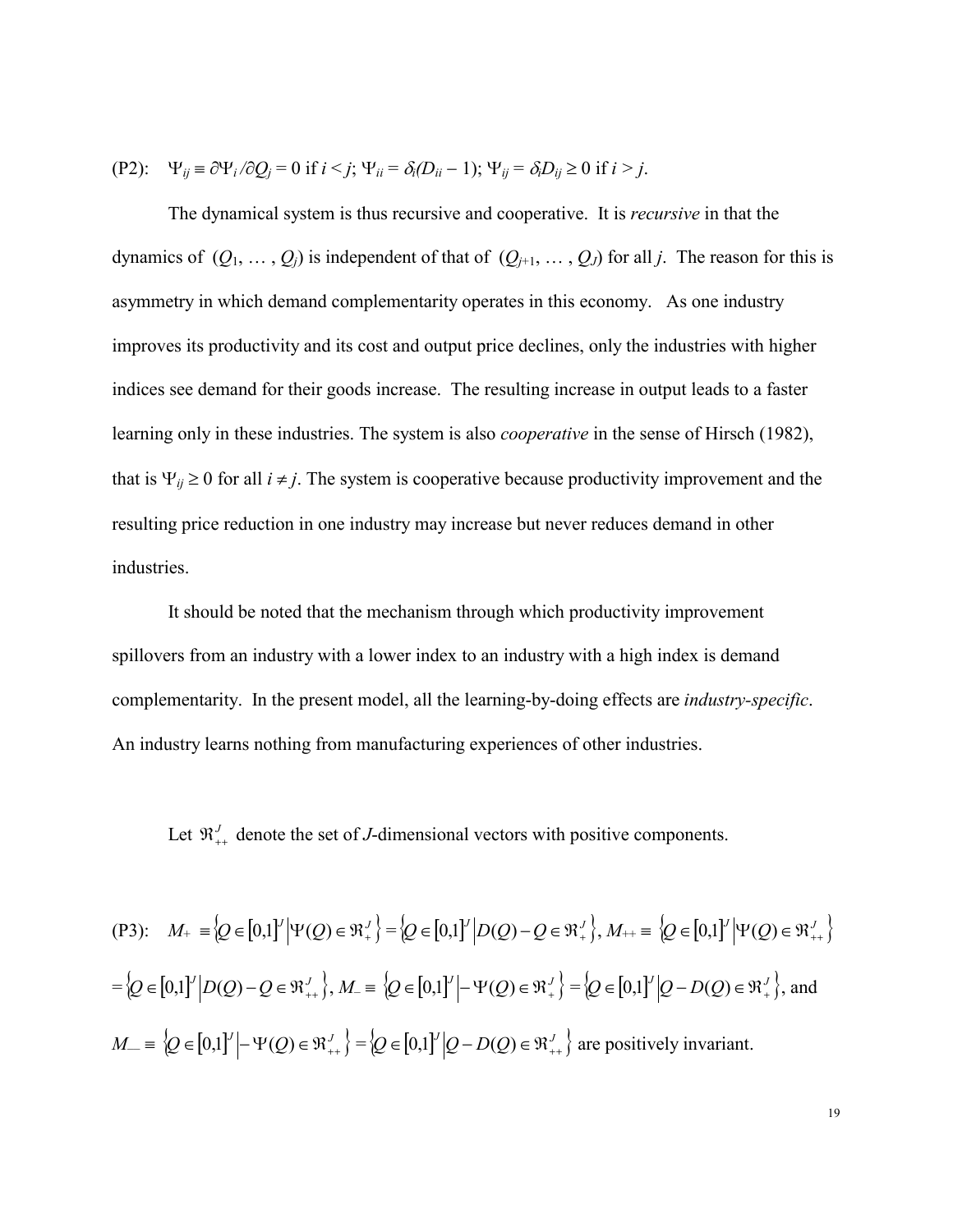That is, 
$$
\dot{Q}(s) \in \mathbb{R}_+^J \left( \mathbb{R}_{++}^J \right)
$$
 implies  $\dot{Q}(t) \in \mathbb{R}_+^J \left( \mathbb{R}_{++}^J \right)$  for all  $t \geq s$ , and  $-\dot{Q}(s) \in \mathbb{R}_+^J$ 

 $\left(\mathbb{R}_{++}^J\right)$  implies  $-\mathbf{Q}(t) \in \mathbb{R}_+^J$   $\left(\mathbb{R}_{++}^J\right)$  for all  $t \geq s$ . This is another property of a cooperative system, which maintains the monotonicity of trajectories. See Smith (1995, Proposition 3.2.1). Roughly speaking, it means that all the industries move together.

(P4): The set of steady states, 
$$
S = \{Q \in [0,1]^J | \Psi(Q) = 0\} = \{Q \in [0,1]^J | Q = D(Q)\}
$$
, is a nonempty,  
compact lattice, where the ordering is induced by  $\mathfrak{R}^J_+$ . The greatest element of S is sup  $M_+$  and its  
least element is inf  $M_-$ .

This follows from applying Tarski's (1955) fixed-point theorem to *D*:  $[0,1]^J \rightarrow [0,1]^J$ . *A lattice* is a partially ordered set, which contains both the least upper bound and the greatest lower bound of any pair of its elements. One important feature of a lattice is that, if it is compact, it contains both its greatest and least elements.

# (P5): For any initial condition,  $Q(0) \in [0,1]^J$ ,  $\lim_{t \to \infty} Q(t) \in S$ .

Thus, the system is globally convergent; the economy converges to a steady state without any exception. To understand this, note first that any one-dimensional dynamical system is globally convergent. Since the dynamics of  $Q_1$  is independent of the rest of the system (the recursiveness), it can be viewed as a one-dimensional system, hence it converges globally. This effectively reduces the dimensionality of the system by one. Repeating this process shows that the global convergence of the entire dynamics. It is also worth pointing out that, even without recursiveness, a cooperative system is globally convergent if  $J \le 2$  (Smith 1995, Theorem 3.2.2).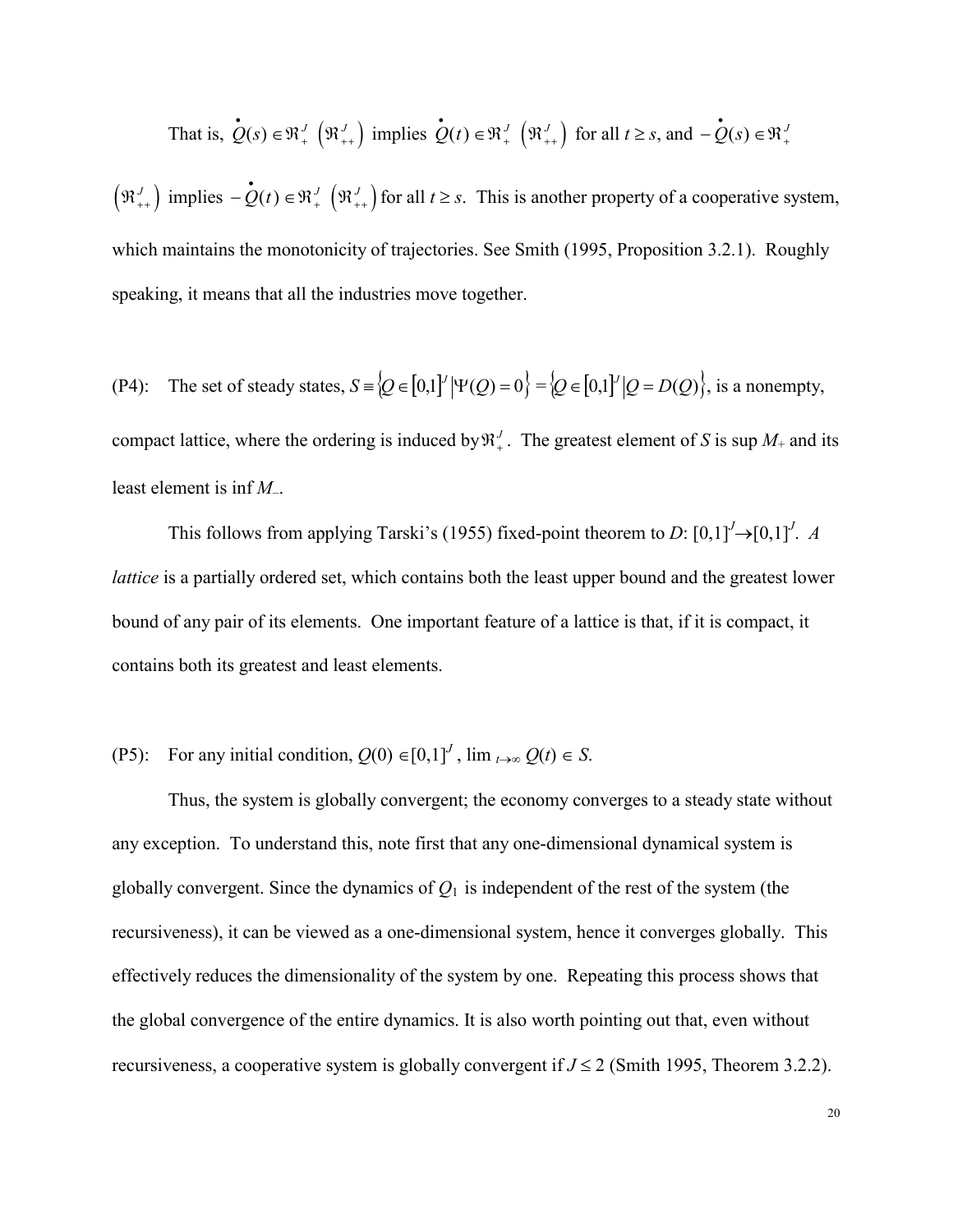If  $J \geq 3$ , cooperativeness implies that the trajectory converges to a steady state, for *almost* all the initial conditions under the regularity condition called *irreducibility* (Smith 1995, Theorem 4.1.2).

(P6): If  $Q(0) = (0,0,...,0), Q(t) \in M_+$  for all  $t > 0$ , and  $\lim_{t \to \infty} Q(t) = \inf M_+$ , the least element of *S*.

The first part follows from  $Q(0) = (0,0,...,0) \in M_+$  and the positive invariance of  $M_+$ . The second part then follows from (P4). Note that (P6) does not require recursiveness.

The first part of (P6) states that, if the economy starts with very little manufacturing experiences, all the industries grow monotonically in productivity. Since  $C_i = D_i(Q)$  is increasing in *Q* for all *j* and  $C_1 \ge C_2 \ge \ldots \ge C_J$ , the dynamics, if it starts sufficiently close to (0,0,...,0), show the Flying Geese pattern.

The second part of (P6) implies that the monotone growth of industries may stop prematurely and the economy may fail to develop to reach its full potential. If *S* contains more than one element, the economy will be trapped into the lowest of them. In this case, a relatively small fraction of households is able to enjoy a relatively small number of consumer goods. In other words, a larger fraction of households would enjoy a larger number of consumer goods in *every other* steady state.

(P7): If  $O^* \in S$  is an isolated, unstable steady state, there exists a monotone increasing heteroclinic orbit from  $Q^*$ , which converges to the least element of  $\{Q \in S | Q - Q^* \in \mathbb{R}^J_{\perp} \}$  and a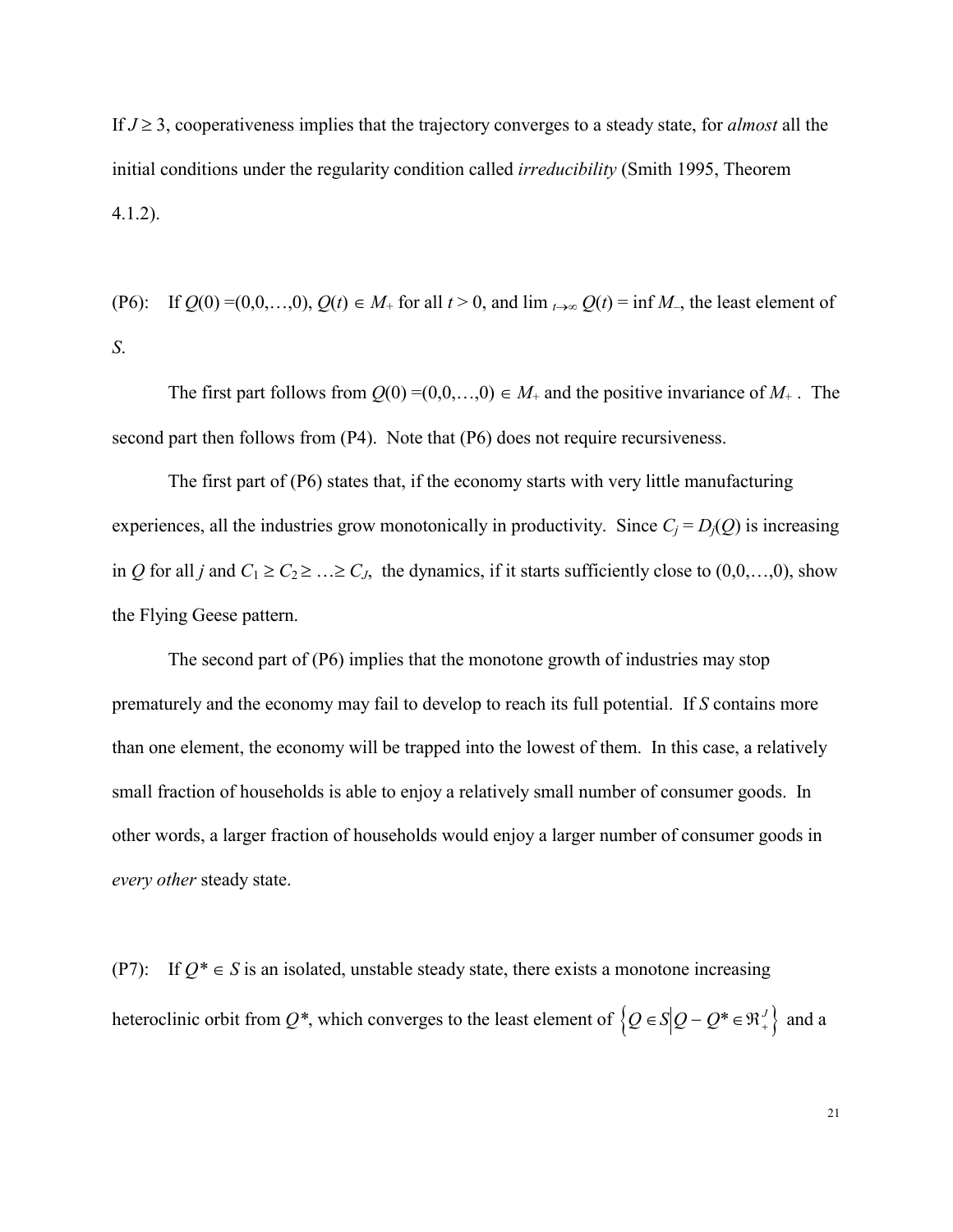monotone decreasing heteroclinic orbit from *Q\**, which converges to the greatest element of  $\{Q \in S | Q^* - Q \in \mathbb{R}^J_{\perp} \}$ . These orbits are tangent at  $Q^*$  to the eigenvector associated with the stability modulus of *Q\**.

Figure 2 illustrates (P7), which can be proved under the *irreducibility* condition (Smith 1995, Theorem 4.3.3). A unstable steady state is sandwiched by two stable steady states, one from "above" and one from "below," and the flow of this *J*-dimensional dynamics around unstable steady states behaves as in a one-dimensional system. In other words, there is a sense in which stable and unstable steady states exist alternately.

In summary, the dynamics of this economy show the Flying Geese pattern, in which a series of industries take off one after another. How high they can fly, however, depends critically on the structure of the economy. There may be multiple steady states, and, in that case, the economy will converge to the lowest of them. Even if the steady state is unique, its level may be low, leaving most consumer goods unaffordable to the majority of households. In other words, the economy may fail to transform itself to a mass consumption society. Some important questions need to be addressed. What determines the structure of *S*? How does it depend on income distribution? What kind of redistributive policies, if any, could eliminate low-level steady states? To answer these questions, the following sections turn to the case, where a number of industries is small.

4. The Case of  $J = 1$ .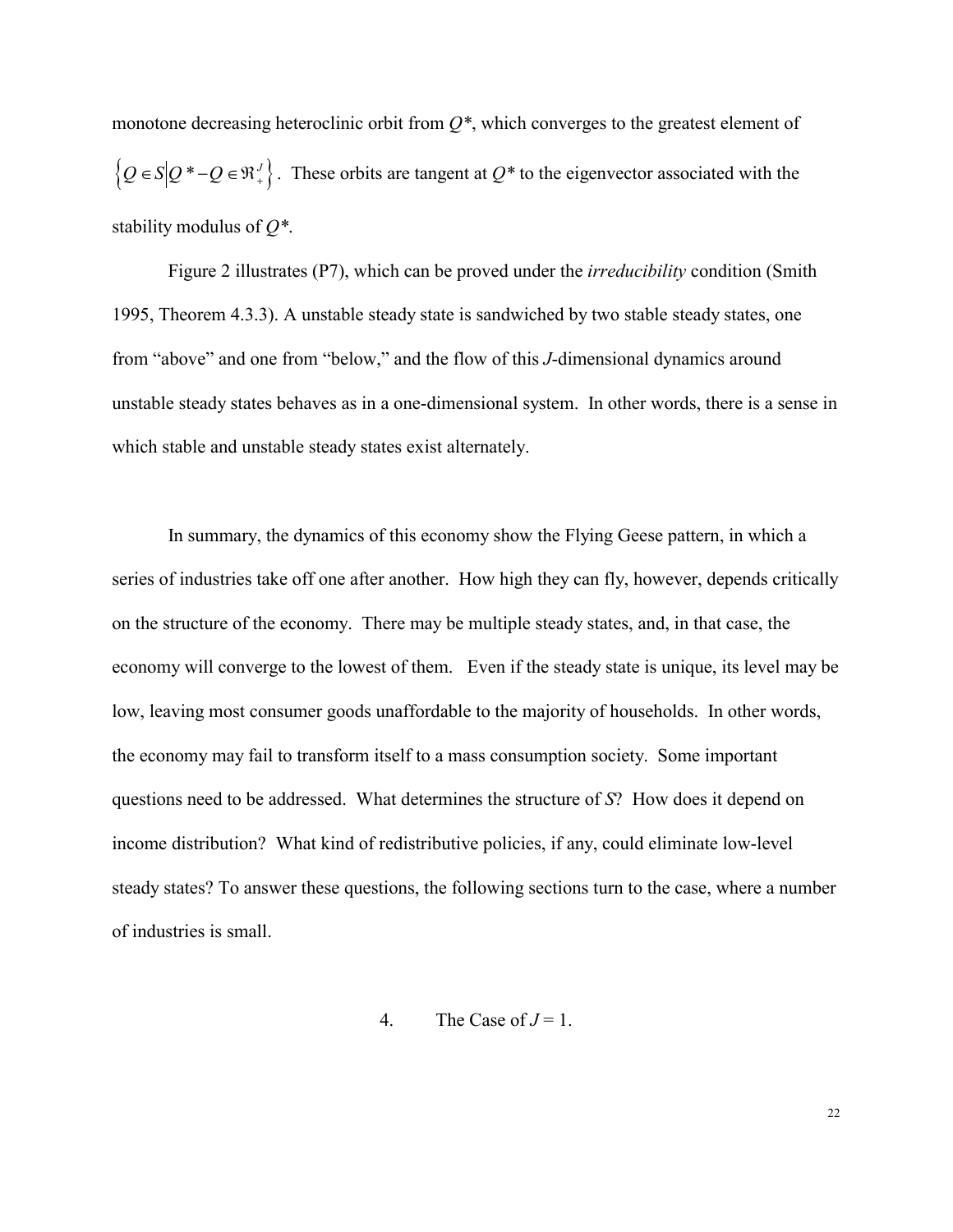Consider the case, where  $J = 1$ . By dropping the subscript and suppressing the time, eq. (5) is simplified to

$$
(8) \qquad \dot{Q} = \delta \{ D(Q) - Q \} ,
$$

where  $D(Q) = 1 - F(a_0 + A(Q))$  is the aggregate demand for the (only) manufacturing good, which increases with *Q*, whose exact shape depends on, among other things, income distribution, *F*. In a steady state, the fraction of the household, which consumes the manufacturing good is given by  $Q^* = 1 - F(a_0 + A(Q^*))$ . When the economy starts at  $Q(0) = 0$ , it converges to the lowest of the steady states. The economy that sees the rise of a mass consumption society is the economy whose (lowest) steady state level is high.

Generically, there is an odd number of steady states, alternating between stable and unstable ones. In Figure 3a, there are three. The economy converges to the lowest and cannot develop further. In this case, a slight upward shift of the *D* curve makes a big difference, if it eliminates the lowest of the steady states. This does not necessarily mean, however, that the economy would perform well if the steady state is unique. See Figure 3b, where the two graphs, each representing the aggregate demand as a function of *Q*, are, in a way, very similar. Yet, the economy develops very differently. The basic message of Figures 3a and 3b is that even a slight exogenous change can lead to the rise of a mass consumption society in an economy, which would otherwise stagnate.

#### *4A. Shifts in the D curve*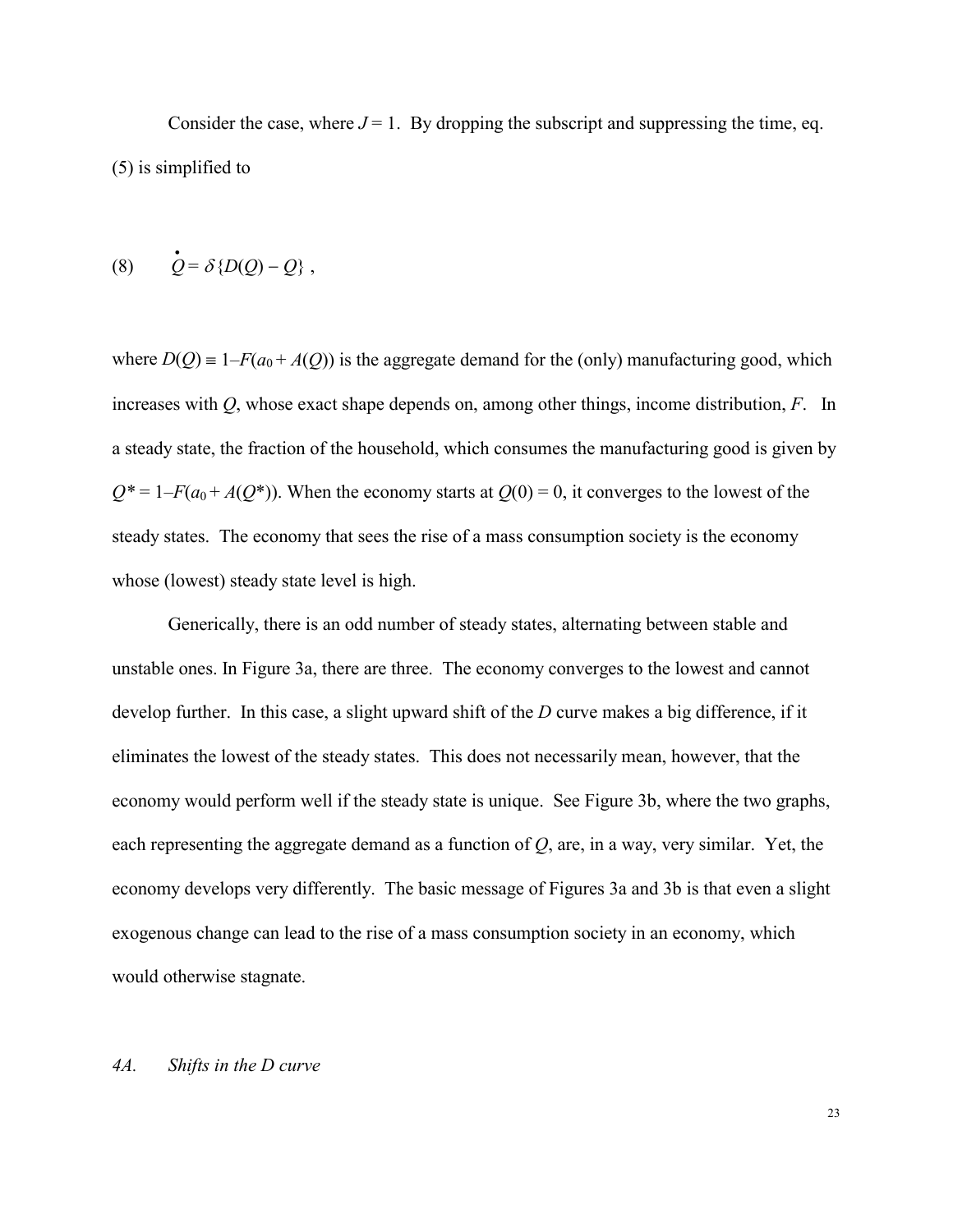One possible way in which the *D* curve can be shifted is a change in agricultural productivity. An decline in  $a_0$  shifts the *D* curve upward, because the lower price of food makes it possible for a larger fraction of the households to buy the manufacturing good. If the change is small, only a small number of households is induced to buy the good initially. However, their purchase reduces its price, which makes the next group of households buys the good, which further reduces the price, so that the next group can buy it as well. This process of a trickle-down from the higher-income households to the lower-income households can go a long way, even if the initial change is small. Note also that, in the case of Figure 3a, even a small, temporary, agricultural boom can make a big, long-run impact. Once the economy started moving sufficiently close to the higher steady state, the reverse change would not stop the rise of a mass consumption society.

A food aid has the same effect with a decline in  $a_0$ . The above exercise thus can be viewed as an illustration for, among others, how the Marshall plan helped Western Europe to become a mass consumption society so quickly after WWII.<sup>9</sup>

The above exercise can also be used to see the effect of one type of changes in income distribution, *F*. Note that a change in *F* shifts the *D* curve upward, if and only if *F* after the change first-order-stochastically dominates *F* before the change.

# *4B. The Effects of Income Inequality*

The effects of income inequality are much harder to analyze, because any standard measure of inequality, such as the Gini coefficient, is of no use. Neither is the second-order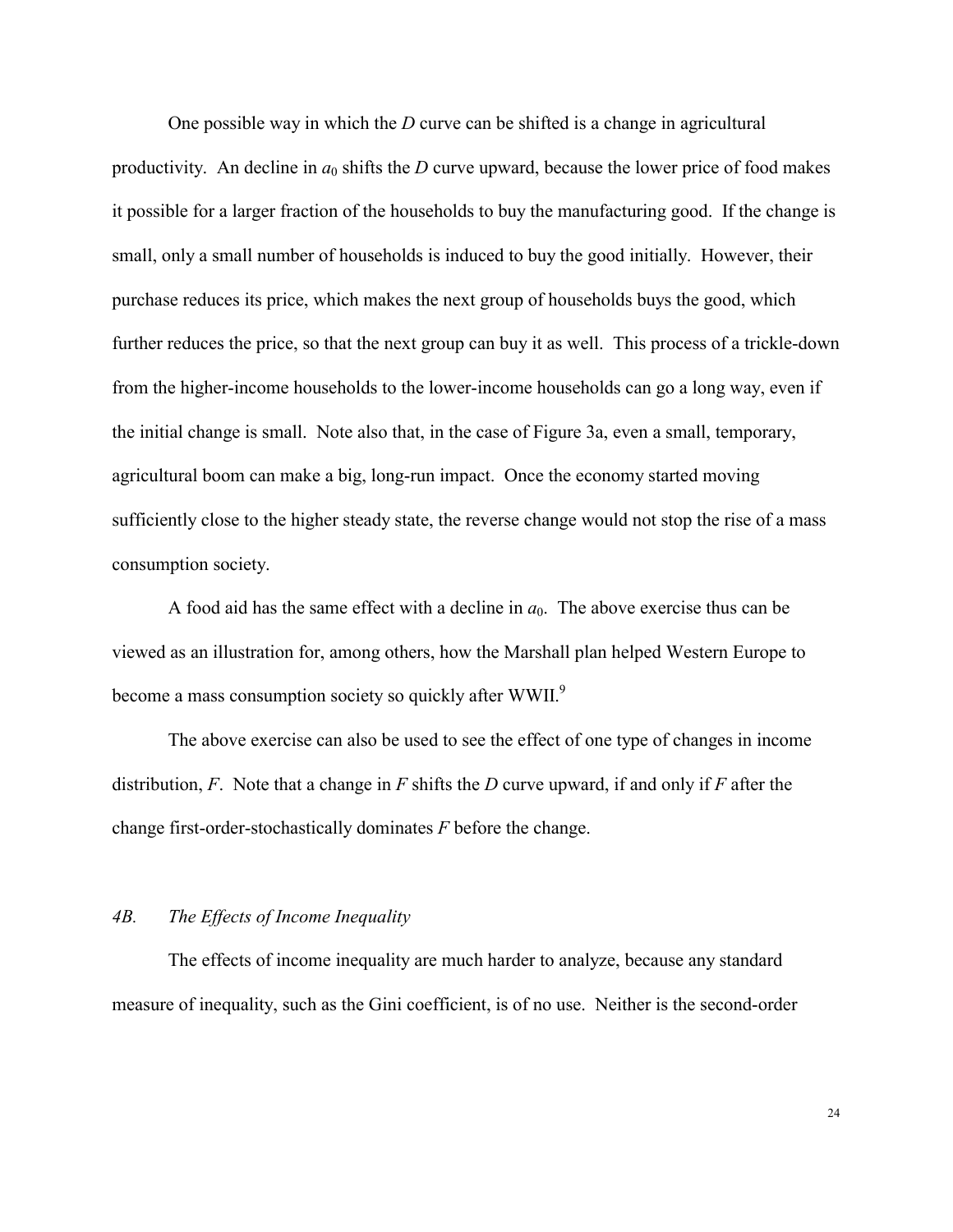stochastic dominance. It is easy to see that mean-preserving spreads may increase or decrease the level of the lowest steady state.

Nevertheless, there is a sense in which one could say that income distribution can be neither too equal nor too unequal for virtuous circles of productivity gains and expanding markets to operate smoothly. Suppose that, under some income distribution  $F$ , the economy satisfies the condition, which enables it to transform to a mass consumption society to its fullest extent. That is, the lowest (and unique) steady state is  $Q^* = 1$ , as shown in Figure 4b. Starting from this situation, redistribute income to equalize it completely. The result is shown in Figure 4a, where the *D* curve becomes a step function. In this case, the economy stagnates  $Q^* = 0$ . With perfect equality, the process does not even begin, and the economy stagnates in a poverty trap. Some inequality is needed for the economy to take off. This is because, to trigger the process, some households have to be rich enough to be able to buy the good. Now, consider the other extreme: redistribute everything to a fraction of the households, and leave nothing to the rest. The result is shown in Figure 4c, where the *D* curve is constant. In this case, the economy develops initially, but the development stops prematurely. This is because the trickle-down mechanism is interrupted, if there is too much income gap. Dominos cannot continue falling, if they are spaced too apart.

# *4C. The Case of Four Classes*

To explore the effects of redistribution further, let us consider the following special case. The population is divided into four classes of households: the Rich (*R*), the Upper-middle class (*U*), the Lower-middle-class (*L*), and the Poor (*P*). The households within each class have the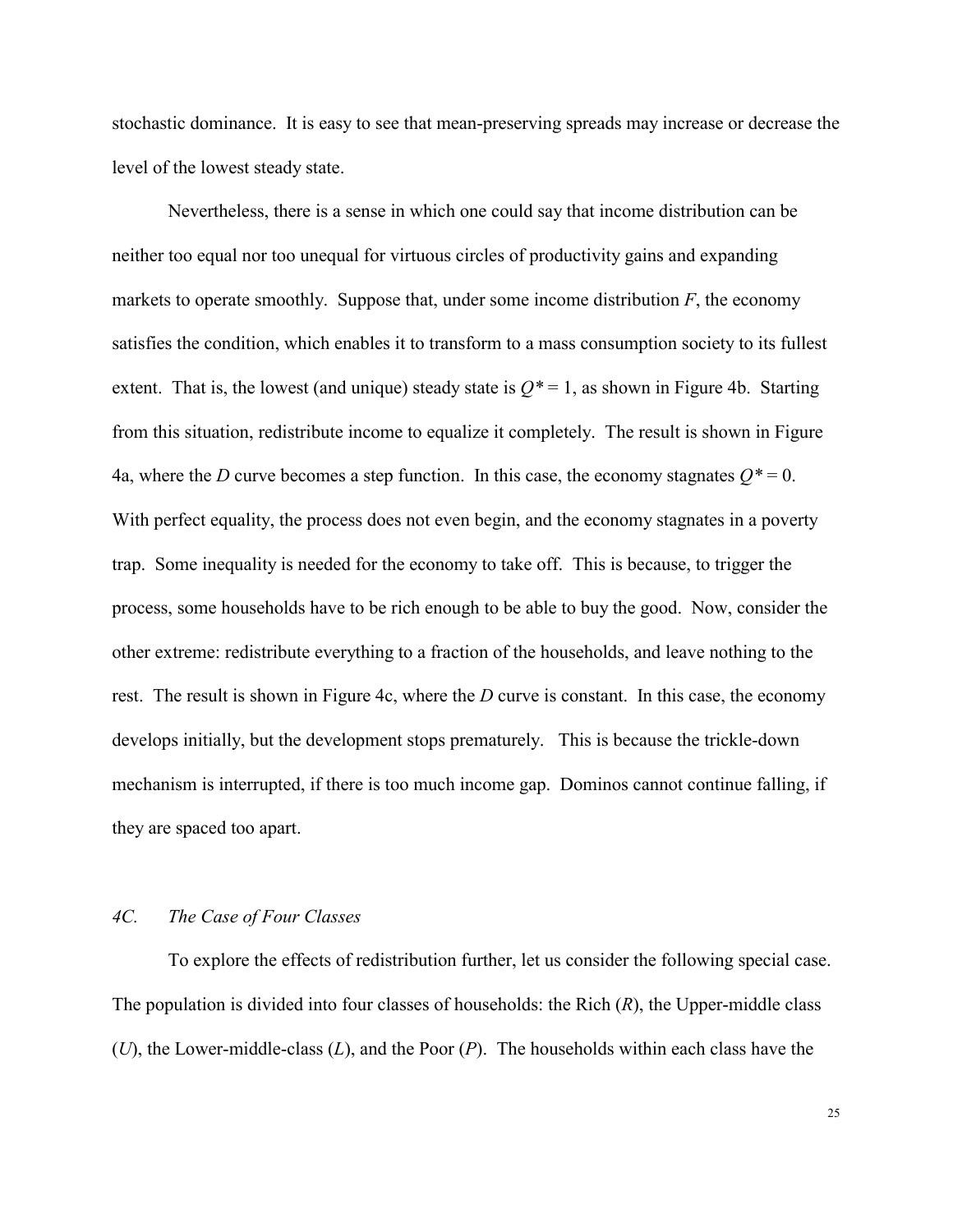same level of income, which are given by  $I^R > I^U > I^L > I^P$ , respectively. The sizes of these classes are denoted by  $n^R$ ,  $n^U$ ,  $n^L$ , and  $n^P$ , respectively, which add up to one. It is also notationally convenient to define  $0 \lt N^R \lt N^U \lt N^L \lt 1$  by  $N^R \equiv n^R$ ,  $N^U \equiv n^R + n^U$ , and  $N^L \equiv n^R + n^U + n^L = 1$ *n P* .

Furthermore, to limit the number of possibilities, it is assumed that  $I^R > a_0 + A(0)$  and  $I^P$  $a_0 + A(1)$ . That is, the Rich are so rich that they can afford to buy the good, regardless of the level of economic development, and the Poor are so poor that they cannot afford to buy the good, even if the economy develops fully. Figure 5 shows the shape of the *D* curve in this four-class economy, which is actually a step function. The dynamics can thus be analyzed by superimposing the  $45^{\circ}$  line on this step function. It is easy to see that;

I. 
$$
I^U < a_0 + A(N^R)
$$
  $\Rightarrow$   $\lim_{t \to \infty} Q(t) = N^R$ ,

II. 
$$
I^U \ge a_0 + A(N^R); I^L < a_0 + A(N^U)
$$
  $\Rightarrow$   $\lim_{t \to \infty} Q(t) = N^U;$ 

III. 
$$
I^U \ge a_0 + A(N^R); I^L \ge a_0 + A(N^U) \Rightarrow \lim_{t \to \infty} Q(t) = N^L
$$

These results are summarized in Figure 6.

The effects of some exogenous income redistribution can ready be seen from Figure 6. For example, suppose that, initially, the parameters are such that the economy is in Region I, given by Point X or by Point Y. Then, imagine that some members of the Upper-middle class become Rich at the expense of the Poor. In Figure 6, the effect of this change can be seen by an increase in  $N^R$ , which reduces  $A(N^R)$ , while neither  $N^U$  nor  $A(N^U)$  change. If the change is sufficiently small, it just means that a larger fraction of the households buy the good, simply

.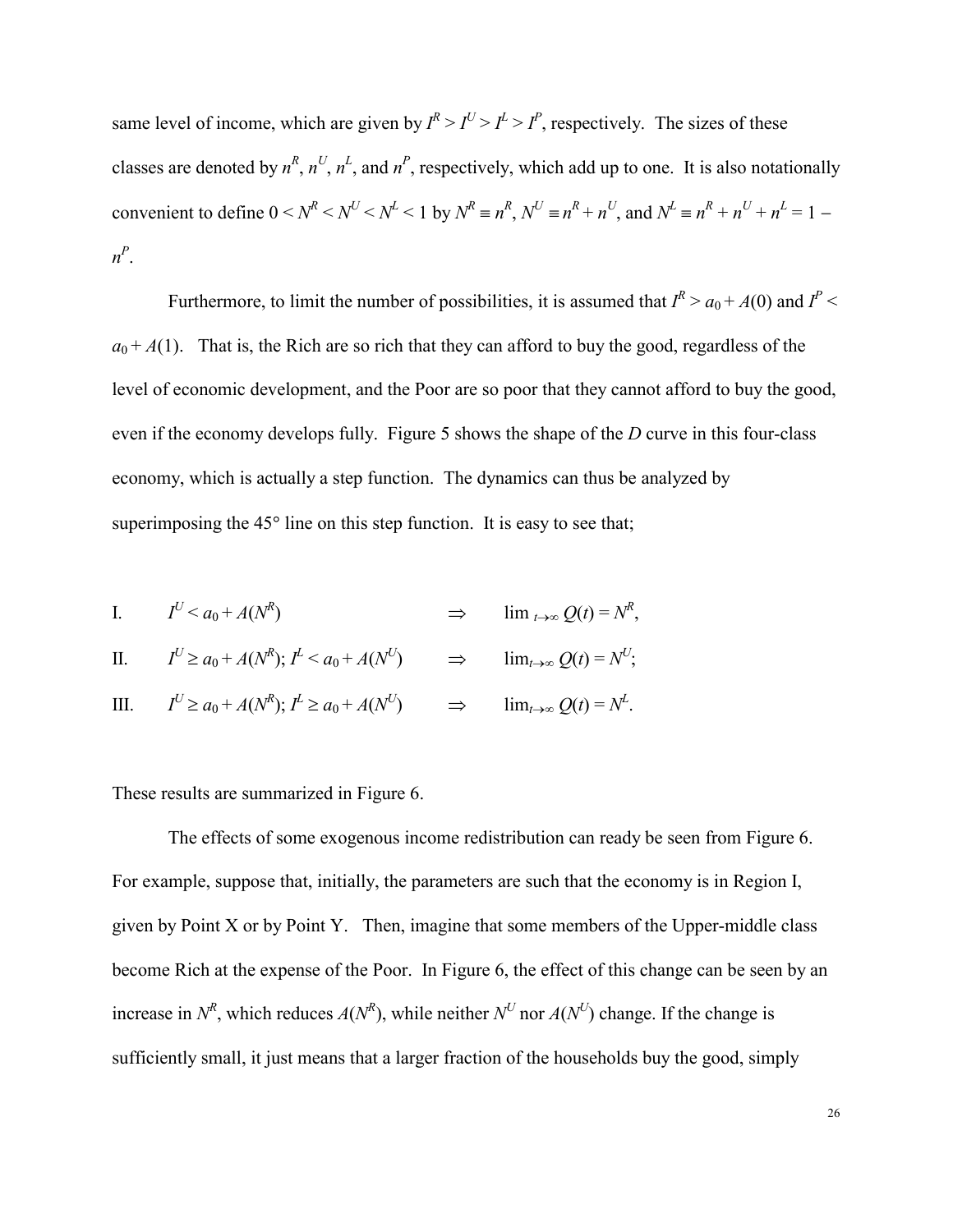because there are more Rich households in this economy. If the change is sufficiently large, it puts the economy into Region II (in the case of X) or into Region III (in the case of Y). Thus, every Upper-middle class family (in the case of X), or even every Lower-middle class family (in the case of Y), will eventually be able to enjoy the good. Figure 7a illustrates this possibility. This thought experiment thus suggests that the presence of a relatively large number of wealthy households helps the economy to develop, with the benefits of increased productivity trickling down from the Rich to the Upper-middle to the Lower-middle classes, while leaving the Poor behind. This arguably suggests one reason why the United States led the way in becoming a mass consumption society.

As a second thought experiment, consider redistributing income from the Upper-middle class to the Lower-middle class. Possible effects are illustrated by the arrows in Figure 6. The slopes of these arrows are equal to  $n^L/n^U$ . For the case indicated by the shorter arrow, the economy moves from II to III. This suggests the possibility that a larger fraction of the families will be able to enjoy the good as a consequence. Narrowing the income gap between the Upper and Lower middle classes helps the benefits of productivity gains trickle down all the way to the Lower-middle class. The longer arrow, however, suggests another possibility. In this case, the economy moves from II to I. The trickle-down process is cut short, because of wider income gaps between the Rich and the Upper-middle class. Figure 7b illustrates the dynamics of the thought experience.

### 5. The Case of  $J = 2$ .

Let us now consider the case, where  $J = 2$ . Eq. (5) is now given by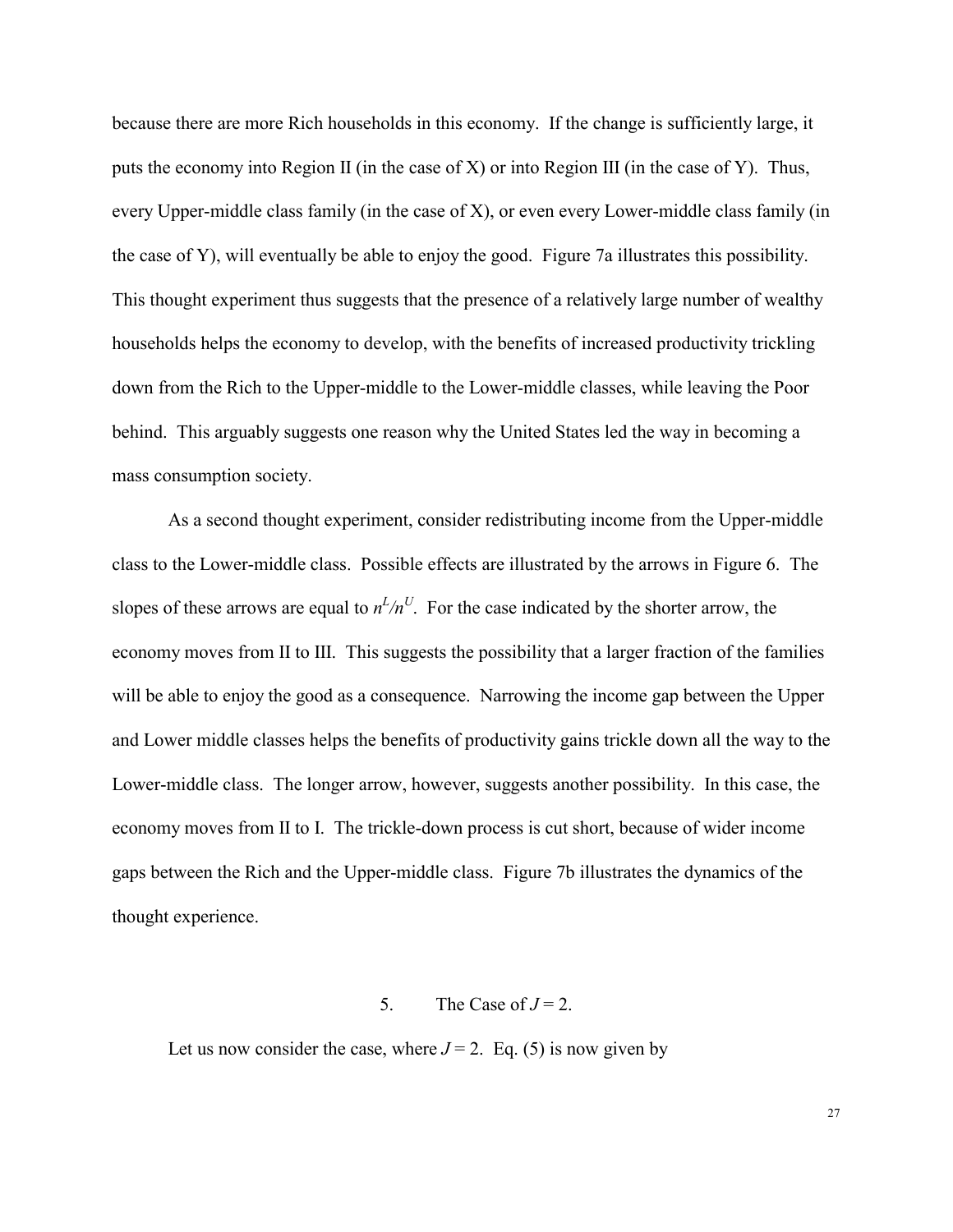$$
\dot{Q}_1 = \delta_1 \left\{ D_1(Q_1) - Q_1 \right\}
$$

(9)

$$
\dot{Q}_2 = \delta_2 \{ D_2(Q_1, Q_2) - Q_2 \}
$$

where  $D_1(Q_1) = 1 - F(a_0 + A_1(Q_1)) \ge D_2(Q_1, Q_2) = 1 - F(a_0 + A_1(Q_1) + A_2(Q_2))$ . Figure 8 illustrates (9). The dynamics of  $Q_1$  can be analyzed as a one-dimensional system, which has been discussed in the previous section. The dynamics of  $Q_2$ , on the other hand, depends on  $Q_1$ . As  $Q_1$  increases monotonically from 0 to its (lowest) steady state level,  $Q_1^*$ , the curve  $D_2(Q_1, Q_2)$  shifts up from  $D_2(0, Q_2)$  to  $D_2(Q_1^*, Q_2)$ . Thus, not only the purchases of good 1 by the high-income households make it possible for the low-income households to buy good 1 through the trickledown process. The purchase of good 1 by the low-income households, by reducing the price of good 1 further, allows the high-income households to buy good 2. It is this trickle-up process that transmits the productivity gains from one industry to another, generating the Flying Geese pattern.

One possible configuration of the phase diagram for the dynamical system (9) is illustrated in Figure 9a, which assumes that the  $D_1$  curve intersects with the 45 $\degree$  line three times, so that there are three steady state levels of  $Q_1$ . They are depicted by the three vertical lines in the phase diagram. It is also assumed that the  $D_2$  curve does not intersect with the 45 $\degree$  line more than once, if  $Q_1$  is equal to its value at the highest intersection of the  $D_1$  curve with the 45° line.<sup>10</sup> As shown, there are multiple steady states, which form a lattice, as (P4) states. As (P7) states, for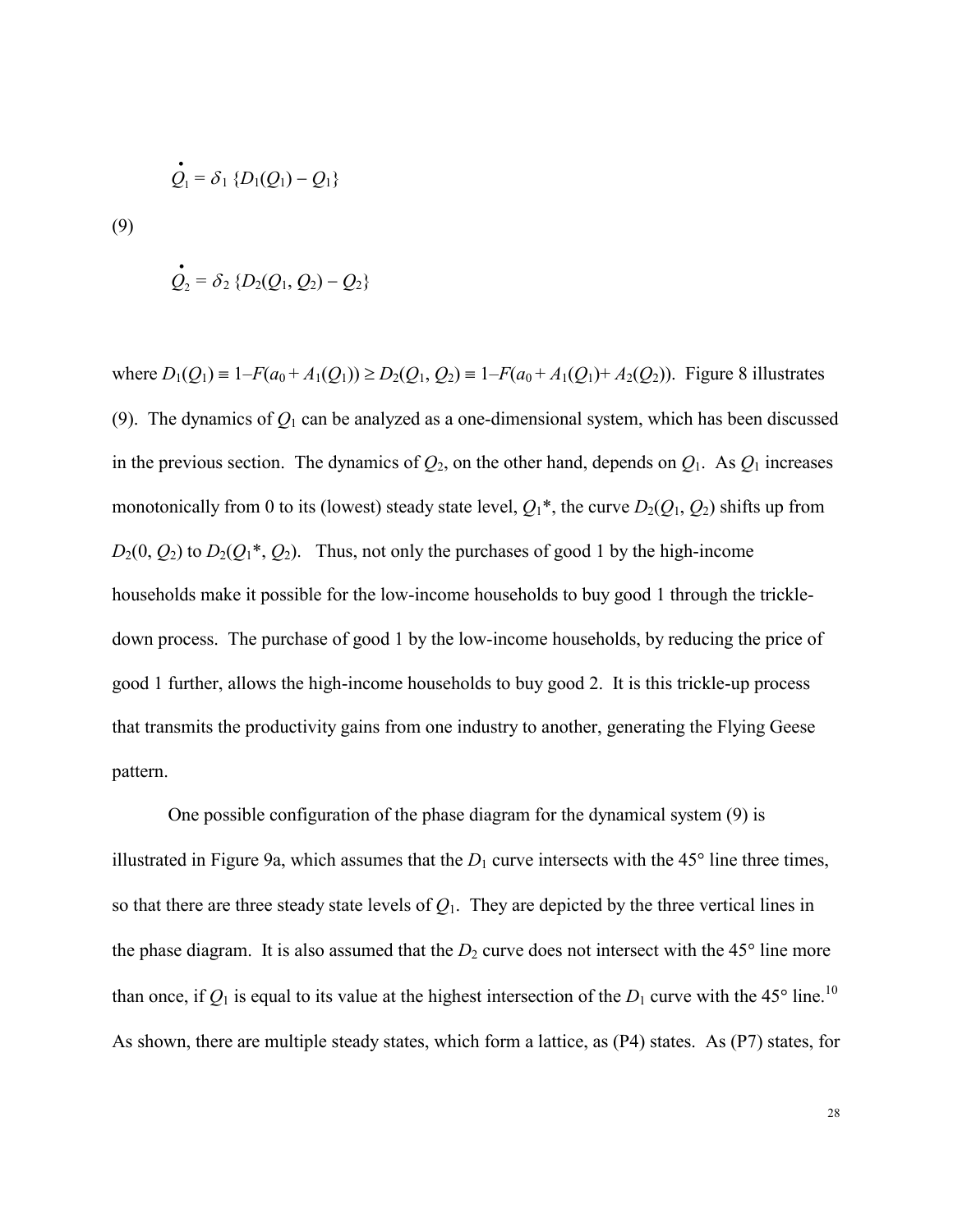each unstable steady state, there are a pair of stable steady states that are connected with trajectories, one from above and one from below. The least element and the greatest element of the lattice are both stable steady states. Starting from  $(Q_1, Q_2) = (0,0)$ , the economy converges to the least element, as (P6) states. (The thick trajectory illustrates the convergence.) Because of the presence of this steady state, the economy cannot develop any further. In particular, it cannot reach the greatest element of the lattice.

Now, suppose that agricultural productivity improves, a decline in  $a_0$ , which shifts the  $D_1$ curve up sufficiently that it now intersects only once with the 45<sup>o</sup> line. After this change, the phase diagram looks as in Figure 9b. There is now a unique steady state, to which the economy monotonically converges. (Again, the thick trajectory illustrates the convergence.) The intuition should be easy to grasp. A high agricultural productivity, or a low food price, now enables more households to buy good 1, which helps to keep the trickle down process going further down to the lower income households. This change initially may have little impact on good 2. As the trickle-down process in good 1 continues and the price of good 1 keeps falling, however, the trickle-up process starts working. Thanks to the low price of good 1, the high-income households now start buying good 2, which triggers the trickle-down process in good 2.

Let us consider the case of four classes, as in the previous section, except that it is now assumed that  $I^R > a_0 + A_1(0) + A_2(0)$  and  $I^P < a_0 + A_1(1)$ . That is, the Rich is so rich that they can afford to buy both goods, regardless of the level of economic development, and the Poor is so poor that they cannot afford to buy even good 1, even if the economy develops fully. Furthermore, let us assume that  $A_1(N^R) \le A_1(N^L) + A_2(N^R)$  and  $A_1(N^U) \le A_1(N^L) + A_2(N^U)$ . Then, there are six regions to distinguish, which are given by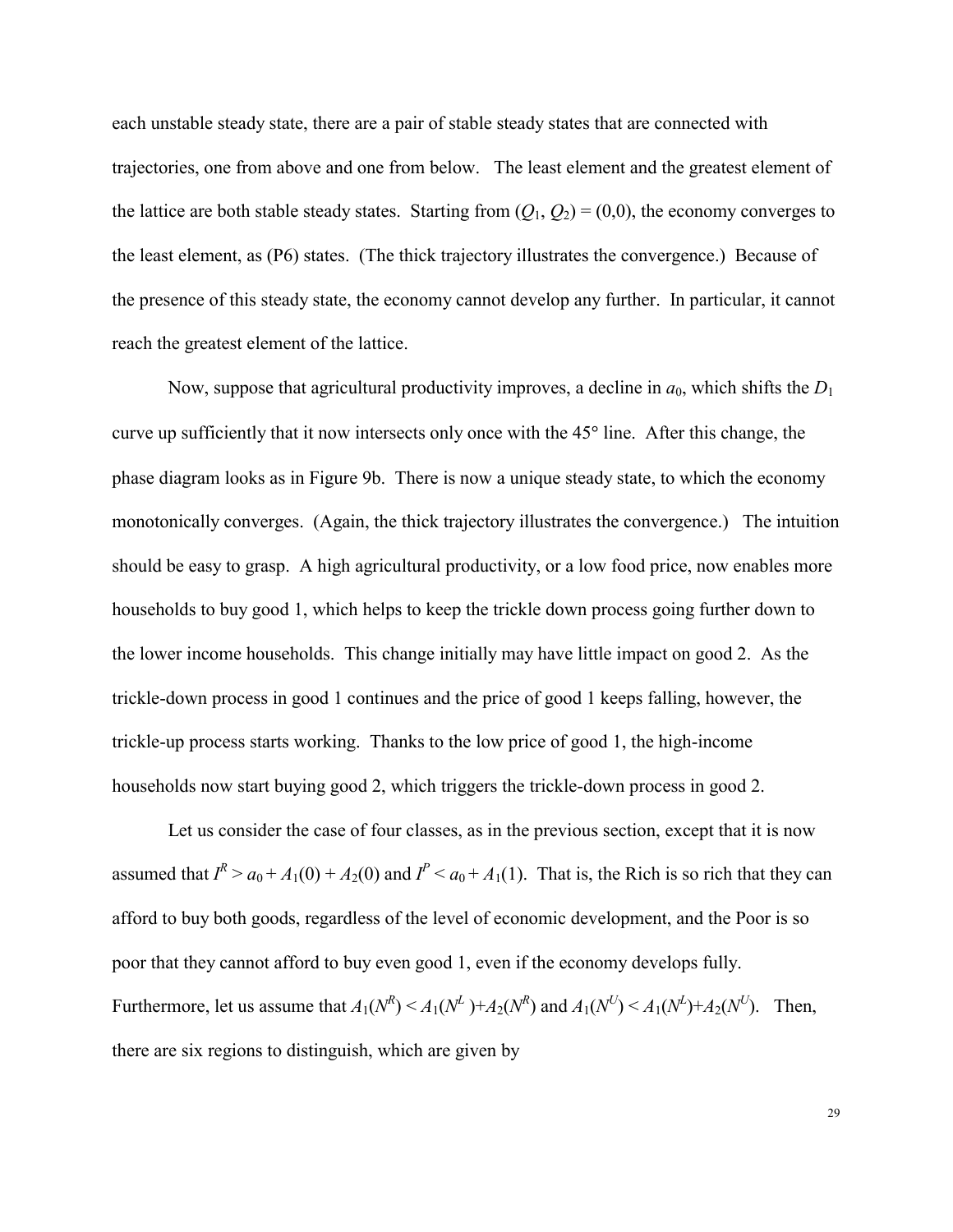I. 
$$
I^U - a_0 < A_1(N^R)
$$
  
\n $\Rightarrow \lim_{t \to \infty} Q(t) = (N^R, N^R).$   
\nII.  $A_1(N^R) \le I^U - a_0 < A_1(N^U) + A_2(N^R); I^L - a_0 < A(N^U)$   
\n $\Rightarrow \lim_{t \to \infty} Q(t) = (N^U, N^R).$   
\nIII.  $A_1(N^R) \le I^U - a_0 < A_1(N^L) + A_2(N^R); I^L - a_0 \ge A_1(N^U)$   
\n $\Rightarrow \lim_{t \to \infty} Q(t) = (N^L, N^R).$   
\nIV.  $I^U - a_0 \ge A_1(N^U) + A_2(N^R); I^L - a_0 < A(N^U)$   
\n $\Rightarrow \lim_{t \to \infty} Q(t) = (N^U, N^U).$   
\nV.  $I^U - a_0 \ge A_1(N^L) + A_2(N^R); A_1(N^U) \le I^L - a_0 < A_1(N^L) + A_2(N^U)$   
\n $\Rightarrow \lim_{t \to \infty} Q(t) = (N^L, N^U).$   
\nVI.  $I^U - a_0 \ge A_1(N^L) + A_2(N^R); I^L - a_0 \ge A_1(N^L) + A_2(N^U), \Rightarrow \lim_{t \to \infty} Q(t) = (N^L, N^L),$ 

which is summarized in Figure 10.

Not surprisingly, the effects of some forms of income redistribution in this case is similar in many ways to the case of  $J = 1$ , discussed in the previous section. For example, if some members of the Upper-middle class become Rich at the expense of the Poor, the economy could move from Region I to II, from II to IV, from I to III, from III to V or from III to IV. All these possibilities suggest that the presence of a relatively large number of wealthy households could help the economy to develop, with the benefits of increased productivity trickling down from the Rich to the Upper-middle to the Lower-middle classes, while leaving the Poor behind.

As in the case of  $J = 1$ , redistributing income from the Upper-middle class to the Lowermiddle class, by narrowing the gap between the two middle classes, could help the trickle-down process to reach the Lower-middle class. This occurs if the transfer of income moves the economy from II to III (or from V to VI). Or, by widening the gap between the Rich and the Upper-middle class, the transfer could block the trickle-down process from reaching the Uppermiddle class. This occurs if the change moves the economy from II to I (or from V to III).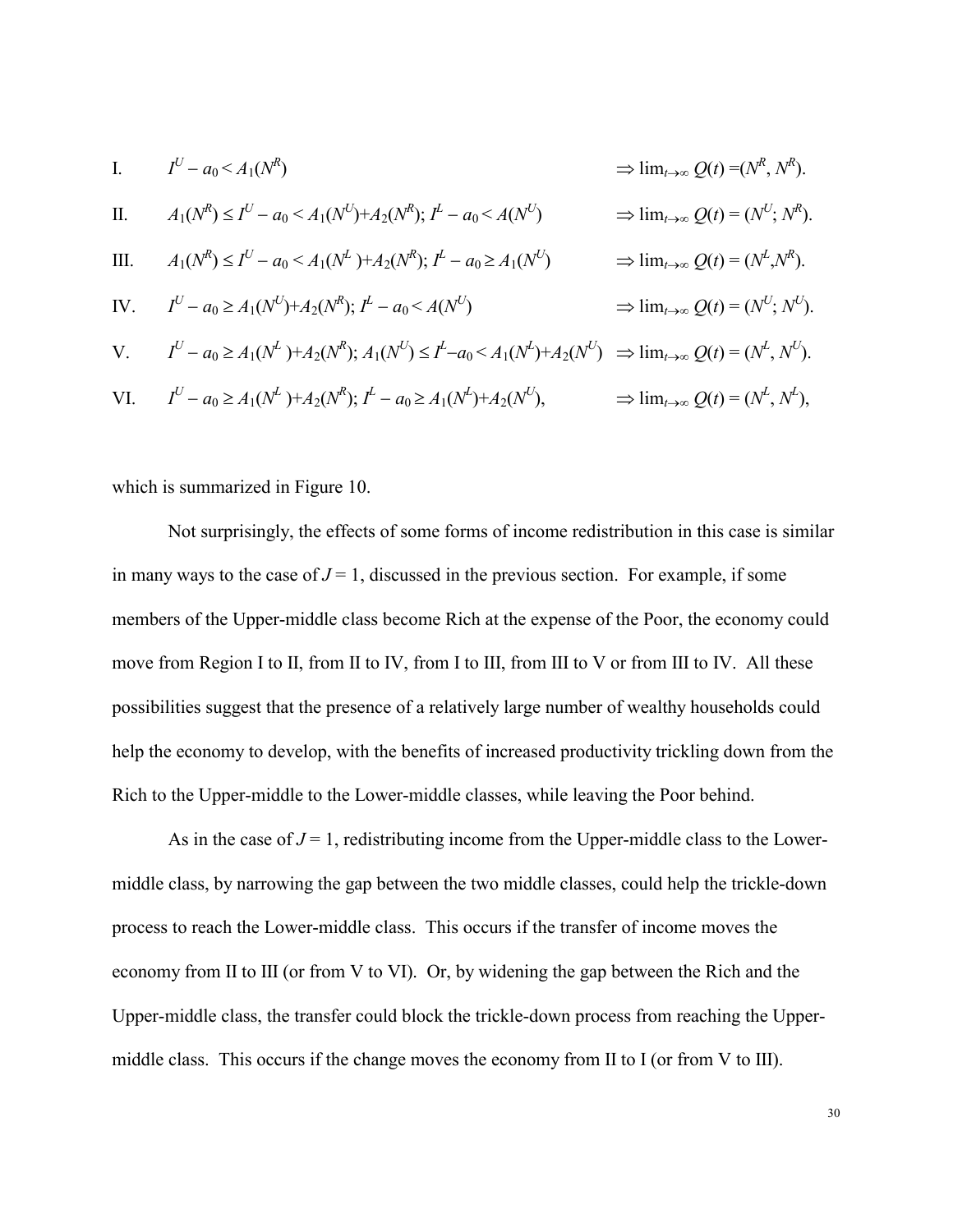With  $J = 2$ , however, there is a new possibility, which is not present in the case of one industry. The Upper-middle class could gain from redistributing its income to the Lower-middle class. This somewhat paradoxical effect occurs if the redistribution moves the economy from II to V or to VI. By narrowing the gap between the two middle classes, this transfer of income helps the trickle-down process in good 1 to reach the Lower-middle class. The purchase of good 1 by the Lower-middle class helps to reduce the price of good 1, which now allows the Uppermiddle class to buy good 2, which would not be affordable to them without the transfer being made. Due to this trickle-up mechanism, the Upper-middle class ends up gaining from giving some of their income away to the Lower-middle class.

# 6. Robustness

In the model presented above, many strong assumptions are used to simplify the analysis. For example, learning-by-doing is industry-specific and bounded. All the households have the same order of priority over the goods. The assumed utility function has the strong form of Pareto-Edgeworth complementarity. This section explains why these assumptions are not critical for much of the results obtained above.

# 6A. *Interindustry Spillover of Learning-by-Doing*

The case for learning-by-doing spillovers across industries might be weaker than the case for learning-by-doing spillovers across different generations of products within an industry, which has previously been analyzed by Stokey (1988) and many others. Nevertheless, it is hard to deny any presence of such interindustry spillovers. In the previous analysis, interindustry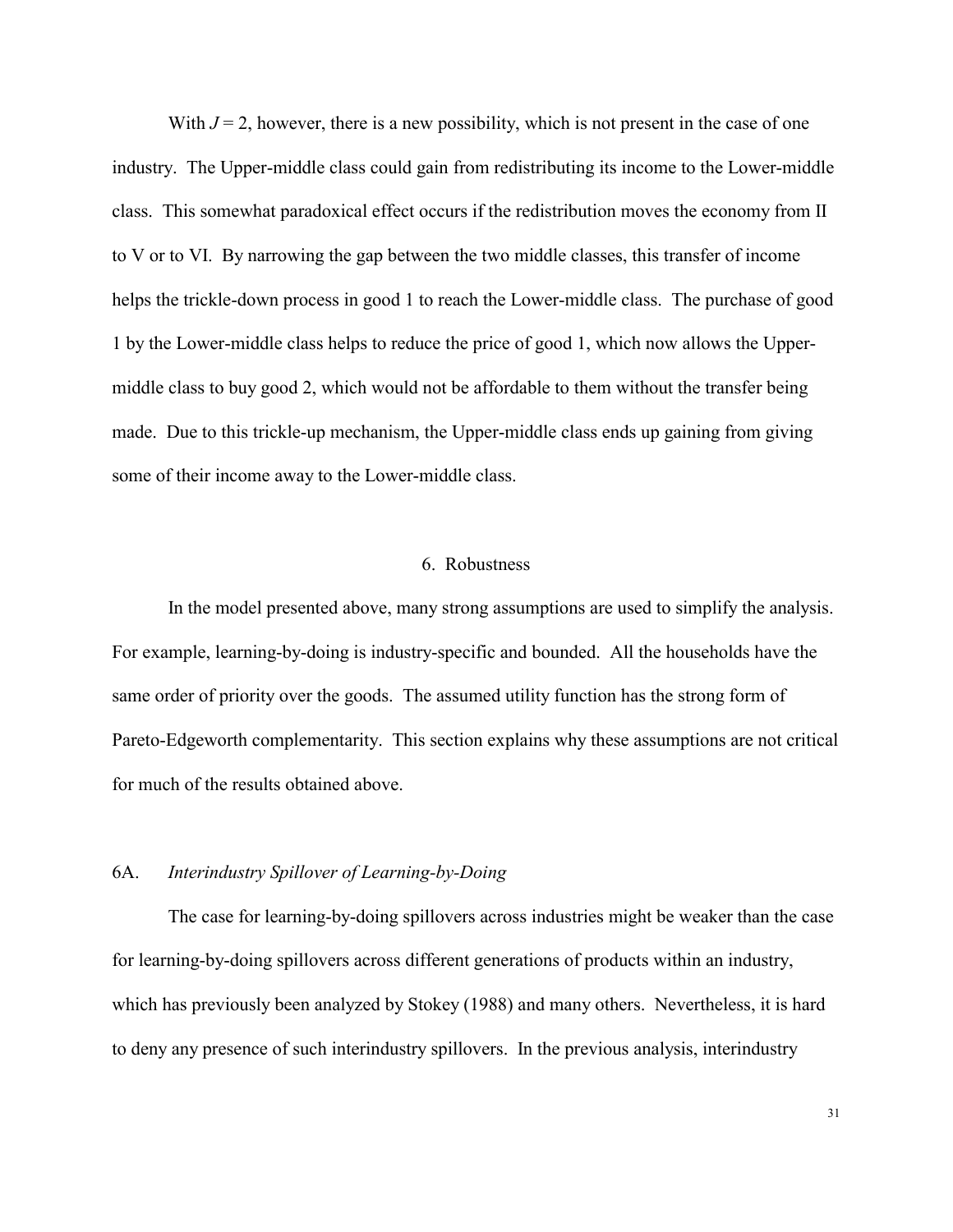spillovers were excluded from the model, not because they are empirically implausible nor because their presence would make the analysis harder. It was rather because their presence would obscure the role of demand complementarity in transmitting productivity gains from one industry to another.

It is easy to see that introducing interindustry spillovers make no qualitative difference. For example, no change in the analysis is needed if  $A_i(O)$ , now a function of  $O$ , is increasing in  $(Q_1, \ldots, Q_i)$  and independent of  $(Q_{i+1}, \ldots, Q_i)$ . Then, the system remains recursive and cooperative. Of course, there is little reason to believe that learning-by-doing spillovers only from a lower-indexed industry to a higher-indexed one, given that the order is defined according to the household's priority. If  $A_i(Q)$  is increasing in all the elements, the system is no longer recursive, only cooperative. Note, however, that (P1), (P3), (P4), (P6) do not require the system to be recursive. In particular, cooperativeness alone ensures (P6). That is, a series of industries take off one after another, and all grow monotonically until the economy reaches the least element of the set of steady states, which has a lattice structure. The analysis of section 4 is, of course, entirely independent of this assumption (because there is only one industry). It is also straightforward to extend the analysis of section 5 for the nonrecursive case.

### 6B. *Different Ordering of Goods Across Households.*

Most results reported in section 3 will carry over even when households differ in their ordering of goods. As long as each household has a well-defined priority over the goods (that is, the order in which goods are consumed is independent of the relative prices over the relevant range), the dynamical system remains cooperative, although it is no longer recursive. As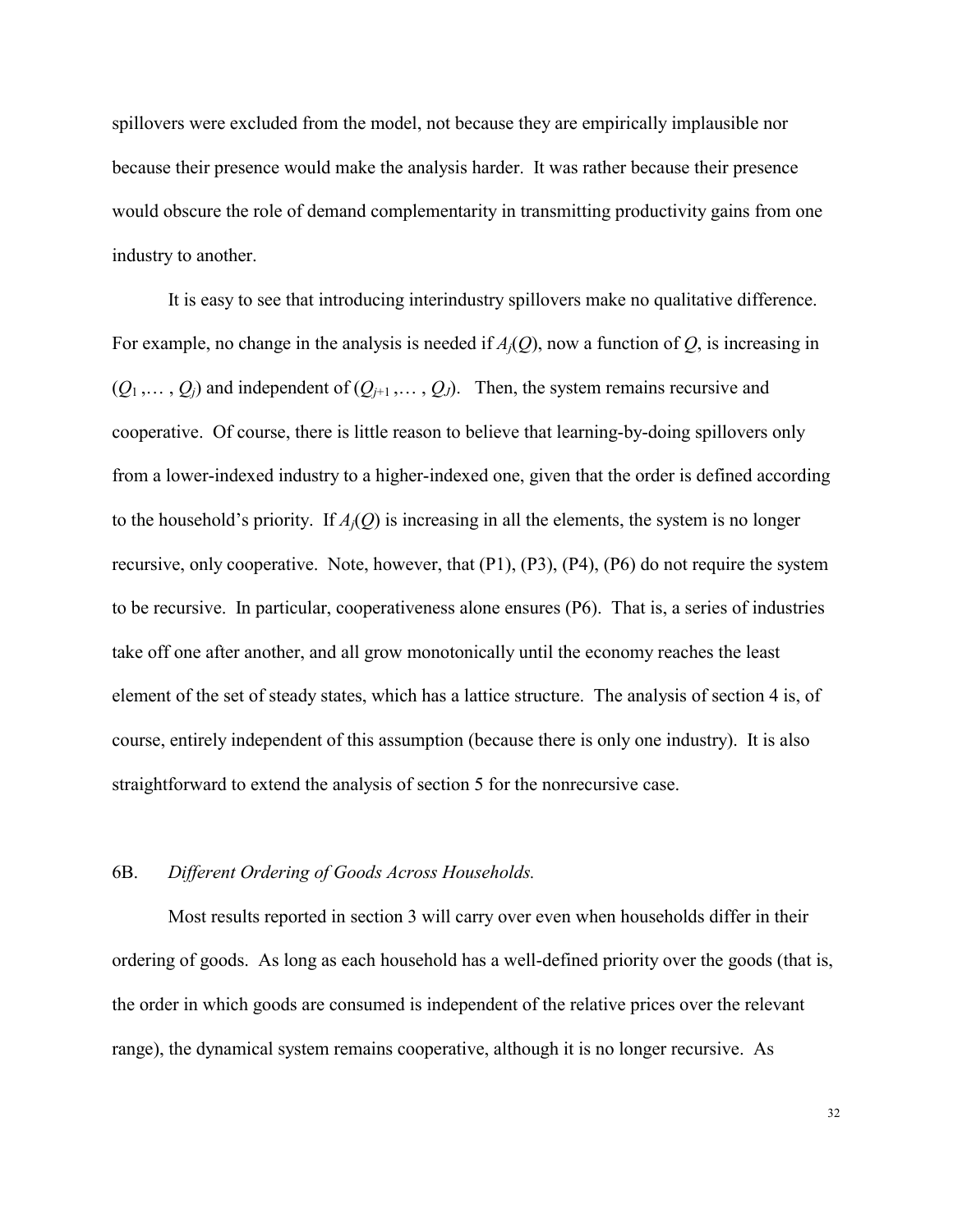explained in *6A,* cooperativeness alone ensures (P6). That is, a series of industries take off one after another, and all monotonically converge to the lowest steady state.

There might be, however, one significant change in the qualitative feature of the dynamics. Some industries may catch up with and move ahead of the industries that took off earlier. To see this, imagine that there are three manufacturing goods,  $J = 3$ , and two types of households. The first type wants good 1 most and good 2 least; the second type wants good 2 most and good 1 least. Good 3 is everyone's second choice. In such a case, the penetration rates of all the three goods take off one after another, but the last one to take off, 3, will catch up and move ahead of 1 and 2.

The analysis of section 4 is, of course, entirely independent of this assumption (because there is only one industry). The analysis of section 5 would be hopelessly complicated, if households were allowed to be different in preferences. Indeed, the analysis of income distribution loses much of the operational meaning, if the income is not the only source of heterogeneity.

#### 6C. *Alternative Specifications of the Preferences*

The assumed utility function in the above model has the strong form of Pareto-Edgeworth complementarity, which implies that, if some good is not consumed, the households benefit nothing from consuming any higher indexed good. This specification was used, because it helps to preserve the ordering of goods, independent of the relative prices. This assumption can be dropped without any significant change in the analysis, as long as we impose some additional restrictions on technology that limit the range of the equilibrium relative prices.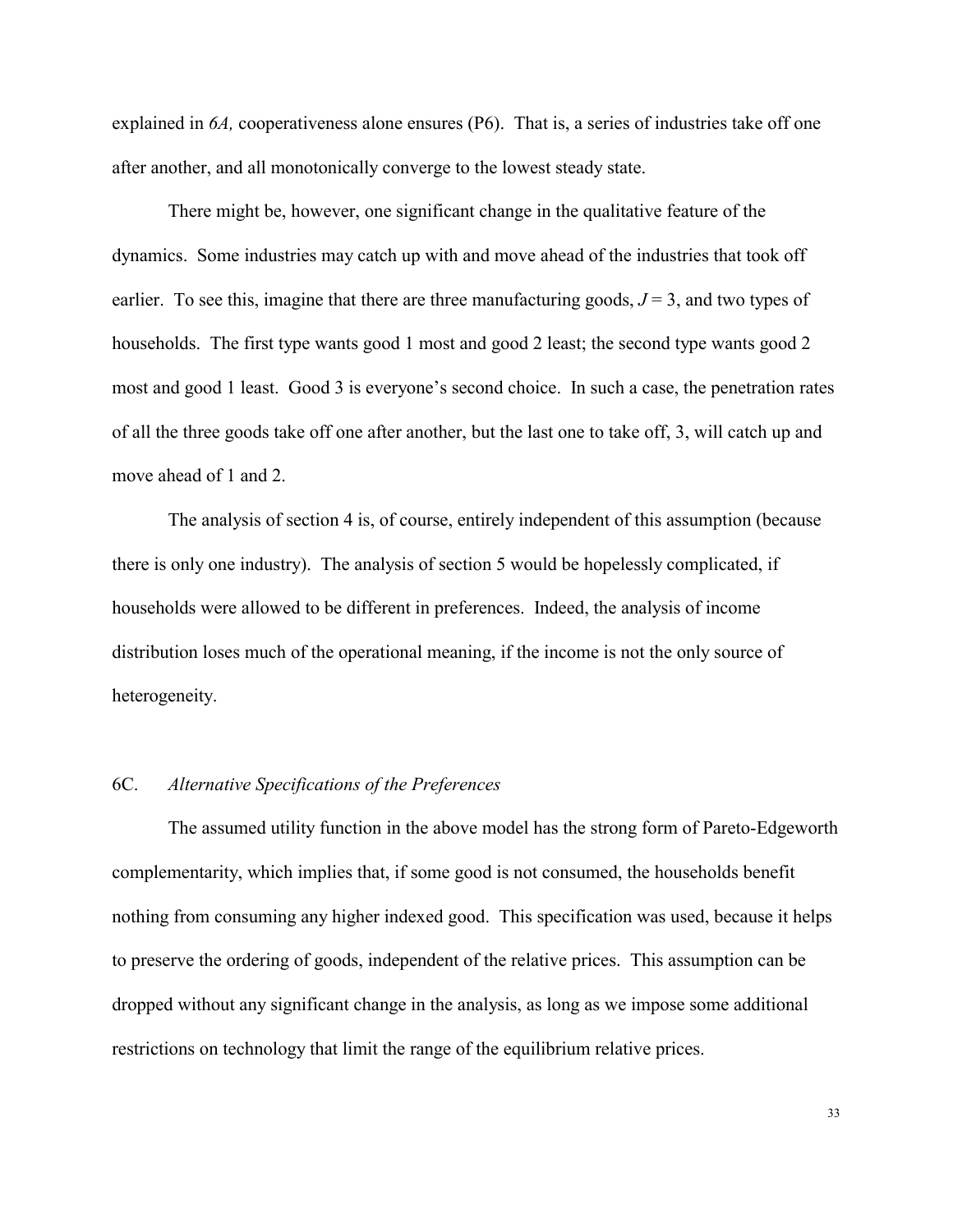To see this, suppose that the utility function is now given by  $U = 1 + \sum_{j=1}^{J} b_j x_j + \eta l$  for *c* > 1, which has no Pareto-Edgeworth complementarity. The value of consuming good *j* is simply  $b_i > 0$ , regardless of whether other goods are consumed. Let us assume that  $b_i$  is decreasing in *j*. If  $p_i$  is nondecreasing in *j*, then all the households would buy lower-indexed goods first. To ensure this, we need to make some restrictions on the technology side. One way of doing it is to assume that both  $A_i(\bullet)$  and  $\delta_i$  are independent of *j*. Then, if  $Q_1(t) \geq Q_2(t) \geq ... \geq Q_J(t)$ , then  $C_1(t) \geq$  $C_2(t) \geq ... \geq C_J(t)$ , which implies that  $Q_1(s) \geq Q_2(s) \geq ... \geq Q_J(s)$  and hence  $C_1(s) \geq C_2(s) \geq ... \geq C_J(t)$  $C_J(s)$  for all  $s \ge t$ , because the speed of learning depends only on the market size. In other words, the region where the lower-indexed goods are cheaper then the higher-indexed goods,  $\{Q \in [0,1]^U | Q_1 \geq Q_2 \geq \ldots Q_J\}$ , is positively invariant. Therefore, once the economy enters this

region, the households always buy lower-indexed goods first. For example, if the economy starts at  $O(0) = (0,0,...,0)$ , then the aggregate demand for each good *j* can be represented by eq. (1) for the entire future. Hence, the analysis would go through without any change, even though no Pareto-Edgeworth complementarity exists across consumer goods. What is essential for the results is demand complementarity, or the Hicks-Allen complementarity, i.e., a lower price of one good increases demand for other goods.

#### *6D. Unbounded Learning-By-Doing*

In the model presented above, the development process stops eventually. Merely allowing for infinitely many industries does not generate unbounded growth; growth must stop, as long as learning-by-doing in each industry is bounded. The assumption of bounded learning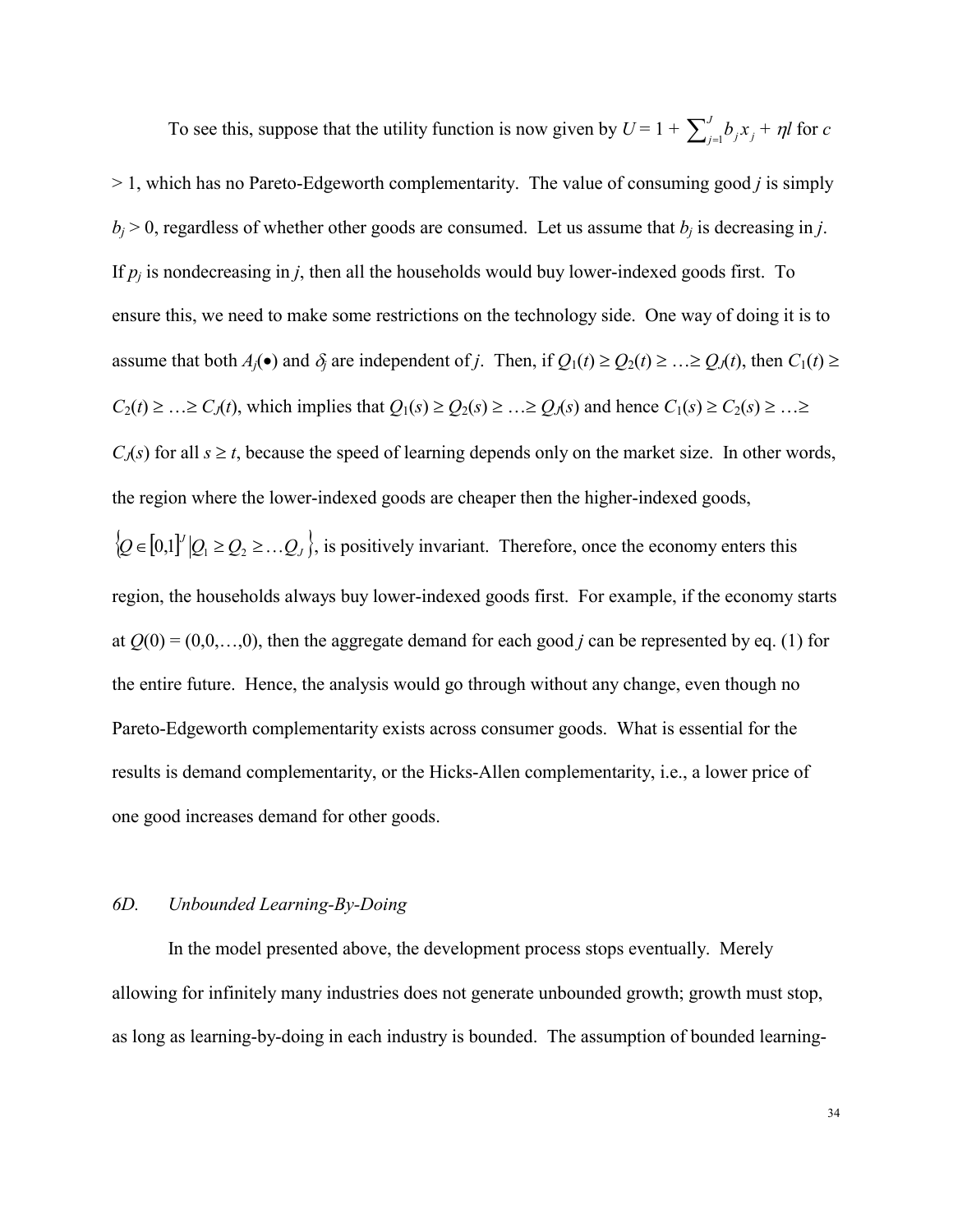by-doing may be plausible if we consider only narrowly defined sets of products. As argued by Stokey (1988) and Lucas (1993), however, the industry can learn how to produce "new and improved" products from manufacturing experiences of old products. The existence of such learning-by-doing spillovers across different generations of products make learning-by-doing at the industry level unbounded even when the scope of learning in each product is bounded.

The above model can be modified to allow for unbounded learning-by-doing and hence for unbounded growth. Suppose that there are infinitely many industries,  $j = 1, \ldots, \infty$ . The unit labor cost in each industry is given by  $A_i(Q_i)$ , where  $A_i$  is a decreasing function and satisfies  $A_i(\infty) = 0$ . The dynamics of  $Q_i(t)$  is now governed by the initial condition,  $Q_i(0) \ge 0$ , as well as by  $Q_j(t)$ .  $(t) = B_j(C_j(t), Q_j(t))$ . The dynamical system is cooperative, if  $B_j$  is increasing in the first argument (i.e., more production means faster learning) and decreasing in the second argument (i.e., knowledge depreciates). The boundary condition,  $B_i(0, 0) \ge 0$ , ensures that the system is well-defined over  $\mathbb{R}^{\infty}_+$ . Now suppose that  $B_j(1, Q_j) > 0$  for all  $Q_j > 0$  for all  $j = 1, ..., \infty$ . (That is, the market size is *potentially* large enough to sustain productivity gains forever.) Then, there exists unbounded paths along which  $\lim_{t\to\infty} Q_j(t) = \infty$  and  $\lim_{t\to\infty} C_j(t) = 1$  for all  $j = 1,..., \infty$ . The existence of such unbounded growth paths, however, does not guarantee that the economy grows forever for any initial condition. If the set of steady states,  $S \subset \mathbb{R}^{\infty}_+$ , is nonempty, the cooperativeness of the system ensures that *S* is a lattice and the economy converges to its least element, if the initial condition is sufficiently close to the origin. Only when *S* is empty, the economy achieves unbounded growth.<sup>11</sup> The interesting question is then what restriction on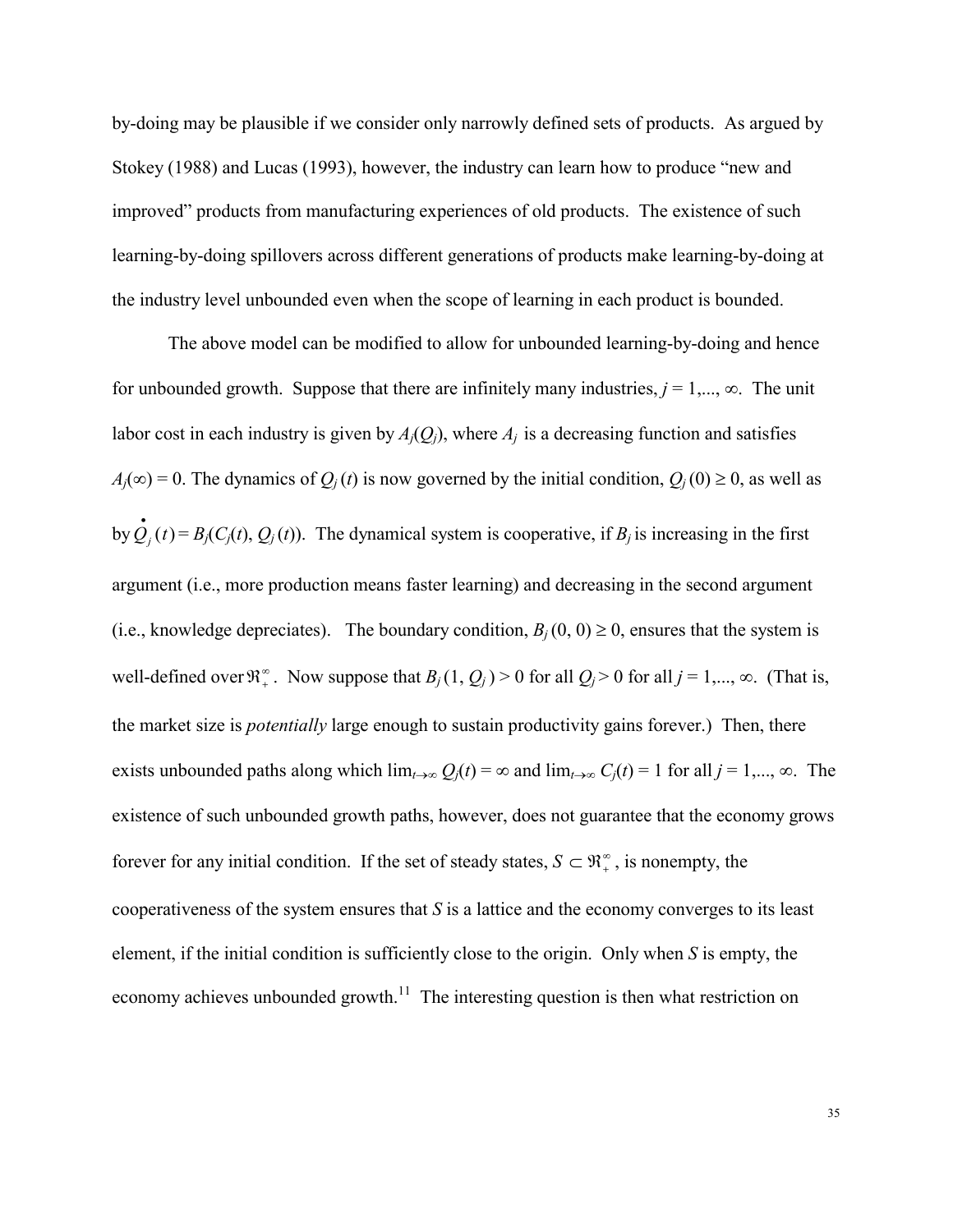income distribution ensures that *S* is empty, and hence that unbounded growth becomes attainable by the rise of a mass consumption society.

### 7. Concluding Remarks.

This paper developed a model to understand mechanisms behind the rise of mass consumption societies. The development process depicted in the model follows the Flying Geese pattern, in which a series of industries takes off one after another. Central to the analysis is a twoway causality between productivity improvement and the rise of a mass consumption society. As productivity improves in these industries, the prices of consumer goods go down. As a result, an increasingly large number of consumer goods become affordable to an increasingly large number of households, and spread from high-income to low-income households. This in turn generates larger markets for consumer goods, which leads to further improvement in productivity.

Whether such two-way causality generates virtuous cycles of productivity gains and expanding markets depends critically on the distribution of income across households. For example, it was shown that income distribution should be neither too equal nor too unequal. If it is too equal, the process does not begin. If it is too unequal, it stops prematurely. Apart from the two extreme cases of income distribution, the effects of income distribution turn out to be quite subtle. This is because, for the benefits of improved productivity to trickle down and/or to trickle up across households, income needs to be distributed in certain ways. For example, it was shown that an income transfer from the Upper-middle to the Lower-middle classes helps the benefits to spread to the Lower-middle class in certain cases. In other cases, it prevents the benefits from reaching even to the Upper-middle class.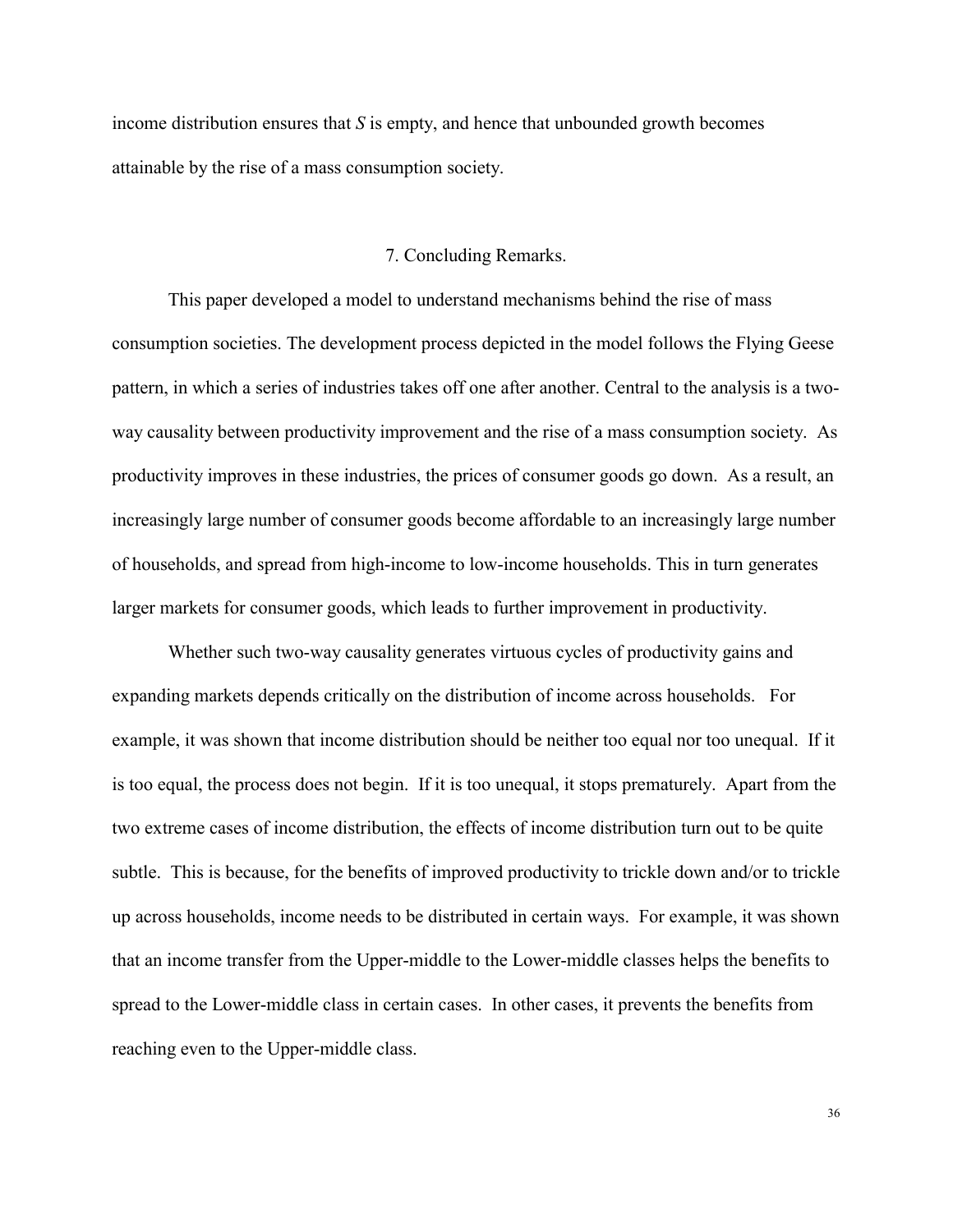Needless to say, the above model can be extended in many directions. Let us discuss some useful extensions, as well as possible difficulties that may arise from such extensions.

The above model has only one factor of production, labor. Introducing additional factors helps to endogenize income distribution through changes in relative factor prices. (Such extension is also useful when introducing international trade in this model, as will be discussed later.) Imagine that there are two factors, land and labor. Food (and possibly some lowerindexed consumer goods) is more land-intensive than (higher-indexed) consumer goods. Furthermore, suppose that the land ownership is highly concentrated, but the labor endowments are not. In this case, the distribution of income becomes more equal, as the economy develops and the demand shifts towards higher indexed goods, thereby driving up the wage rate faster than the land rent. One interesting possibility may arise in such a model. At the beginning of development, the uneven distribution of the land ownership ensures the presence of enough rich households, which helps to trigger the process. And once the economy takes off, the wage/rent ratio adjusts to ensure the rise of a mass consumption society with more even distribution of income.

The model may be extended to incorporate international trade. The important issue here is the nature and scope of dynamic increasing returns. Suppose that learning-by-doing in production spillovers freely across borders, so every producer in every country can learn from experiences of other producers in the same industry in the world. (To simplify matters, let us restrict ourselves to the case of no interindustry spillovers.) Then, the closed economy model presented above may be applied to the global economy without any modification. For example, the case of four classes discussed in sections 4 and 5 may be reinterpreted as a model of the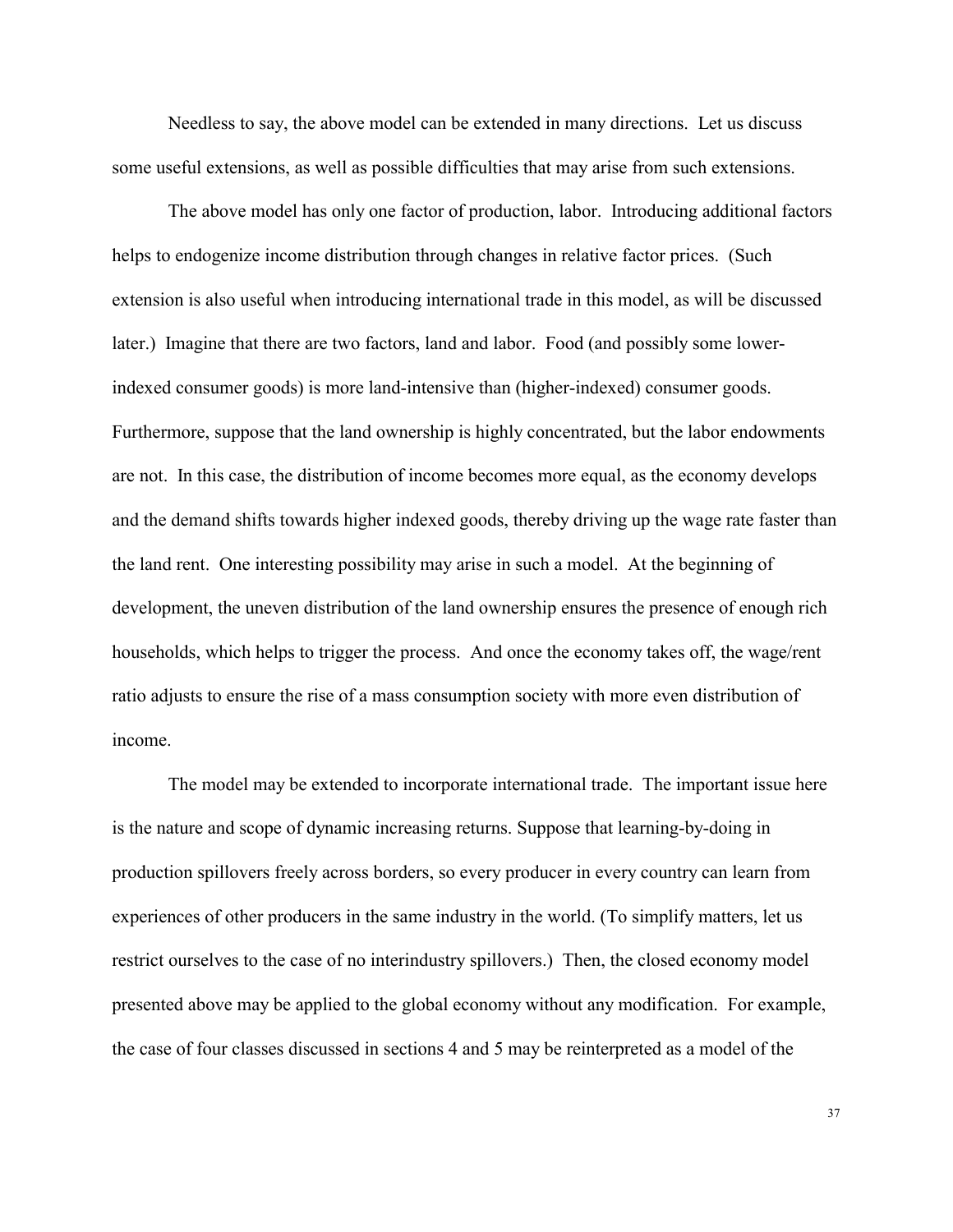world economy, which consists of four countries, where the population is homogeneous within each country, but countries differ in their endowments of human capital. When the scope of learning-by-doing spillovers is global, the only additional (but by no means trivial) issue is the pattern of international trade, which should reflect the cross-country differences in the distribution of income.

When the scope of spillovers is not global, one needs to be careful about the exact nature of dynamic increasing returns. For example, suppose that dynamic increasing returns are due to country-specific consumption externalities, so the price of consumer good in one country depends on the discounted cumulative consumption in that country. Such externalities may arise if the effort required to use a good declines, as the country's consumers accumulates more experiences using the good, or if the presence of some network externalities at the national level facilitates the use of the good. In a two-country world, this situation can be viewed as the case, where there are 2*J* consumer goods and two types of households care for two disjoint sets of *J* consumer goods. The dynamics is thus described by two *J*-dimensional cooperative dynamical systems, which are linked by the balanced trade condition. This linkage could potentially make the relation between two dynamical systems competitive (in the sense of Hirsch). Such a possibility could arise if the rise of a mass consumption society in one country and the resulting shifts in the composition of demands lead to a deterioration of the terms of trade for the other country. If the negative effect of the terms of trade deterioration is large enough, it could prevent the rise of a mass consumption society there. To rule out this possibility, it is necessary to impose some restrictions on the model. One way of doing it is to ensure that both countries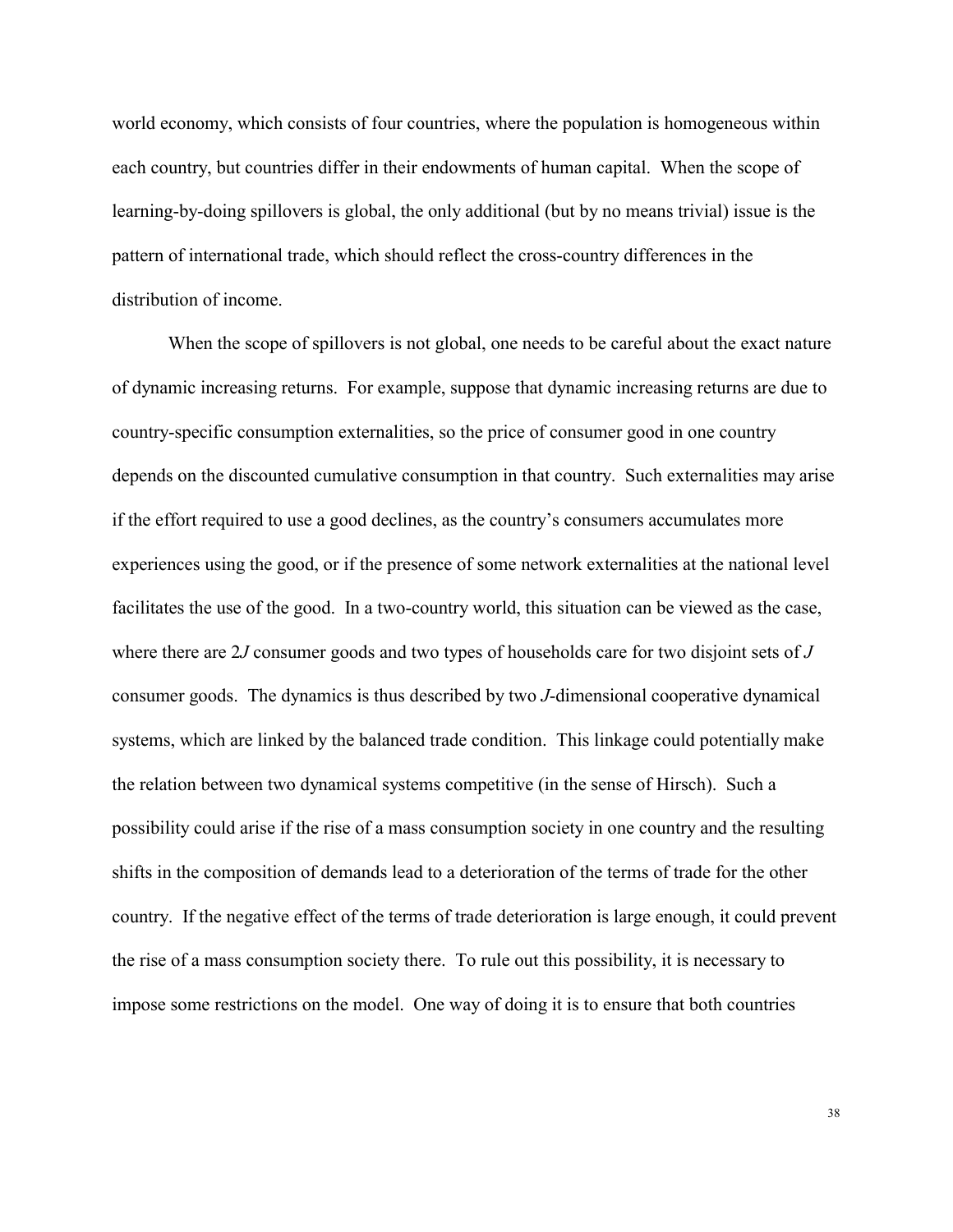produce food in equilibrium. Then, the terms of trade remains constant, and the world economy can be described by two independent cooperative systems.<sup>12</sup>

Let us now consider the case where the dynamic increasing returns are due to countryspecific learning by doing in production, so that the only location of production, but not the location of consumption, matters. As is well known, when learning-by-doing in production is country-specific, the initial pattern of comparative advantage tends to perpetuate. Once the lockin effects of country-specific learning-by-doing take place, however, the continuation of the dynamics of this world economy should resemble the dynamics of the closed economy model (with multiple factor extensions). To see this, imagine that there are two countries, Home and Foreign, and Home has established its comparative advantages in certain industries, and Foreign has established its own in others. This world economy can be modeled by an extension of the above model, which incorporates two factors and two types of households. Two factors are called Home labor and Foreign labor. Home households are endowed only with Home labor and Foreign households only with Foreign labor. Furthermore, we interpret that the goods for which Home (Foreign) establishes its comparative advantages are the goods that use only Home (Foreign) labor. Therefore, analytically, the case of country-specific learning-by-doing in production can be dealt with by multiple factor extensions of the above model. There is an additional interesting issue to consider, however. The benefits of expanding markets fall disproportionately on those countries that happened to establish their comparative advantages in higher-indexed goods, because they specialize in the production of goods whose income elasticities of demand are higher than the average.<sup>13</sup>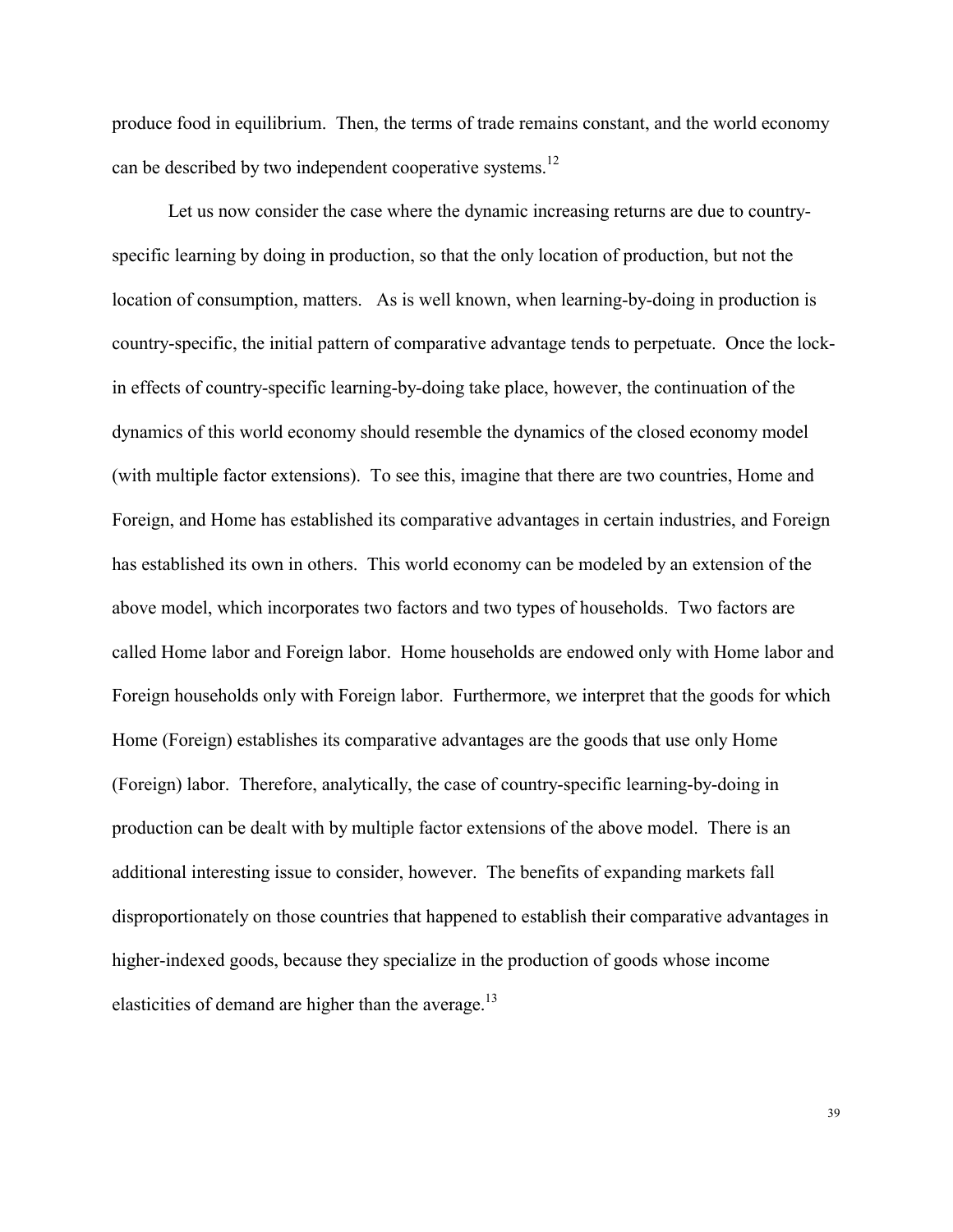The analysis in this paper was made simple because of the static nature of the household's decision problem. Allowing for saving and borrowing or for intertemporal substitution of consumption certainly makes the model more realistic, but it also introduces complications that would obscure the basic mechanisms identified in this paper. For example, allowing for saving could potentially make the equilibrium indeterminate, thereby opening up the possibility of escaping the poverty trap through self-fulfilling expectations, the possibility discussed by Matsuyama (1991) in a different context. Taking into account the durability of goods would generate an incentive for the households to delay their purchases until the prices come down. This would introduce another reason why the spread of consumer goods may be gradual, thereby obscuring the role of the nondegenerate distribution of income.<sup>14</sup> This is not to deny the desirability of incorporating these factors into the model. However, the tractability would require to limit the analysis to the case of one industry, which means that we have no hope for generating the Flying Geese pattern, and even with one industry, it would be necessary to impose many stringent restrictions on functional forms.

A similar remark can also be made on the specification of dynamic increasing returns. The critical feature of the present model is that the speed of productivity improvement responds to the market size. Learning-by-doing with complete spillover across competitive producers is the simplest way of capturing the feature without introducing any intertemporal decision on the production side. In reality, R&D may be a more important source of productivity improvement. It is not clear, however, whether modeling dynamic increasing returns due to R& D, instead of learning-by-doing, would generate any additional insights that merit complications that arise from the intertemporal nature of innovations.<sup>15</sup>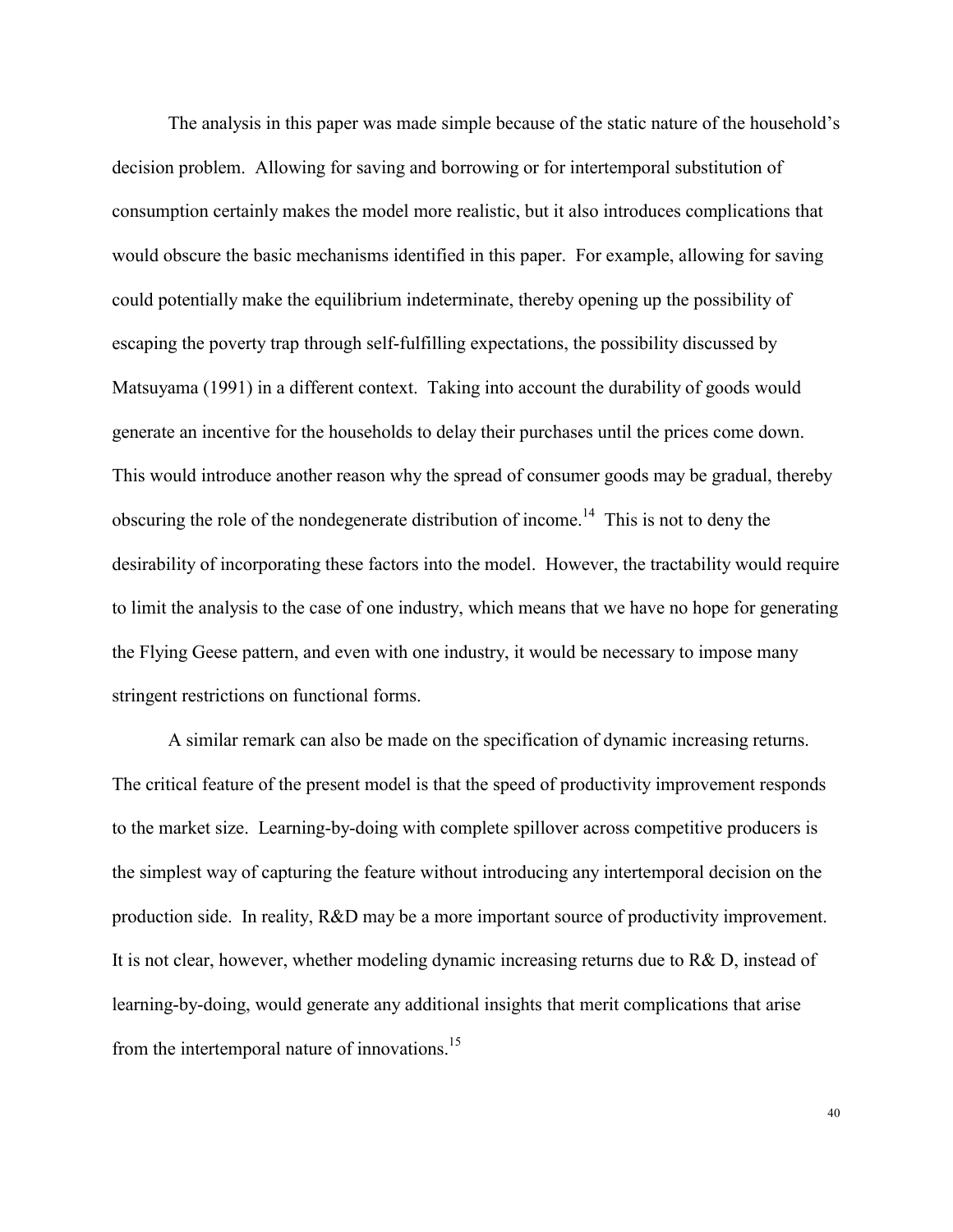Finally, in this paper the distribution of income (or more generally purchasing power) across households is treated as the primitive of the model. In particular, the households are not allowed to set up lotteries. Once the possibility of lotteries is introduced, many questions posed in this paper, such as "what is the role of income distribution in the rise of a mass consumption society?" or "what are the effects of income transfer?," themselves become ill-defined. On a positive note, the model presented in this paper should be a useful building block for analyzing general equilibrium implications of lotteries and other modes of consumer finances.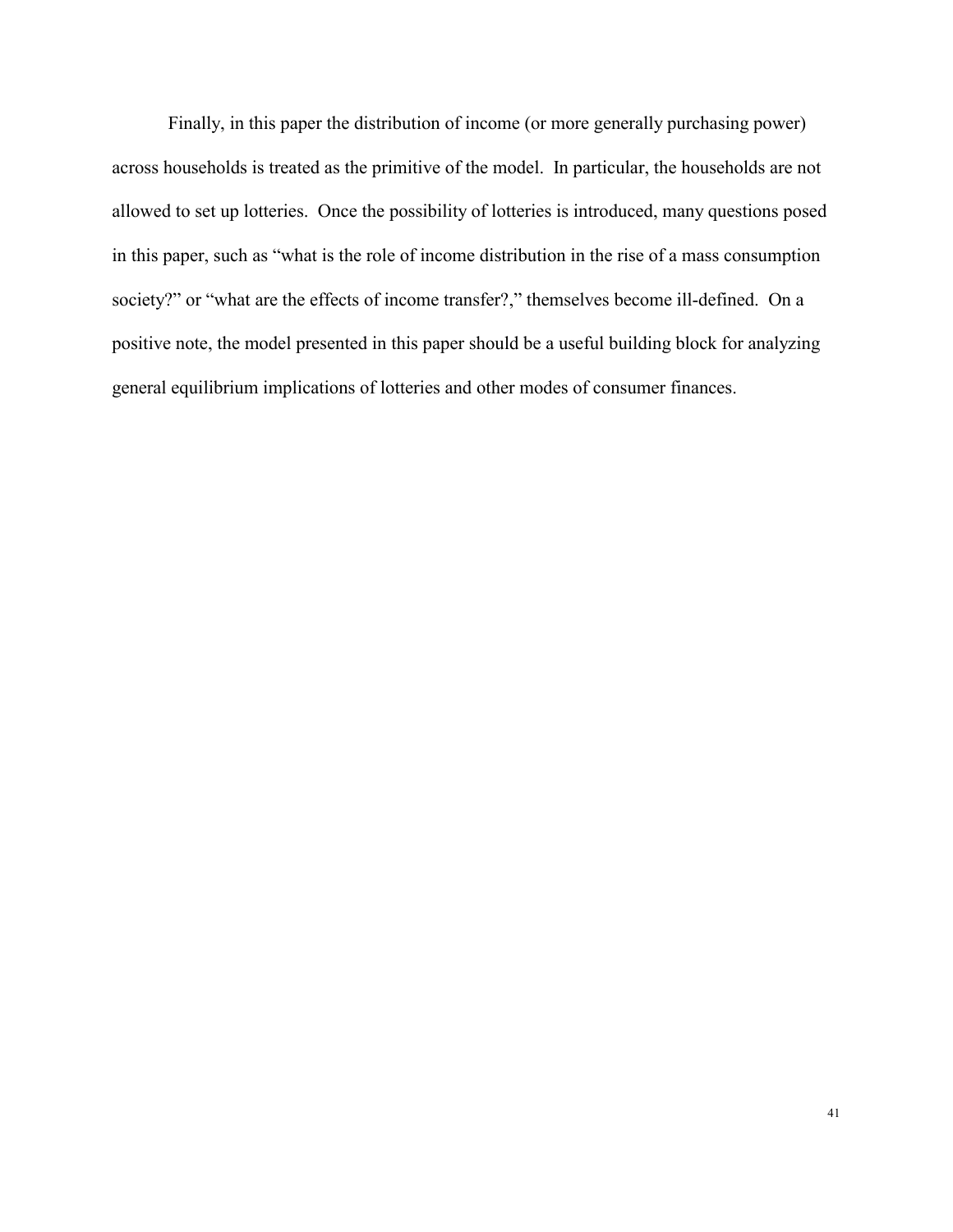References:

Akamatsu, Kaname, "A Theory of Unbalanced Growth in the World Economy," *Weltwirtschaftliches Archive* 86 (1961): 196-217.

- Baland, Jean-Marie, and Debraj Ray, "Why does Asset Inequality Affect Unemployment?: A Study of the Demand Composition Problem," *Journal of Development Economics* 35 (January 1991): 69-92.
- Fourastié, Jean, *Les Trente Glorieuses: ou La Révolution Invisible de 1946 à 1975*, Paris: Fayard, 1979.
- Hirsch, M. W., "System of Differential Equations which are Competitive or Cooperative I: Limit Sets," *SIAM Journal of Mathematical Applications* 13 (1982): 167-179.
- Jovanovic, Boyan, and Saul Lach, "Entry, Exit and Diffusion with Learning by Doing," *American Economic Review* 79 (September 1989): 690-699.

Katona, George, *The Mass Consumption Society*, New York: McGraw-Hill, 1964.

Kosai, Yutaka, and Yoshitaro Ogino, *Nihon Keizai Tenbo*, Tokyo: Nihon Hyoron Sha, 1980. The English translation, *The Contemporary Japanese Economy*, New York: M.E. Sharpe, 1984.

Matsuyama, Kiminori, "Increasing Returns, Industrialization and Indeterminacy of Equilibrium," *Quarterly Journal of Economics* 106 (May 1991): 617-650.

Matsuyama, Kiminori, "Agricultural Productivity, Comparative Advantage, and Economic Growth," *Journal of Economic Theory* 58 (December 1992): 317-334.

Lucas, Robert E. Jr., "Making a Miracle," *Econometrica* 61 (March 1993): 251-272.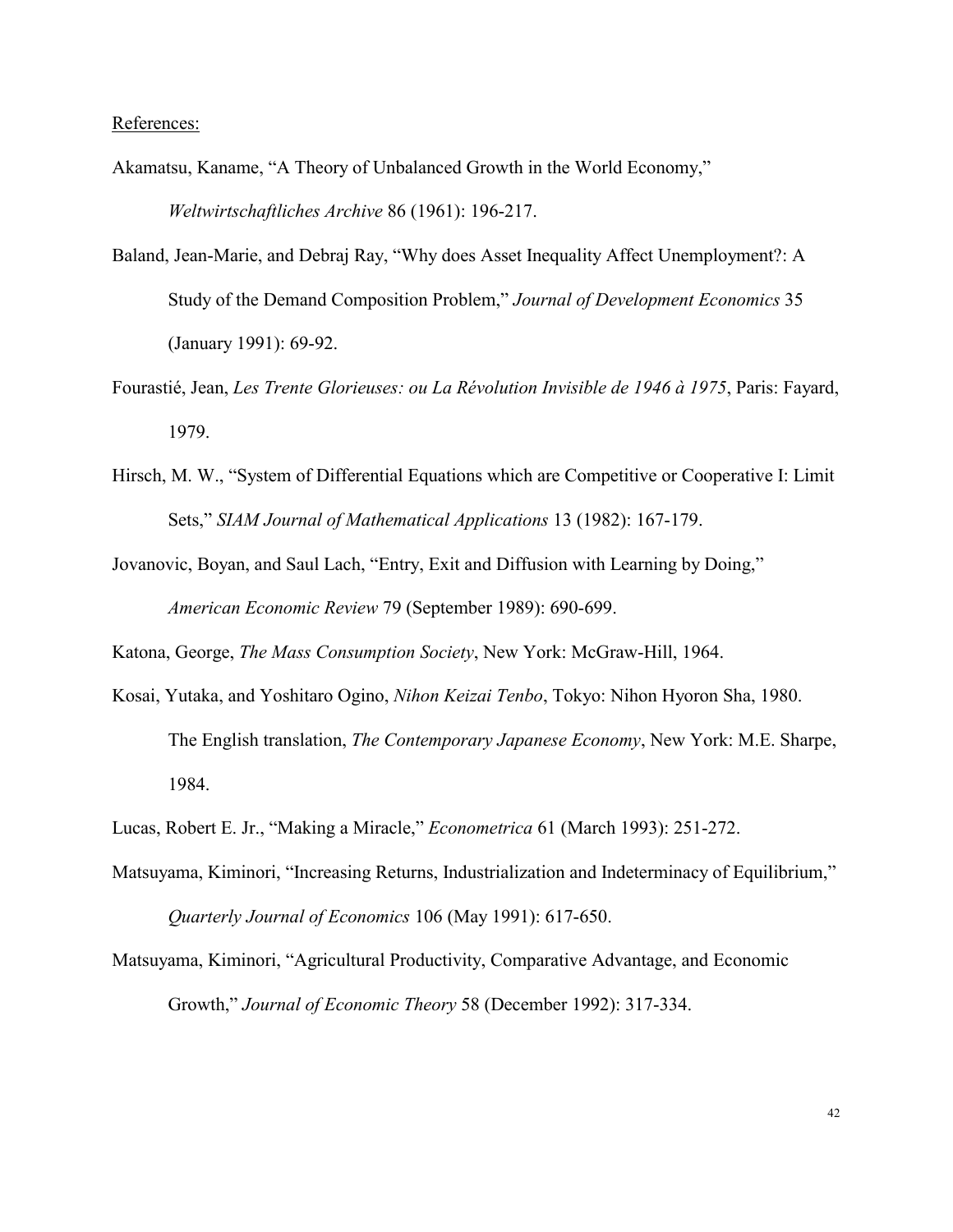- Matsuyama, Kiminori, "A Ricardian Model with a Continuum of Goods under Nonhomothetic Preferences: Demand Complementarities, Income Distribution, and North-South Trade," *Journal of Political Economy* 108 (December 2000): 1093-1120.
- Murphy, Kevin M., Andrei Shleifer, and Robert Vishny, "Income Distribution, Market Size, and Industrialization," *Quarterly Journal of Economics* 104 (August 1989): 537-564.
- Rostow, Walt Whitman, *The Process of Economic Growth*, 2nd ed. Oxford: Clarendon Press, 1960.
- Schama, Simon, *The Embarrassment of Riches: An Interpretation of Dutch Culture in the Golden Age,* New York: Knopf, 1987.
- Smith, Hal L., *Monotone Dynamical Systems: An Introduction to the Theory of Competitive and Cooperative Systems*, Mathematical Surveys and Monographs: Vol. 41, Providence: American Mathematical Society, 1995.
- Stokey, Nancy L., "Learning by Doing and the Introduction of New Goods," *Journal of Political Economy* 96 (August 1988): 701-717.
- Tarski, Alfred, "A Lattice-Theoretical Fixpoint Theorem and Its Applications," *Pacific Journal of Mathematics* 5 (1955): 285-309.
- Uchino, Tatsuro, *Sengo Nihon Keizai Shi (The Postwar Japanese Economic History)*, Tokyo: Kodansha, 1978.
- Zweimüller, Josef, "Schumpertarian Entrepreneurs Meet Engel's Law: The Impact of Inequality on Innovation-Driven Growth," Manuscript. Zürich: Universität Zürich, Institut für Empirische Wirtschaftsforschung, 1999.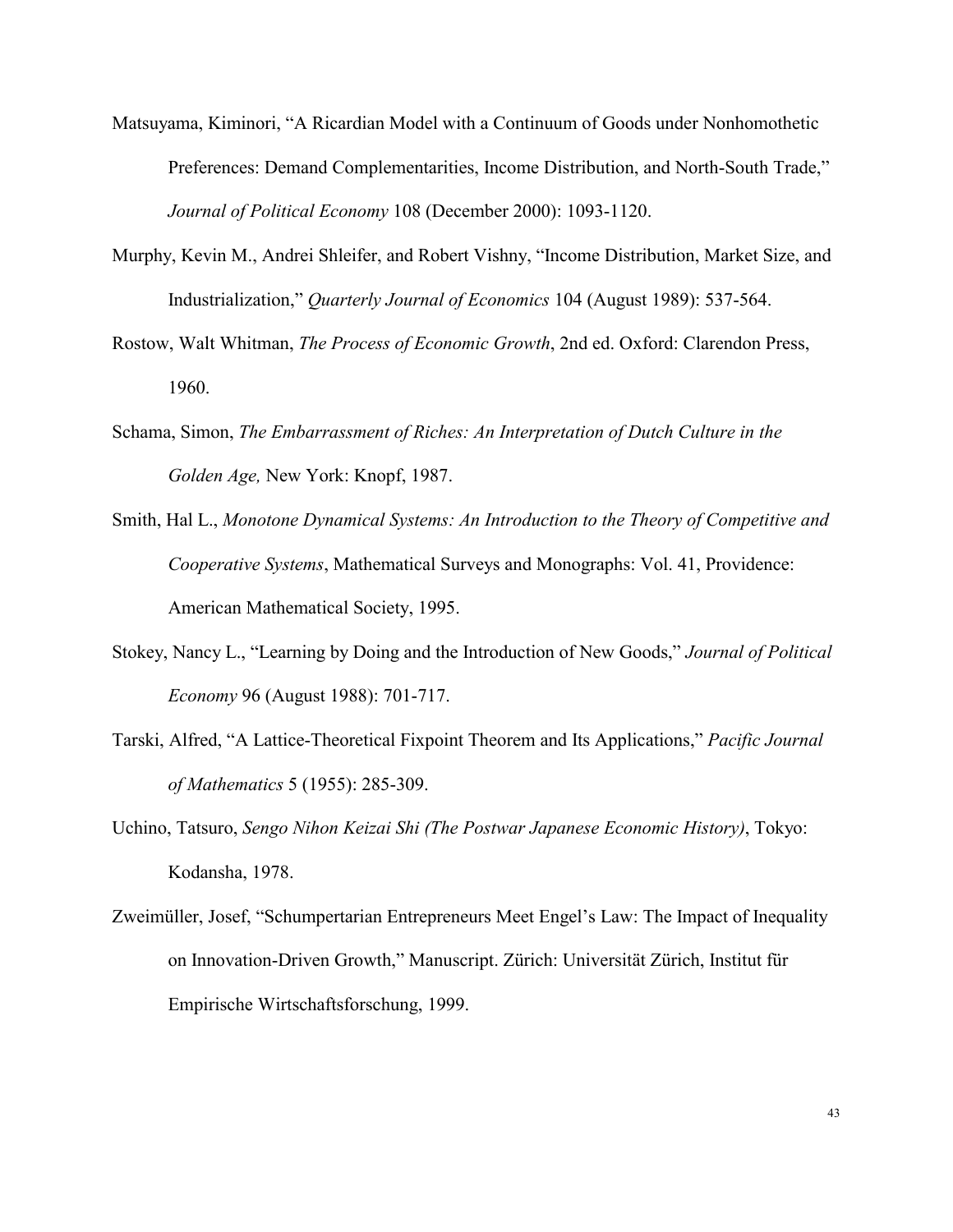A List of Figures

- Figure 1: Penetration Rates of Consumer Goods (The Flying Geese Pattern)
- Figure 2: Monotone Heteroclinic Orbits from an Unstable Steady State, *Q\**
- Figure 3: Sensitive Dependence of the Lowest Steady State to Small Shifts in the *D* Curve
- Figure 4: The Effects of Income Distribution
- Figure 5: The *D* Curve in the Four-Class Economy  $(J = 1)$
- Figure 6: The (Lowest) Steady State in the Four-Class Economy  $(J = 1)$
- Figure 7: The Effects of Income Distribution in the Four-Class Economy  $(J = 1)$
- Figure 8: The Trickle-Up Process  $(J=2)$
- Figure 9: A Bifurcation in the Phase Diagram and the Rise of a Mass Consumption Society
- Figure 10: The (Lowest) Steady State in the Four-Class Economy  $(J = 2)$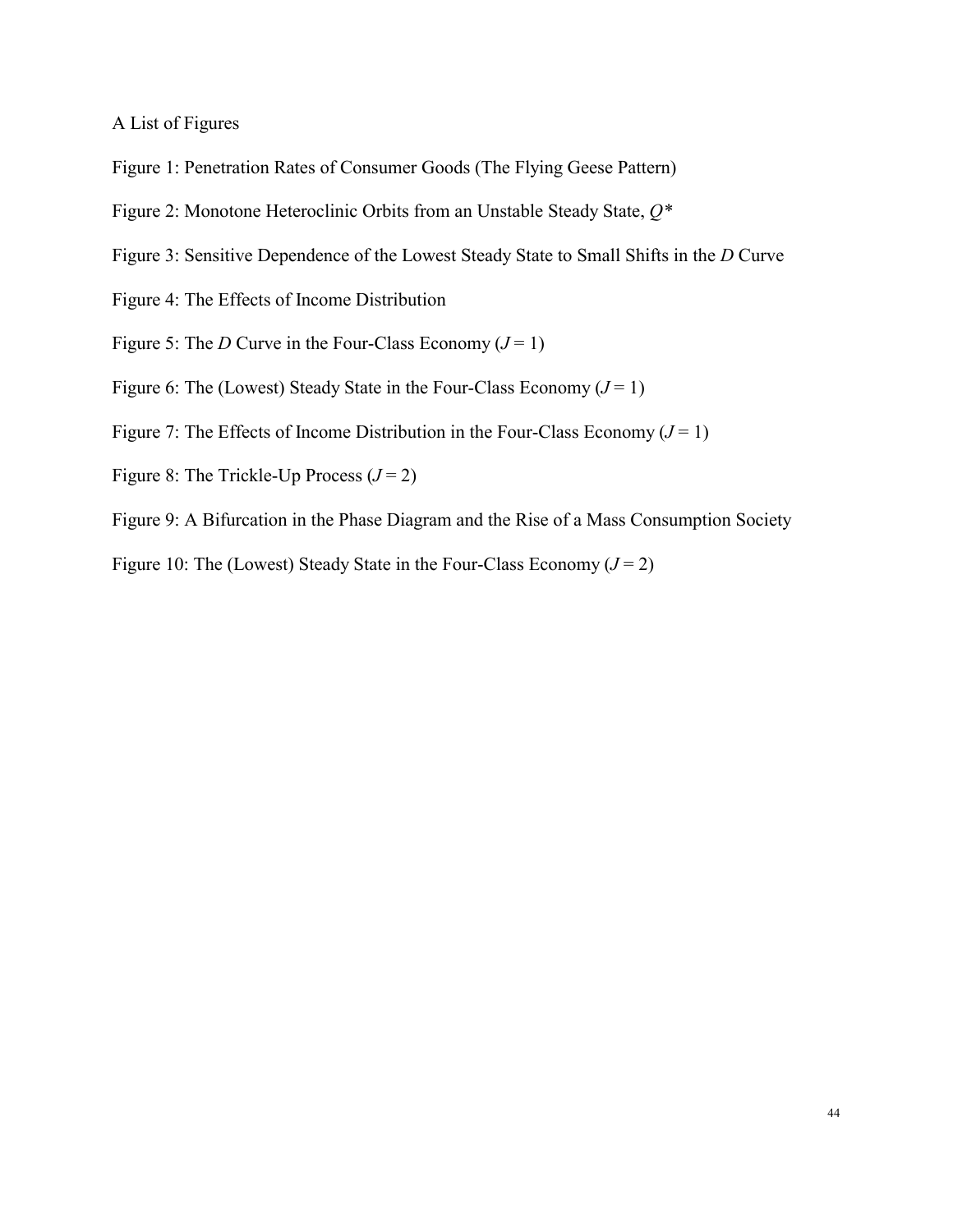Acknowledgment: Because of a long gestation lag (more than ten years), I cannot remember who should be given the credits for some of the idea discussed here. Much of the writing was done in the spring of 1999, during my visit to LSE, whose hospitality is greatly acknowledged. I also thank Gadi Barlevy, Joel Mokyr, seminar participants at LSE, NYU, and Northwestern, as well as the editor and anonymous referees, for their comments on earlier versions.

## Footnotes:

<sup>1</sup>Some historians argue that Katona also overstated the extent to which mass consumption is a modern phenomenon. In his personal communication to me, Joel Mokyr wrote, "there are other societies in which ownership and consumption of much of what society has to offer was pretty widespread," and cited the example of the so-called consumer revolution in the seventeenth century Dutch Republic, as described by Schama (1987). This raises some interesting questions. Was mass consumption a merely consequence of the Dutch Republic's prosperity, or did mass consumption help the Dutch Republic to prosper? Why did it happen in the Dutch Republic, not in the rest of Europe? The model presented below should provide a useful conceptual framework for addressing these questions.

2 For Japanese postwar booms and *Shoh-hi-kaku-mei* (The Consumption Revolution), see Kosai and Ogino (1980) and Uchino (1978). In the late fifties, a TV set, a washing machine, and a refrigerator were by far the most frequently named items in consumer surveys of housewives as what they would want to purchase, to the extent that the media called them, *San-shu-no-jin-gi*, after the three holy goods used when a new emperor of Japan is crowned. In the mid sixties, a car, an air-conditioner, and a color TV set achieved similar status of dreamed items that they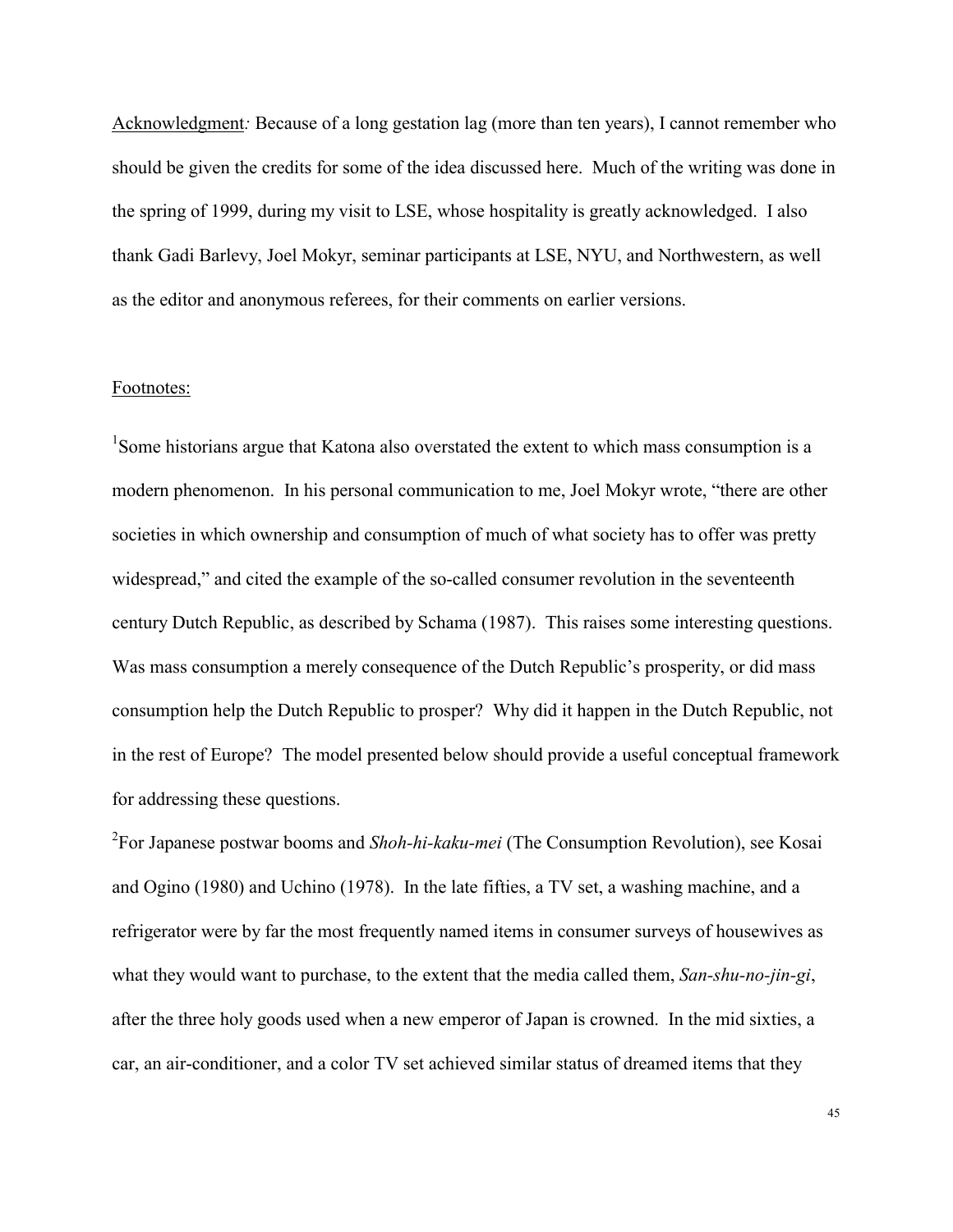were sometimes referred as New *San-shu-no-jin-gi*. It was the markets for these products that grew most rapidly during the period up to the first oil crisis.

 $3$ In order for the penetration rates to be increasing, "a good" must be defined sufficiently broadly, so that a new product is treated as the same good with old ones, if it essentially performs the same function with better quality. This means not only that different generations of vacuum cleaners or of washing machines should be grouped together. It also means that black-and-white and color televisions, or record players and CD players should be grouped together. If the penetration rates of different vintages of such a broadly defined good were plotted, they would exhibit hump-shaped curves, as each generation of a good replaces an old one, only to be replaced by a new one. This pattern of product growth and obsolescence has previously been analyzed by Stokey (1988) and many others, but it is not the subject of this paper.

<sup>4</sup>The metaphor of flying geese was first used by Akamatsu (1961), who referred to the inverse-V shape of the time series for the imports, domestic production, and exports of manufacturing goods. This pattern is now more commonly called "Product Cycles."

 $<sup>5</sup>$ Note that lexicographic preferences would not work for this purpose. The households have</sup> lexicographic preferences over the manufacturing goods, if they always prefer having good *j* than not having good *j*, independent of their consumption of higher indexed goods. This does not mean, however, that they always buy good *j* before good  $k > j$ . This is because they prefer having good *k* than not having good *k*, given that they don't have good *j*. Therefore, the households may end up consuming good  $k > j$  without consuming good *j*. This happens when the households cannot afford good *j*, but can afford good  $k > j$ . In the specification adopted here, they buy leisure instead of good  $k > j$  if they cannot afford good *j*.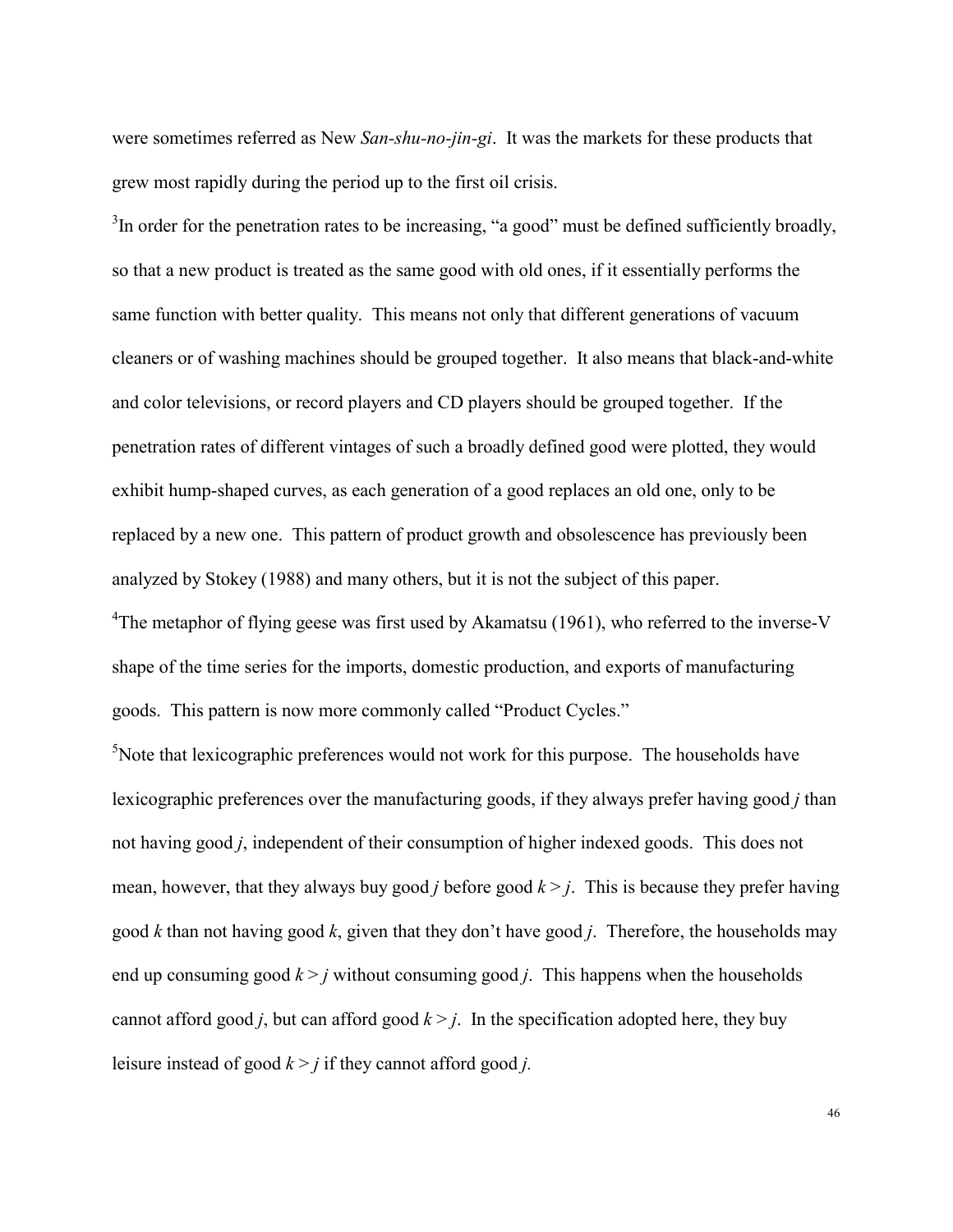$6$ As seen later, the prices do depend on time, as productivity changes over time. Time is suppressed, however, to minimize the notation, until needed. Three additional assumptions are also implicit in this formulation of the household's problem. First, there is no saving and borrowing. Second, there is no intertemporal substitution of consumption. Third, households cannot set up lotteries. Introducing these factors would only obscure the basic mechanisms of the model, without offering much additional sight that is worthy of complications that they generate. See section 7 for more discussion.

<sup>7</sup>Here, "a necessity" is defined as a good, whose share in the household expenditure goes up when the household income declines. "A luxury" is defined a good whose share in the household expenditure goes up when the household income increases *sufficiently*. The qualifier "sufficiently" is needed because of the discreteness of a good. If a household cannot afford to buy an air-conditioner, it cannot afford to buy it even when its income goes up infinitesimally. The definition of a necessity (luxury) commonly found in textbooks, i.e., a good, whose income elasticity of demand is less (greater) than one, is not appropriate in the present model, because this definition assumes the divisibility of goods and deals only with an infinitesimal change in income.

<sup>8</sup> Since the households generally consume leisure, one may want to call  $I - l$  "(labor) income" instead, in which case *I* may be called "the purchasing power" of the household. Needless to say, this is purely a matter of semantics, and none of the analysis would be affected.

<sup>9</sup>Our discussion focuses on the effect of a decline in the food price under the assumption that the economy in the lowest steady state. However, the analysis itself is entirely symmetric. Figures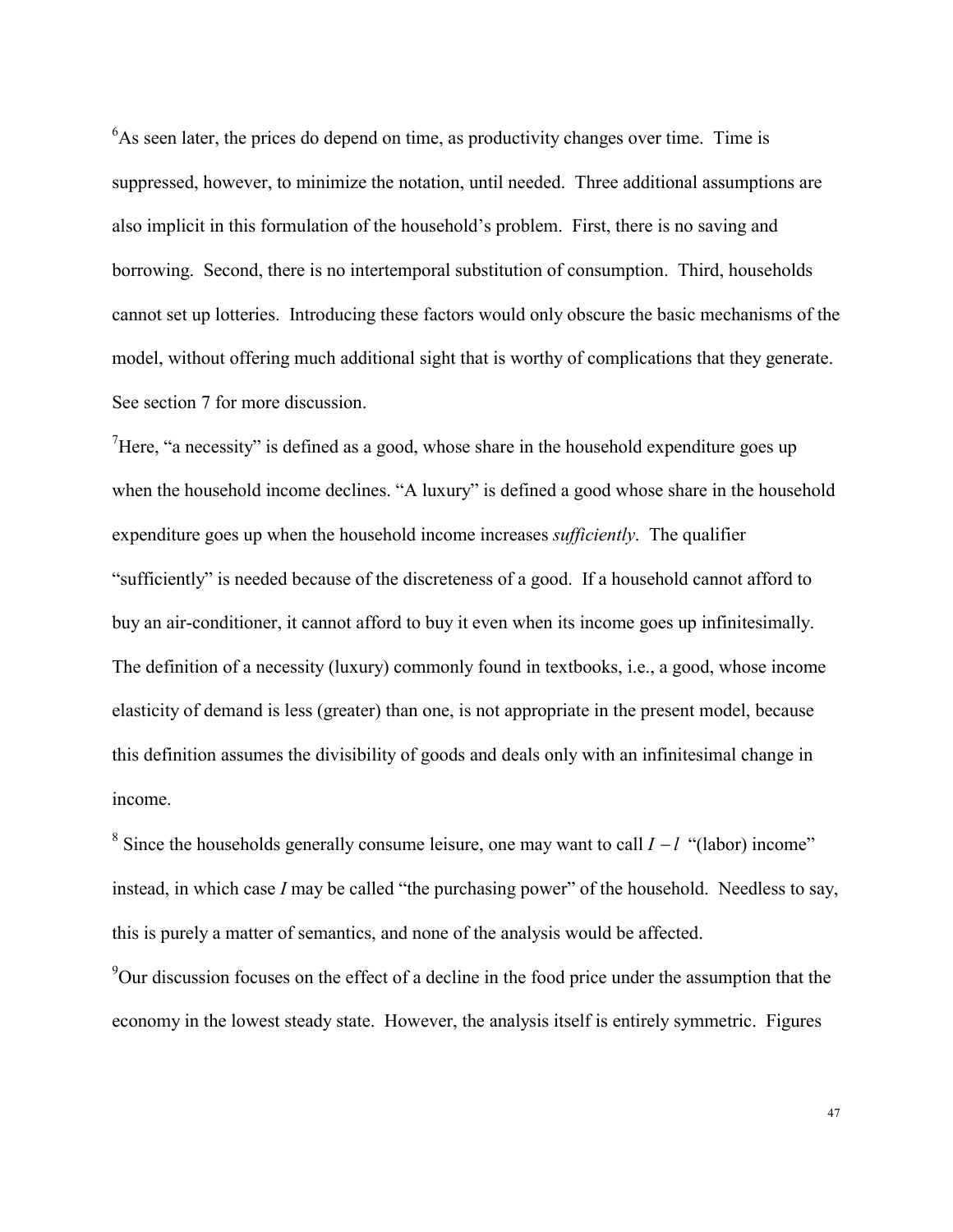3a and 3b can also be used to illustrate how an increase in the prices of food and other essential items might trigger economic crises and could lead to "the fall of mass consumption societies." <sup>10</sup>Figure 9a also assumes that the  $D_2$  curve intersects with the 45 $\degree$  line three times for an intermediate range of  $Q_1$ , which includes the low and middle steady state values of  $Q_1$ , but these are not crucial for the following discussion. Note also that neither Figure 9a nor Figure 9b are not drawn "up to scale."

<sup>11</sup>Since the system is now defined over  $\mathcal{R}^{\infty}_{+}$  instead of [0,1]<sup>*J*</sup>, Tarski's fixed-point theorem is not applicable, and *S* can be empty.

 $12$  Of course, this is not to say that it is uninteresting to consider the possibility that the rise of a mass consumption society in one country prevents others from becoming mass consumption societies. It simply means that the mathematical technique used above have limited power in analyzing such a case.

 $13$ Matsuyama (2000) explored this issue in detail in a model of international trade, which has similar demand structures with the present model, but only with exogenous technological changes.

<sup>14</sup>Jovonovic and Lach (1989) analyzed how an incentive for firms to wait for the price to come down affects the diffusion of new technologies.

<sup>15</sup>Recently, Zweimüller (1999) analyzed the effect of income distribution on growth by incorporating what he calls hierarchic preferences in an otherwise standard R&D-based endogenous growth model, and obtained the results that have some similarities with the present paper.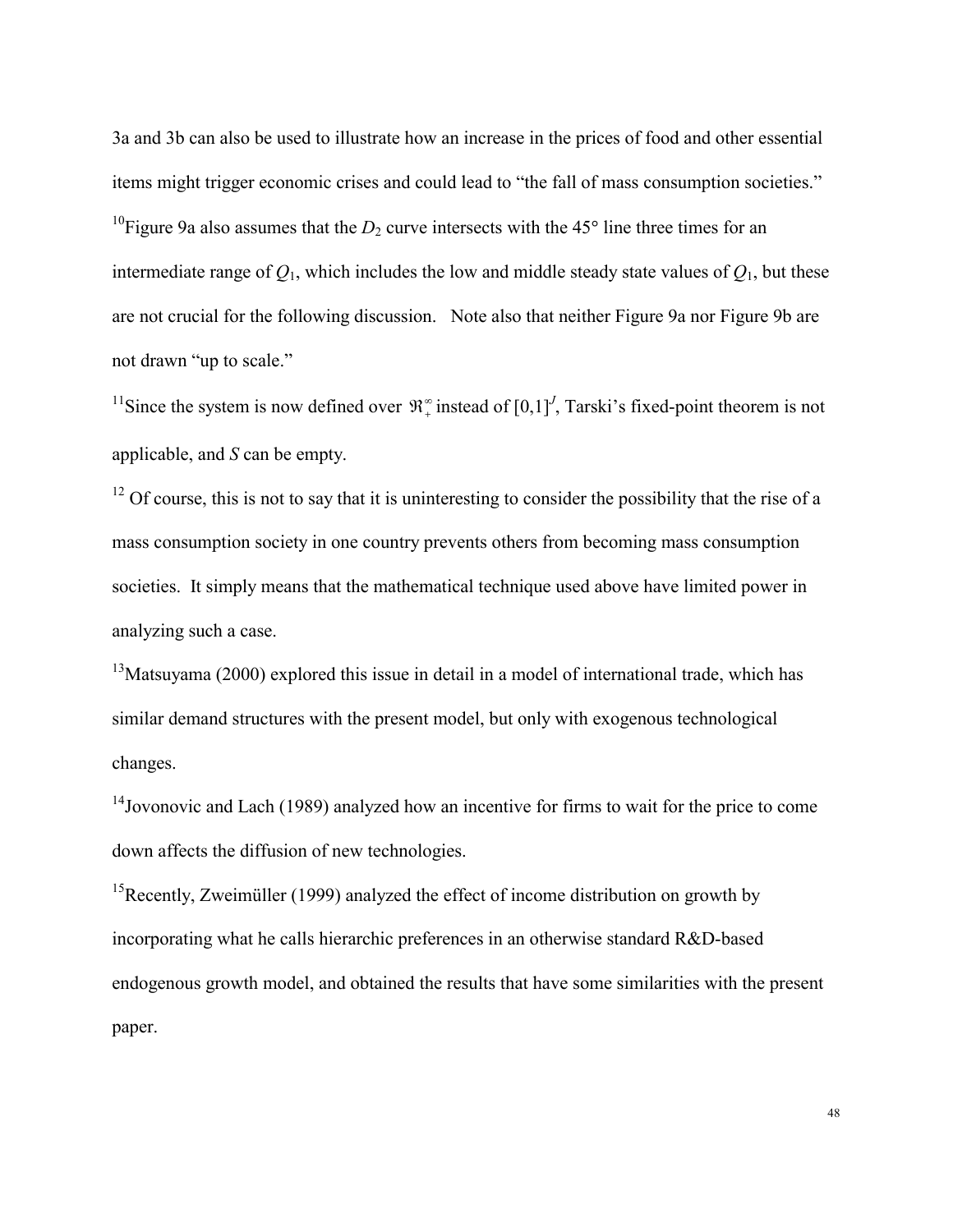

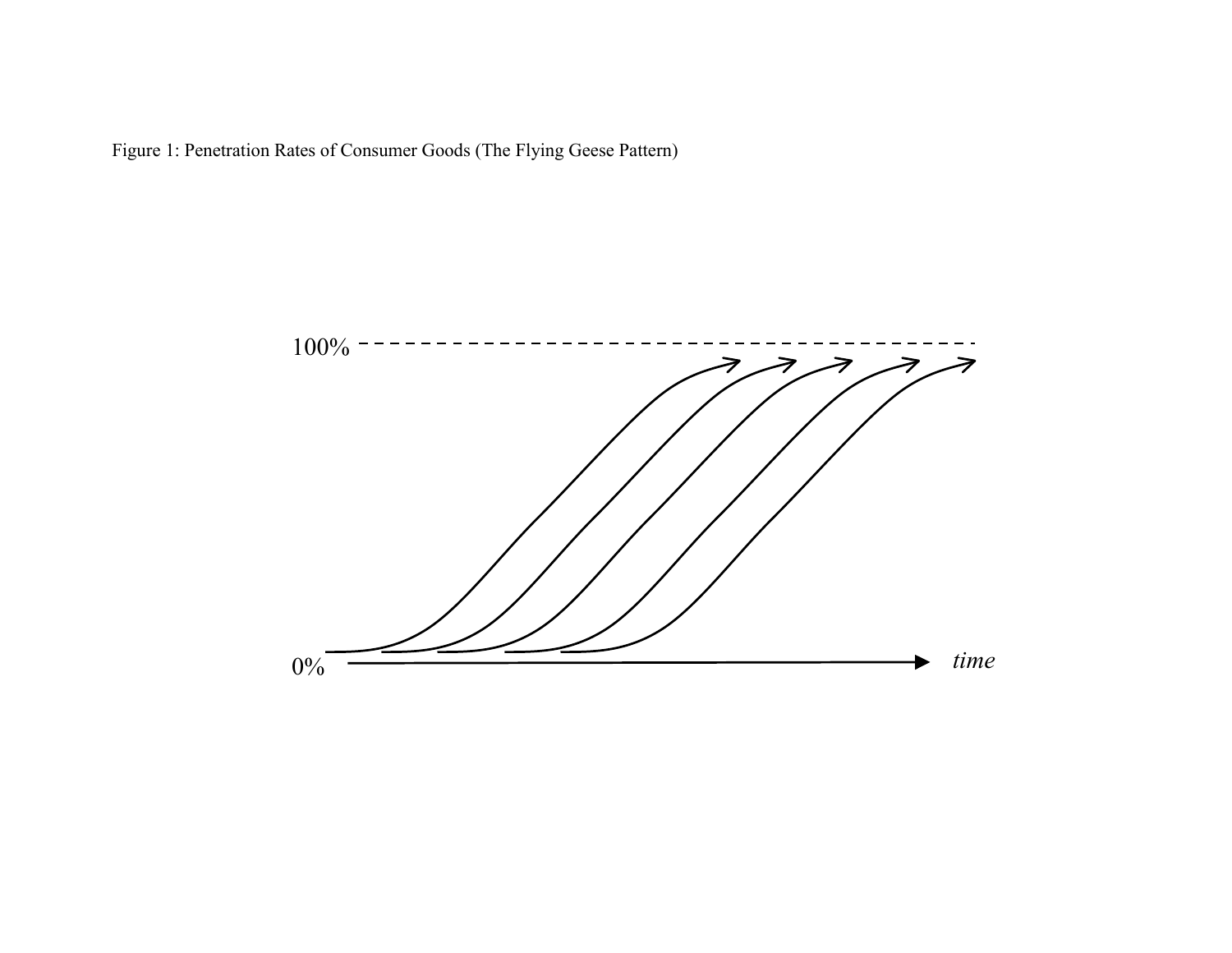Figure 2: Monotone Heteroclinic Orbits from an Unstable Steady State, *Q\**

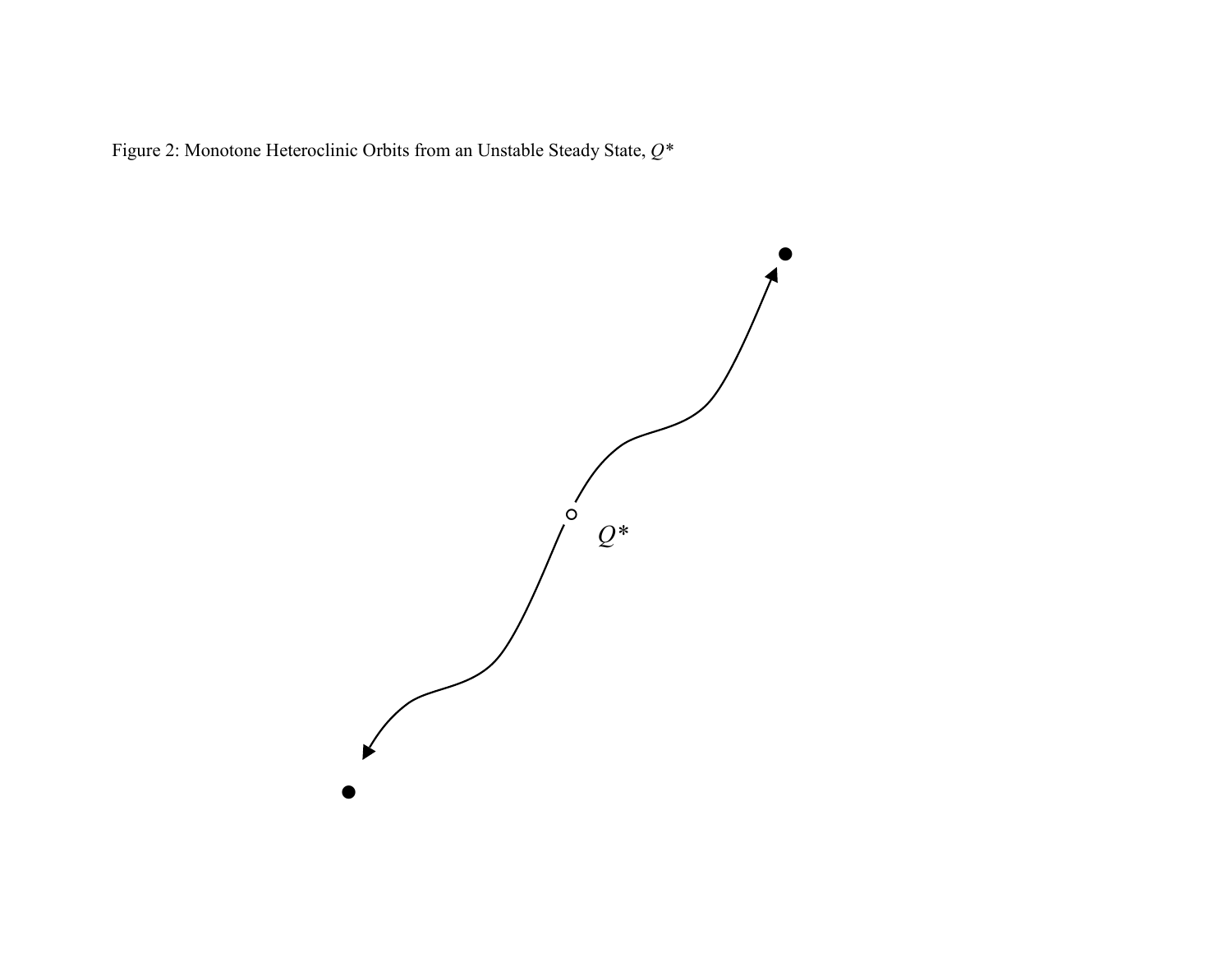Figure 3: Sensitive Dependence of the Lowest Steady State to Small Shifts in the *D* Curve

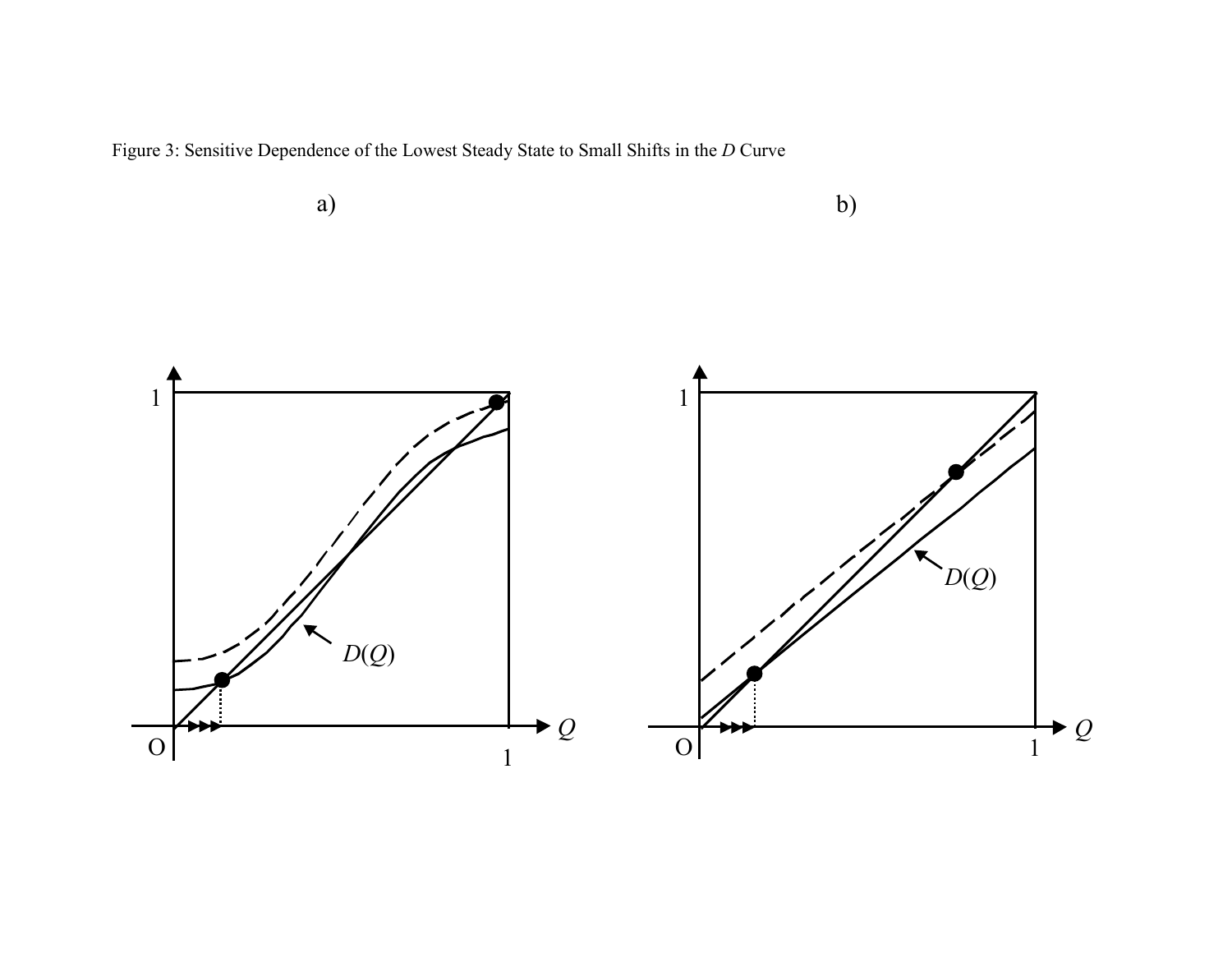Figure 4: The Effects of Income Distribution

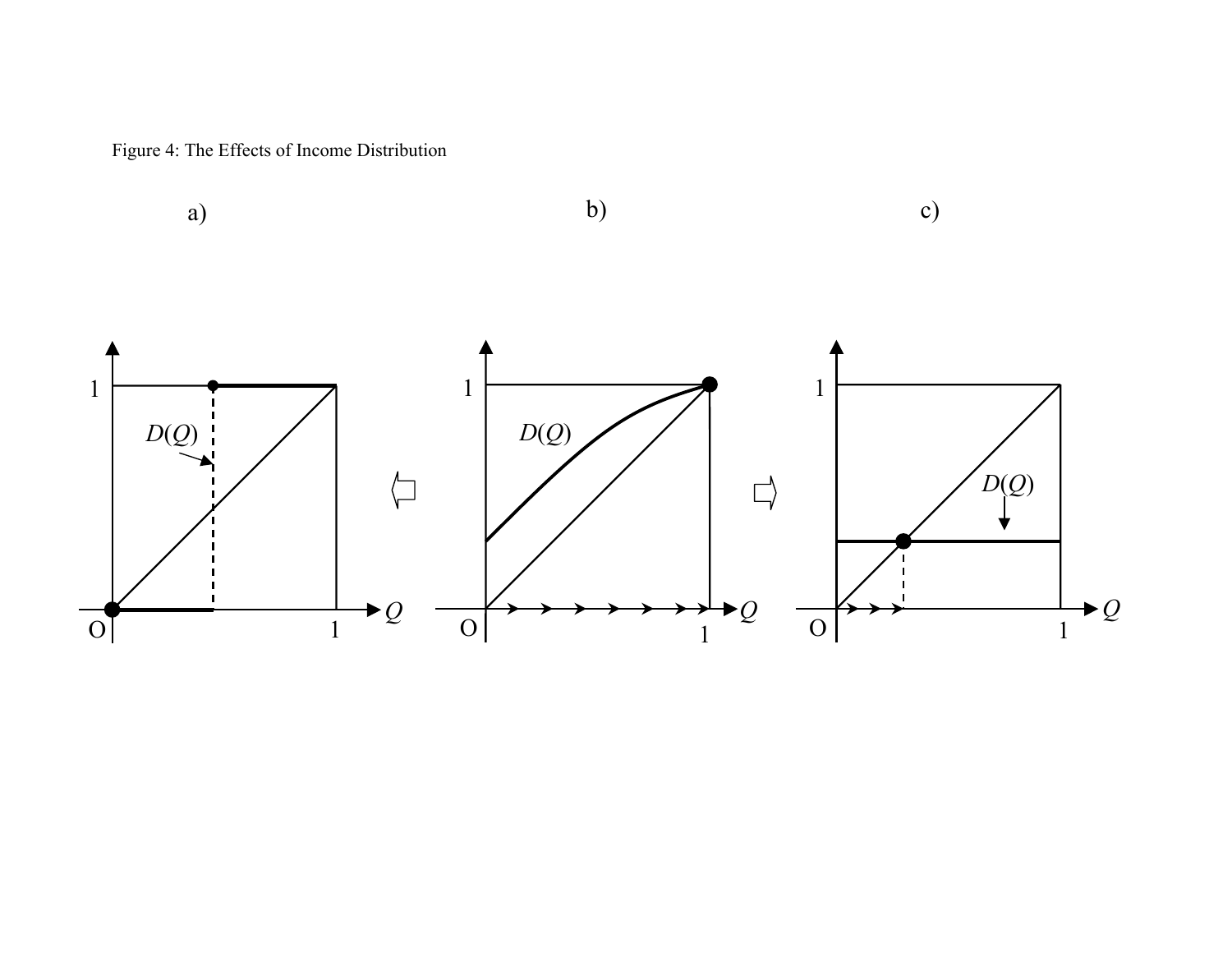Figure 5: The *D* Curve in the Four-Class Economy  $(J = 1)$ 

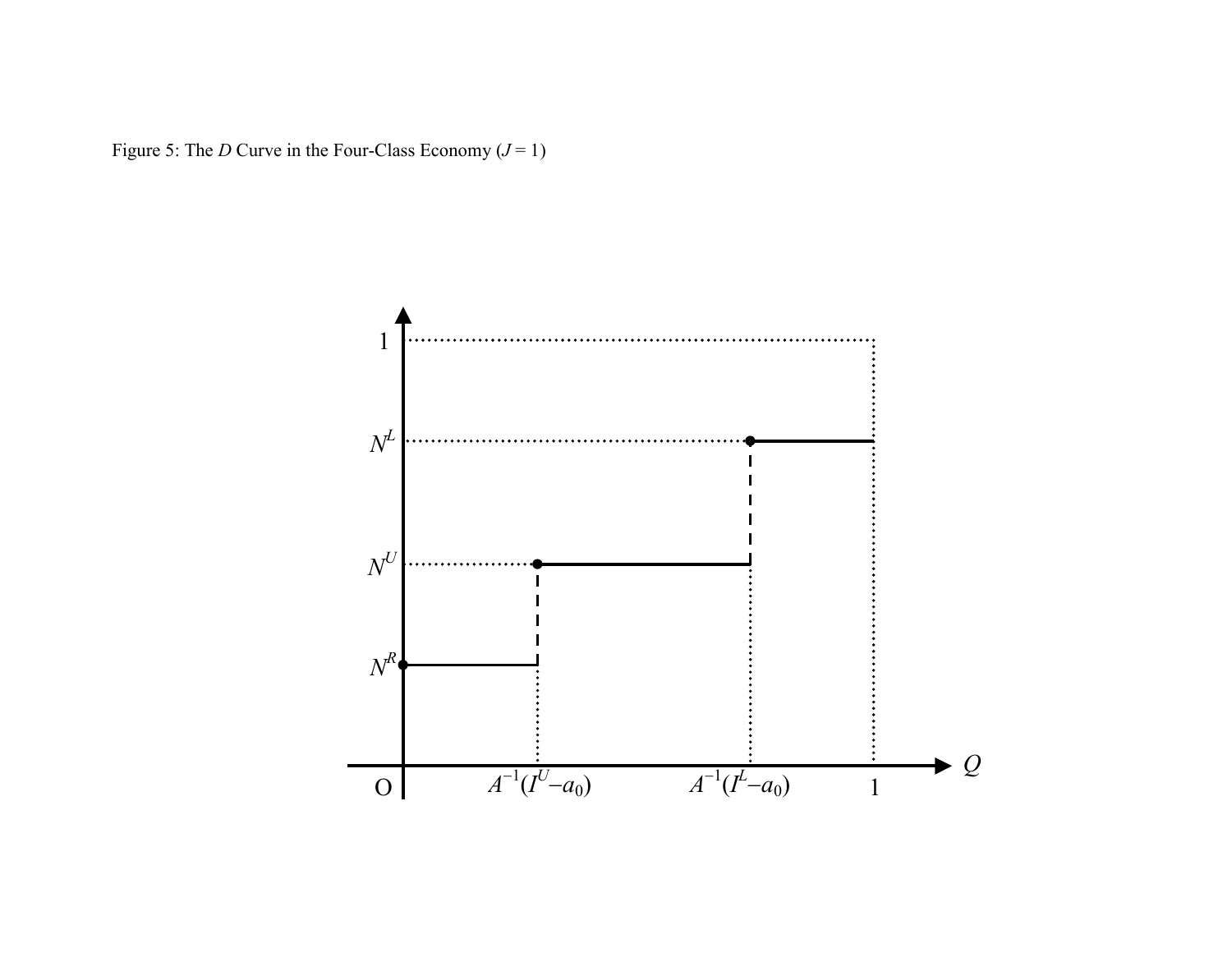Figure 6: The (Lowest) Steady State in the Four-Class Economy  $(J = 1)$ 

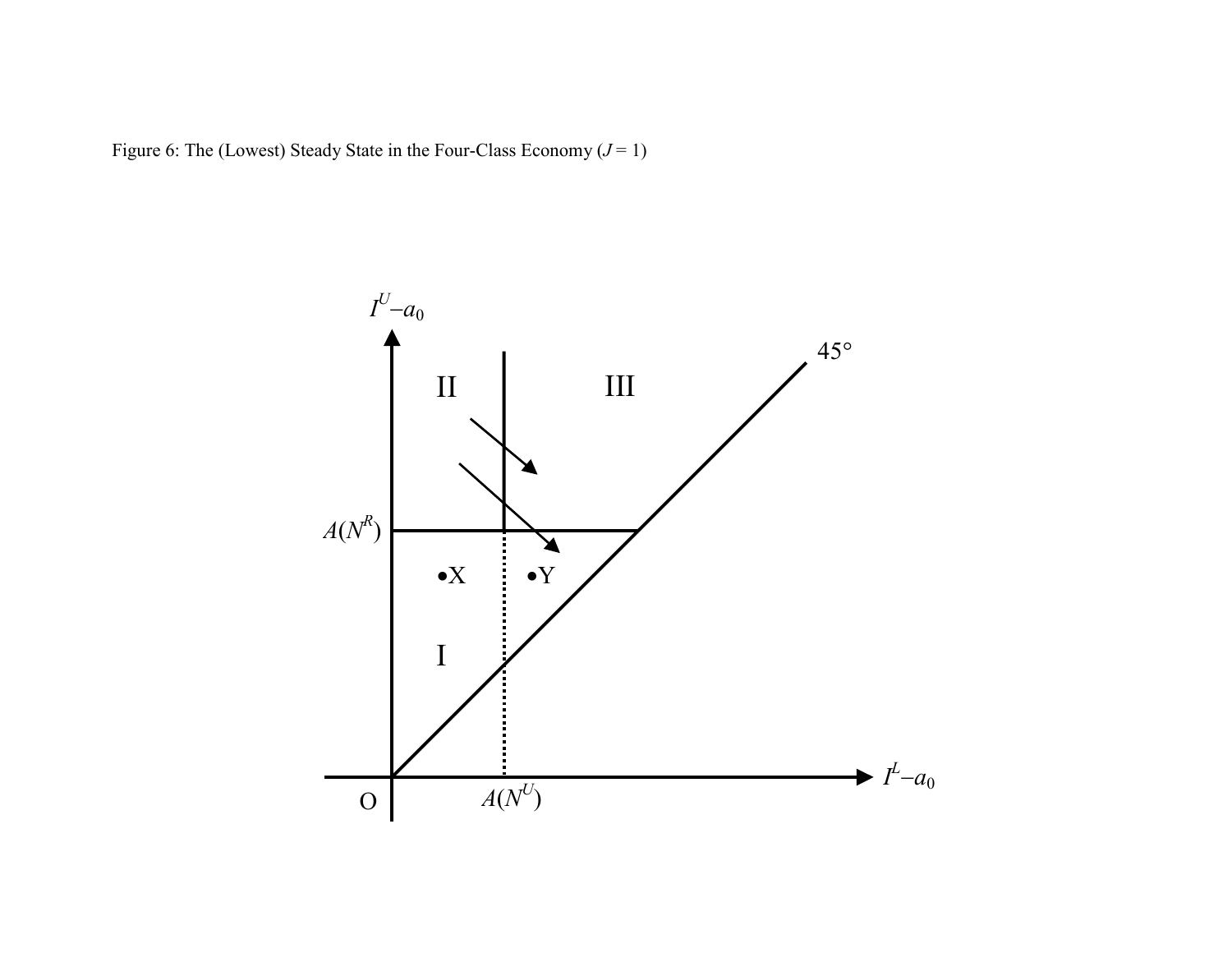Figure 7: The Effects of Income Distribution in the Four-Class Economy  $(J = 1)$ 

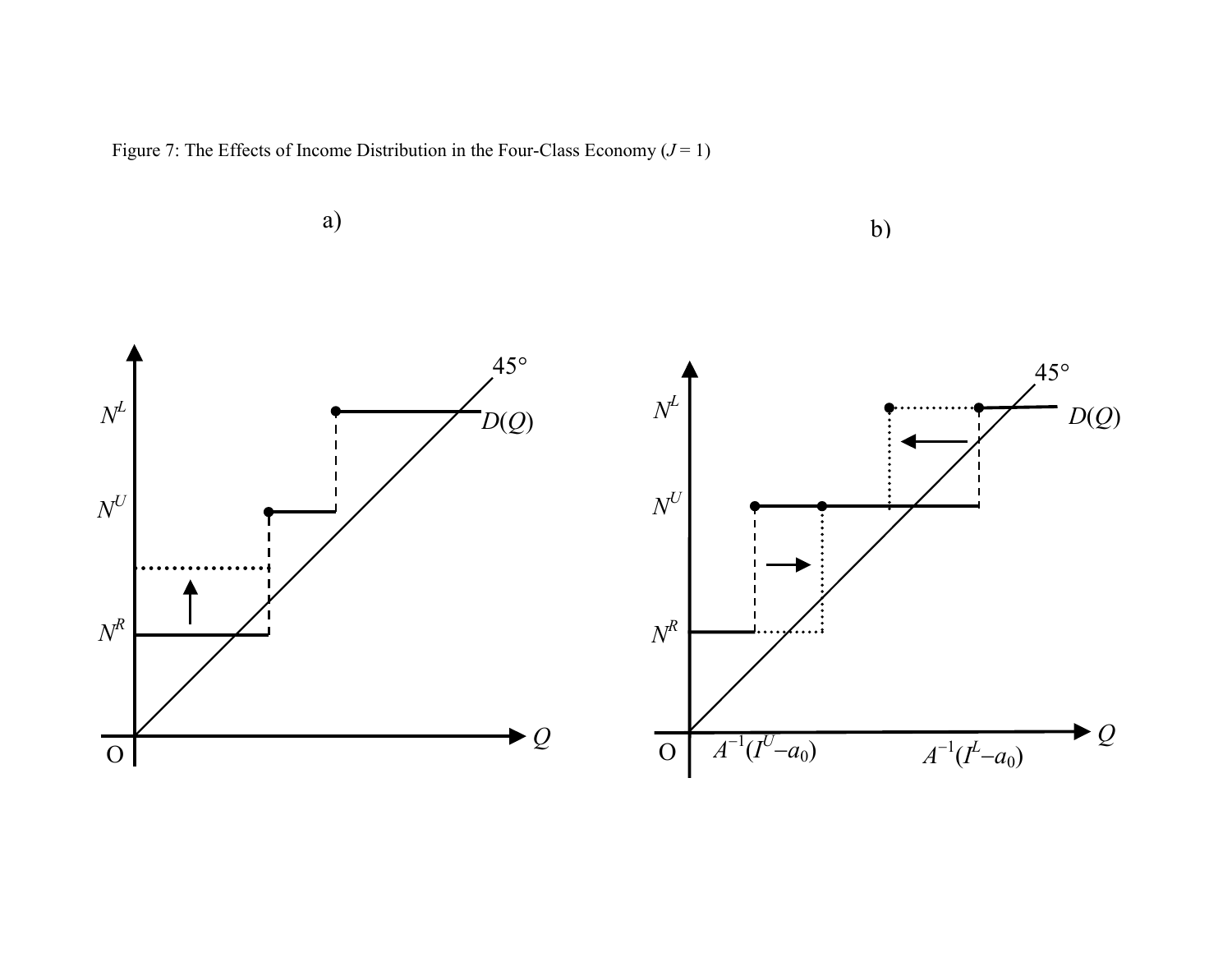Figure 8: The Trickle-Up Process  $(J = 2)$ 

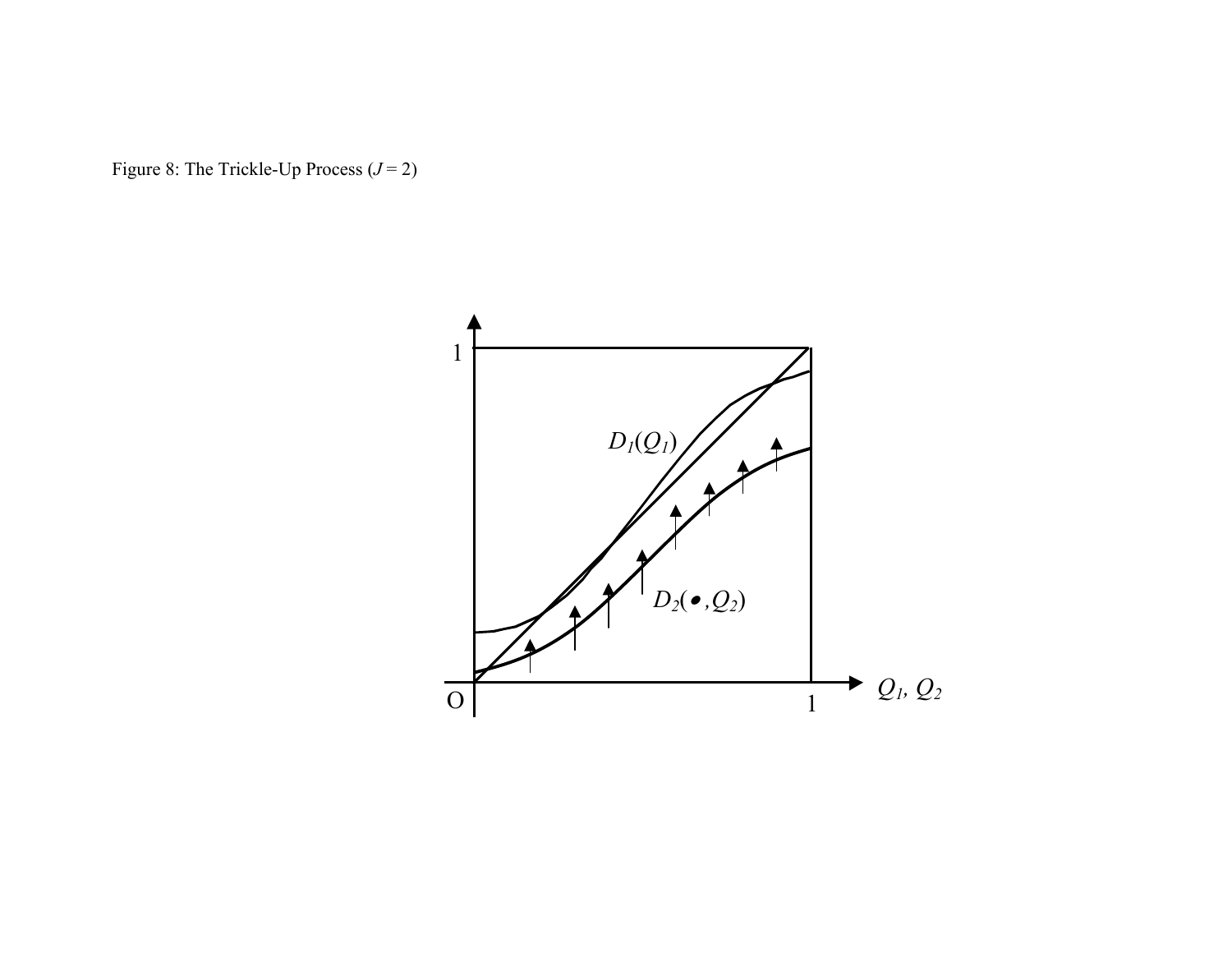Figure 9: A Bifurcation in the Phase Diagram and the Rise of a Mass Consumption Society